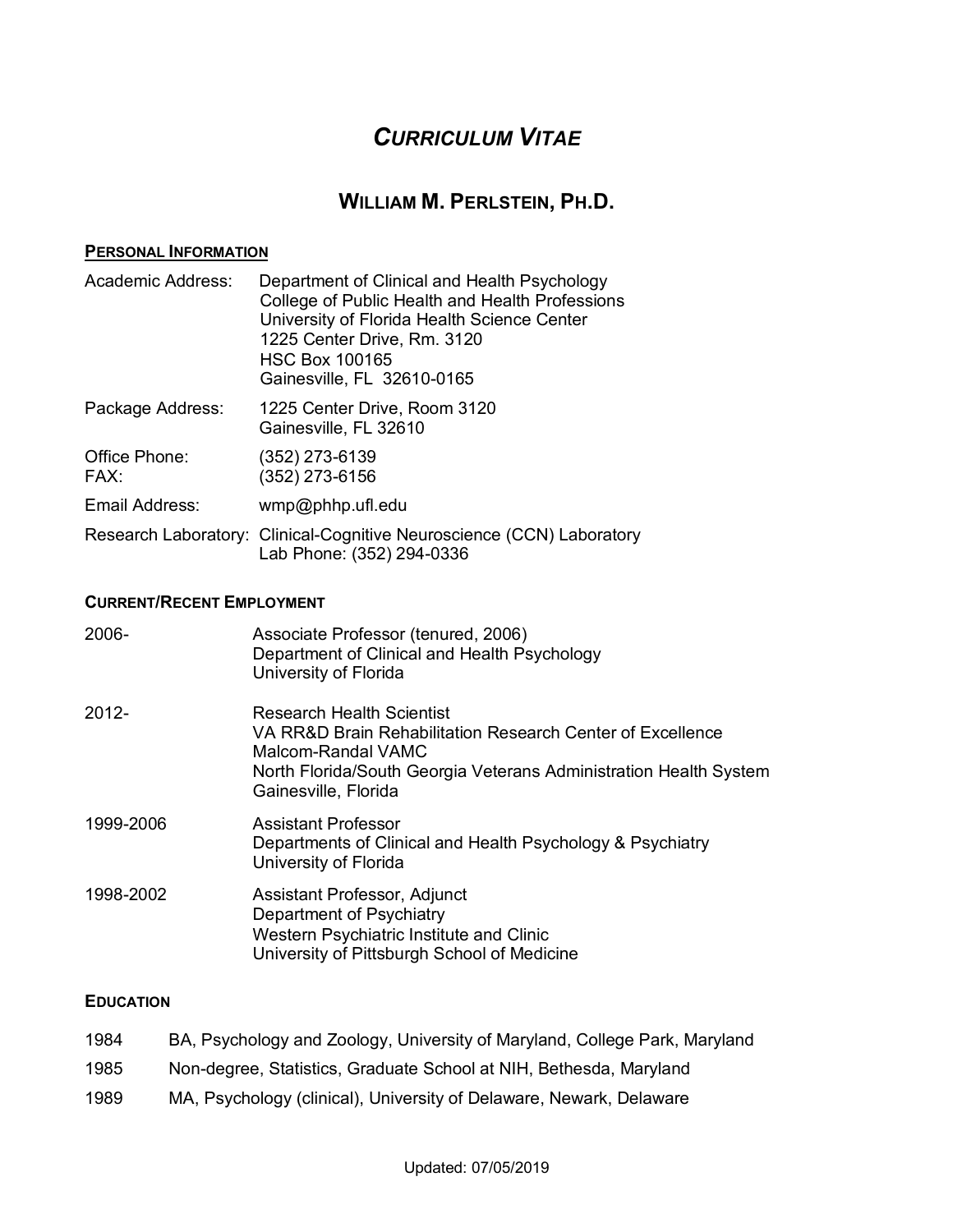| (Advisors: Frances K. Graham, National Academy of Science Member; Robert F. Simons) |
|-------------------------------------------------------------------------------------|
| Thesis: Evoked-Potential and Magnitude Estimation Concomitants of                   |
| Prepulse Inhibition of Blink in Control and Psychosis-Prone Subjects                |

- 1993-94 Predoctoral Clinical Psychology Internship (APA approved), Department of Psychiatry, Western Psychiatric Institute and Clinic, University of Pittsburgh School of Medicine, Pittsburgh, PA
- 1994 Ph.D., Psychology (clinical) and Psychophysiology, University of Delaware, Newark, **Delaware** (Advisors: Frances K. Graham, *NAS Member*; Robert F. Simons) Dissertation: Crossmodal Effects of a Putative Sensory-Gating Mechanism

# **POSTDOCTORAL TRAINING**

1994-98 NIMH T32 Postdoctoral Fellowship Charles F. Reynolds, III, M.D., Director Western Psychiatric Institute and Clinic Clinical Research Training in Psychiatry University of Pittsburgh School of Medicine (Mentors: Jonathan D. Cohen, Cameron S. Carter, David Servan-Schreiber)

### **UNIVERSITY SERVICE**

- 2017- College of Public Health & Health Professions, Research committee
- 2019- CHP Search Committee; Clinical Health Psychology faculty

#### **CERTIFICATION AND LICENSURE**

- 1997-99 License Clinical Psychology, Pennsylvania (PS-008564-L; inactive)
- 1999- License Clinical Psychology, Florida (PY 6264)

#### **MEMBERSHIPS IN PROFESSIONAL AND SCIENTIFIC SOCIETIES**

- 1986- American Psychological Association, Member
- 1986- Society for Psychophysiological Research, Member
- 1992- American Psychological Society, Member
- 1993- Society for a Science of Clinical Psychology, Member
- 1999- Society for Neuroscience, Member
- 2001- International Neuropsychological Society, Member
- 2001- Cognitive Neuroscience Society, Member

#### **AWARDS AND HONORS**

| 2012       | Dean's Citation Paper Award, to acknowledge innovation and excellence in<br>research (http://chp.phhp.ufl.edu/2012/09/26/william-perlstein-ph-d-deans- |
|------------|--------------------------------------------------------------------------------------------------------------------------------------------------------|
|            | citation-paper-award/)                                                                                                                                 |
| 1996, 2001 | NARSAD Young Investigator Award                                                                                                                        |
| 2001       | Research Mentor Award, Department of Clinical & Health Psychology                                                                                      |
| 2000       | NIMH Mentored Research Scientist Development Award (K01)                                                                                               |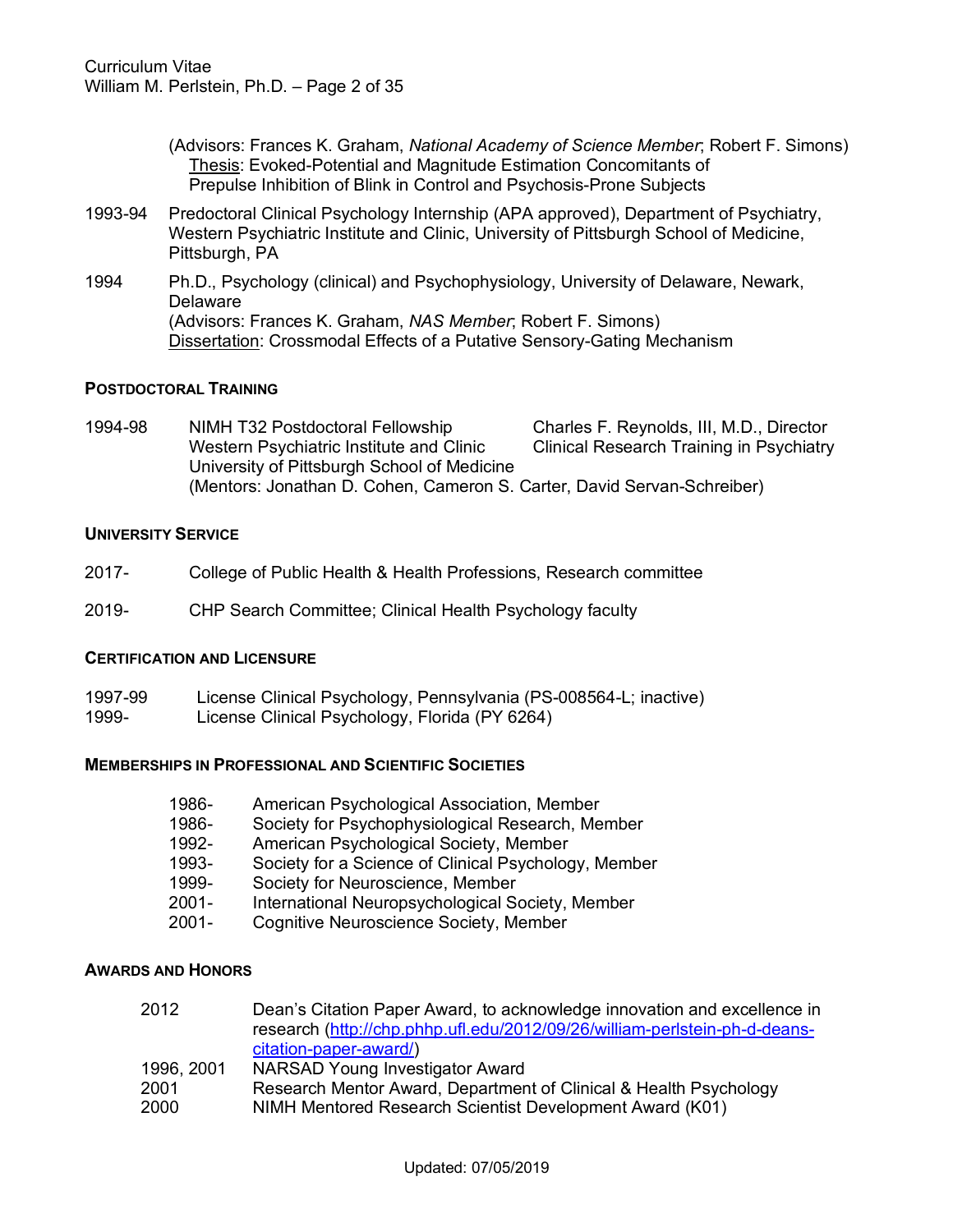| 1994-98    | NIMH Post-Doctoral Fellowship, Clinical Research Training in Psychiatry    |  |  |  |
|------------|----------------------------------------------------------------------------|--|--|--|
| 1994       | Nominated by University of Delaware Psychology Department                  |  |  |  |
|            | faculty for University-wide Ph.D. dissertation award                       |  |  |  |
| 1984, 1985 | Cash Award for Meritorious Performance, National Institutes of Health      |  |  |  |
| 1984       | Phi Kappa Phi Honors Society                                               |  |  |  |
| 1984       | Graduated with Honors, University of Maryland, College Park                |  |  |  |
| 1984       | Dean's Award for Outstanding Academic Achievement, University of Maryland, |  |  |  |
|            | <b>College Park</b>                                                        |  |  |  |

### **EMPLOYMENT**

- 1984-1986 Senior Research Assistant, Laboratory of Psychology and Psychopathology, Unit on Cognitive Psychophysiology, National Institute of Mental Health
- 1993-1994 Clinical Psychology Intern, Department of Psychiatry, University of Pittsburgh School of Medicine
- 1994-1998 NIMH Fellow, Department of Psychiatry, University of Pittsburgh School of Medicine
- 1998-1999 Visiting Assistant Professor, NIMH Center for the Study of Emotion and Attention, Department of Clinical and Health Psychology; Adjunct Assistant Professor, Department of Psychiatry, University of Florida
- 1999-2006 Assistant Professor, Department of Clinical and Health Psychology; Adjunct Assistant Professor, Department of Psychiatry University of Florida
- 2006- Associate Professor (tenured), Department of Clinical and Health Psychology, University of Florida
- 2012- Research Health Scientist, Brain Rehabilitation Research Center, Malcom Randall VAMC, North Florida/South Georgia Veterans Health System

#### **CLINICAL EXPERIENCE**

- 1986-1993 Clinical Practicum. Psychological Services Training Center, University of Delaware. Individual outpatient psychotherapy with adults and adolescents, and marital/couples therapy; psychological assessments of adults and adolescents; psychoeducational assessments of children.
- 1992-1993 Clinical Practicum. Department of Psychiatry, Division of Psychology, Medical Center of Delaware, Christiana Hospital, Wilmington, DE. Individual outpatient psychotherapy with adults, psychological assessments of adults.
- 1992-1993 Licensed Psychological Assistant. Comprehensive Psychological Services, Wilmington, DE. Individual outpatient psychotherapy with adults, adolescents and children, psychological assessments of adults, chronic pain treatment of adults.
- 1992-1993 Licensed Psychological Assistant. Allied Psychiatric Services, Wilmington, DE. Individual outpatient psychotherapy with adults, adolescents and children, psychological assessments of adults.
- 1993-1994 Clinical Psychology Predoctoral Intern. Western Psychiatric Institute and Clinic, Department of Psychiatry, University of Pittsburgh School of Medicine, Pittsburgh, PA.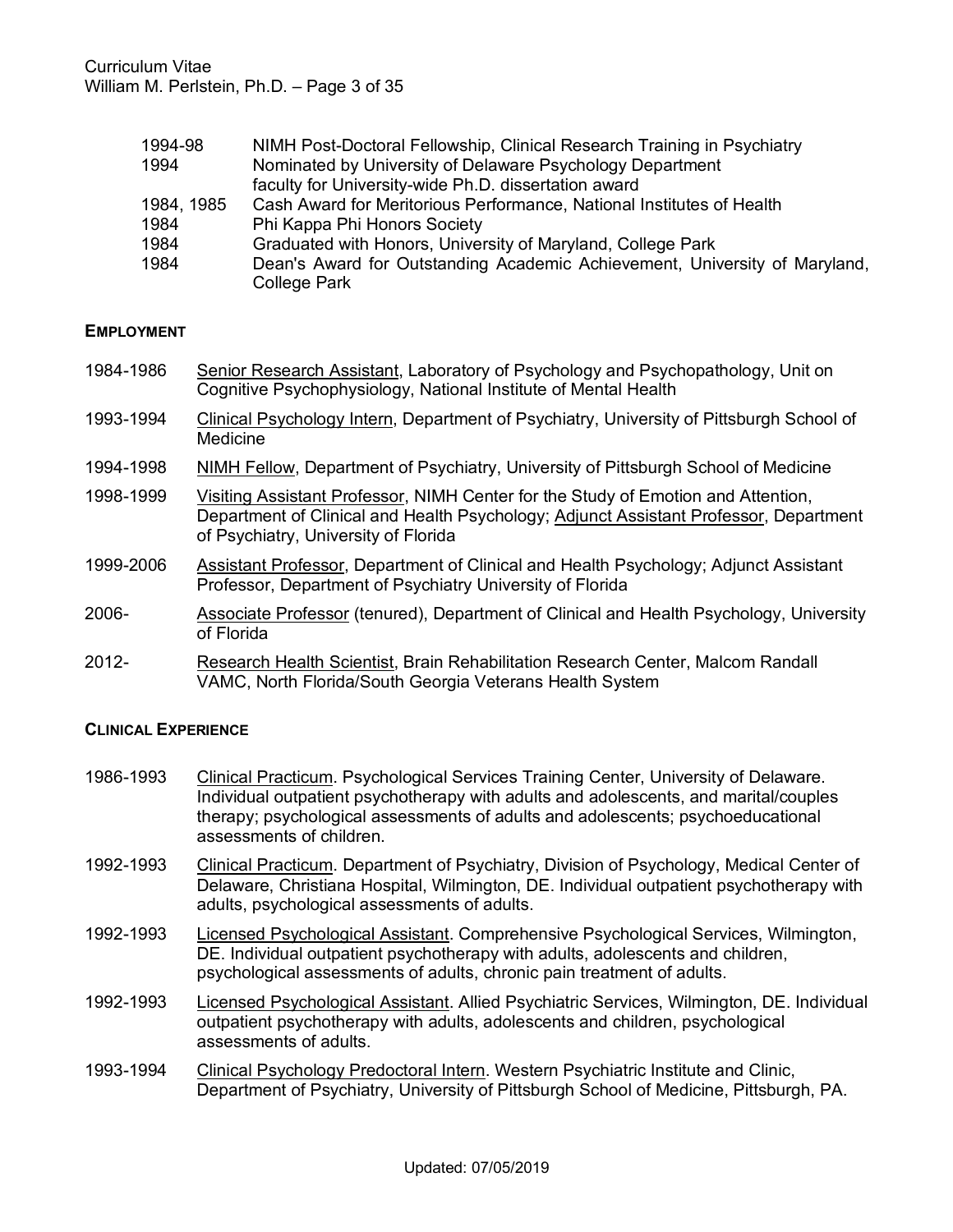Individual and couples outpatient psychotherapy, family therapy, psychdiagnostic assessments of adults and adolescents.

- 1998-present Clinical Faculty. Department of Clinical and Health Psychology, University of Florida. Supervision of pre- and post-doctoral students and residents in psychodiagnostic and psychotherapy; outpatient therapy and consultation.
- 2008-2009 Inpatient TBI Consultation. Department of Clinical and Health Psychology, Shands Hospital, University of Florida. Provide inpatient consultation/assessment to acute traumatically-brain injured patients and their families as part of the Florida Brain and Spinal Cord Injury Program.

### **TEACHING EXPERIENCE**

- 1982-84 Undergraduate Teaching Assistant. Department of Education, University of Maryland, College Park. Behavior Modification for Teachers (advanced undergraduate seminar)
- 1992 Lecturer. Clinical In-service, "Survivors' Response to Sexual Assault," Department of Psychiatry, Medical Center of Delaware, Christiana Hospital
- 1992 Guest Lecturer. "Biological Sexual Dimorphism," Psychology of Women, Department of Psychology, University of Delaware
- 1992-93 Guest Lecturer. "Psychotic Disorders," Abnormal Psychology, Department of Psychology, University of Delaware
- 1992-93 Guest Lecturer. "Anxiety Disorders," Abnormal Psychology, Department of Psychology, University of Delaware
- 1995 Guest Lecturer. In-service, "Experimental Cognitive Neuropsychology and Schizophrenia Symptoms," Mayview State Hospital, Bridgeville, PA
- 1996 Guest Lecturer. Inservice, "Relevance of Cognitive Deficits to the Symptomatology of Schizophrenic Symptomatology," Schizophrenia Treatment and Research Center, Western Psychiatric Institute and Clinic, University of Pittsburgh School of Medicine
- 1997-98 Instructor. Abnormal Psychology, Department of Psychology, Carnegie Mellon University, **Pittsburgh**
- 1999 Guest Lecturer. "Functional Neuroimaging of Working Memory and Its Dysfunction," Computational Neuroengineering Laboratory, Department of Electrical and Computer Engineering, University of Florida
- 1999 Guest Lecturer. "Emotion and Working Memory: A Functional Neuroimaging Perspective," Department of Clinical and Health Psychology, University of Florida
- 1999 Guest Lecturer. "Recent Trends in the Cognitive Neuroscience of Schizophrenia," Department of Clinical and Health Psychology, University of Florida
- 2000 Invited Presentation. "Functional Neuroimaging of Prefrontal Cortex in Schizophrenia and Emotion," Yale University/New Haven VAMC.
- 2000 Guest Lecturer. "Clinical Psychopathology Assessment," Department of Clinical and Health Psychology, University of Florida
- 2000 Invited Presentation. "Functional Neuroimaging of Studies of Prefrontal Cortex in Working Memory and Emotion," Grand Rounds, Department of Psychiatry, University of Florida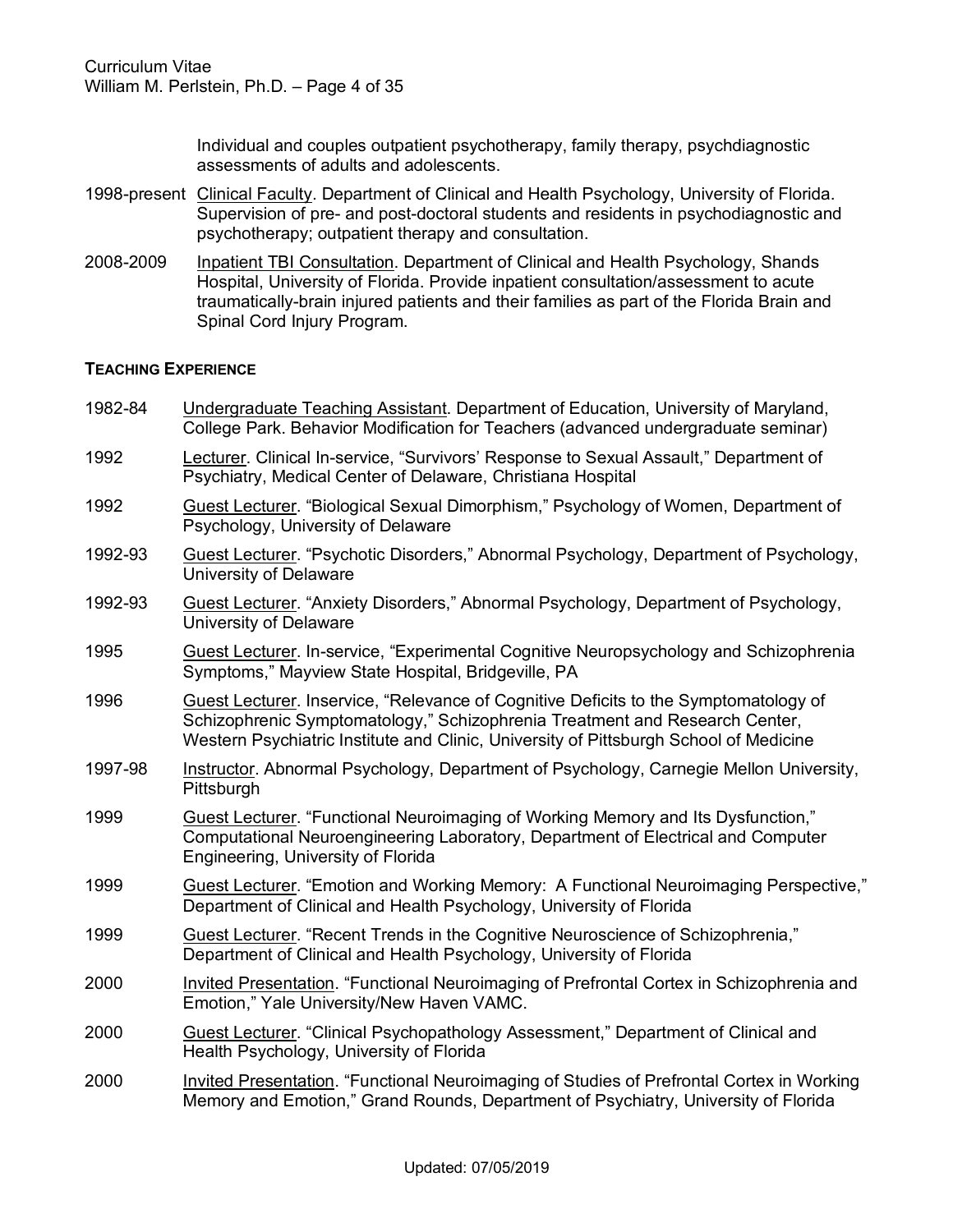- 2001 Guest Lecturer. "Experimental Methods in Neuropsychology and Clinical Neuroscience," Advanced Graduate Seminar, Department of Clinical and Health Psychology, University of Florida
- 2003 Guest Lecturer. "Descriptive Psychopathology of Psychotic Disorders and Its Relevance to Clinical Interviewing," Clinical Teaching Conference, Department of Clinical and Health Psychology, University of Florida, August 29, 2003.
- 2003 Invited Presentation. "Parametric Manipulation of Working Memory Load in Chronic TBI: Behavioral and Neural Correlates," Center for Traumatic Brain Injury Studies, McKnight Brain Institute, University of Florida, April 23, 2003.
- 2003, 05, 07 Instructor. "Experimental Methods in Neuropsychology and Clinical Neuroscience," Advanced Graduate Seminar, Department of Clinical and Health Psychology, University of Florida
- 2004 Lecturer. "Cognitive Control Dysfunction in TBI: Basic Findings and Clinical Relevance," Clinical Teaching Conference, Department of Clinical and Health Psychology, University of Florida, October 14, 2004.
- 2007 Guest Lecturer. "Peer Review in Psychology: Purpose, Process, and Role for Trainees." Teaching Conference, Department of Clinical and Health Psychology, University of Florida, October 5, 2007.
- 2008 Guest Lecturer. "Brain Activity During Cognitive Control: Background and Findings in TBI." Multidisciplinary Approaches to Cognition" course, Department of Psychology, University of Florida, February 20, 2008.
- 2008 Invited Presentation. "Cognitive Control in TBI: Toward Neuro-Cognitive Subypes." Department of Clinical and Health Psychology, University of Florida, February 8, 2008.
- 2008 Invited Presentation. "Cognitive Control in TBI: Behavioral and Neural Findings." Rotman Research Institute, Baycrest Centre for Geriatric Care and University of Toronto, March 20, 2008.
- 2010 Instructor. "Cognitive Bases of Behavior." Required Graduate course, Department of Clinical and Health Psychology, University of Florida. (Fall semester of each academic year).
- 2011 Instructor. "Experimental Methods in Neuropsychology and Clinical Neuroscience," Elective Advanced Graduate Seminar, Department of Clinical and Health Psychology, University of Florida
- 2012 Instructor. "Neuropsychology of Aging," Elective on-line graduate course, Department of Clinical and Health Psychology, University of Florida
- 2013-2019 Instructor. "Critical Thinking in Health Care." Required course for undergraduate students in the Bachelor of Health Science program, College of Public Health and Health Professions, University of Florida. (Spring semester of each academic year).
- 2013-2019 Instructor. "Critical Thinking in Health Care." Required course for undergraduate students in the Bachelor of Health Science program, College of Public Health and Health Professions, University of Florida. (Spring semester of each academic year).
- 2015- Guest Lecturer. "Schizophrenia Spectrum Disorders: Phenomenology & Challenges," Undergraduate Abnormal Psychology course (Fall semester each academic year).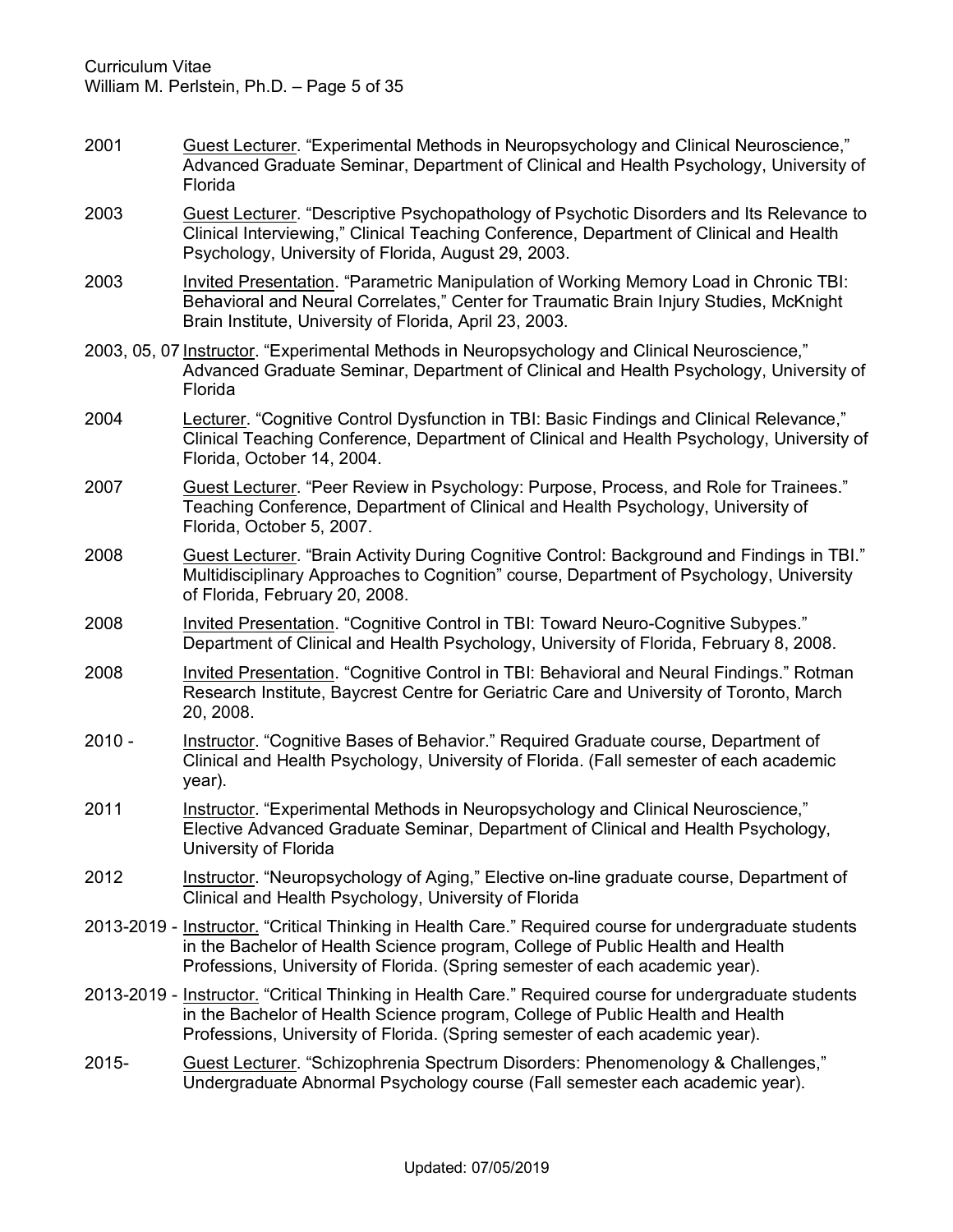# RESEARCH

| 1980-84           | Senior Research Assistant / Laboratory Coordinator<br>Laboratory of Personality and Psychophysiology<br>Department of Psychology, University of Maryland, College Park, MD                                                                                                                   |
|-------------------|----------------------------------------------------------------------------------------------------------------------------------------------------------------------------------------------------------------------------------------------------------------------------------------------|
| 1984-86           | Senior Research Assistant/Laboratory Coordinator<br>Unit on Cognitive Psychophysiology<br>Laboratory of Psychology and Psychopathology<br>National Institute of Mental Health, Bethesda, MD                                                                                                  |
| 1986-93           | Graduate/Research Assistant<br>Laboratory of Human Psychophysiology<br>Department of Psychology<br>University of Delaware, Newark, DE                                                                                                                                                        |
| 1994-98           | <b>NIMH T32 Postdoctoral Fellow</b><br><b>Clinical Cognitive Neuroscience Laboratory</b><br>Department of Psychology, Carnegie Mellon University<br>and<br>Department of Psychiatry, Western Psychiatric Institute and Clinic<br>University of Pittsburgh School of Medicine, Pittsburgh, PA |
| 1998-2000         | <b>Visiting Assistant Professor</b><br>NIMH Center for the Study of Emotion and Attention<br>Department of Clinical and Health Psychology<br>University of Florida, Gainesville, FL                                                                                                          |
| 1998-2002         | Assistant Professor, Adjunct<br>Department of Psychiatry<br>Western Psychiatric Institute and Clinic<br>University of Pittsburgh School of Medicine<br>Pittsburgh, PA                                                                                                                        |
| 2000-             | Director, Clinical-Cognitive Neuroscience Laboratory<br>Department of Clinical and Health<br><b>McKnight Brain Institute</b><br>University of Florida, Gainesville, FL                                                                                                                       |
| 2012-             | <b>Research Health Scientist</b><br>VA RR&D Brain Rehabilitation Research Center of Excellence<br><b>Malcom Randal VAMC</b><br>North Florida/South Georgia VHS<br>Gainesville, FL                                                                                                            |
| <b>CONSULTING</b> |                                                                                                                                                                                                                                                                                              |
| 2002-             | Statistical consultant/Reviewer, Veterinary Dermatology                                                                                                                                                                                                                                      |
| 2002-             | Statistical consultant, Veterinary Dermatology Service, Department of Small Animal<br>Medicine, College of Veterinary Medicine, University of Florida, Gainesville, FL                                                                                                                       |

1999 Statistical consultant, Department of Psychology, University of Maryland, College Park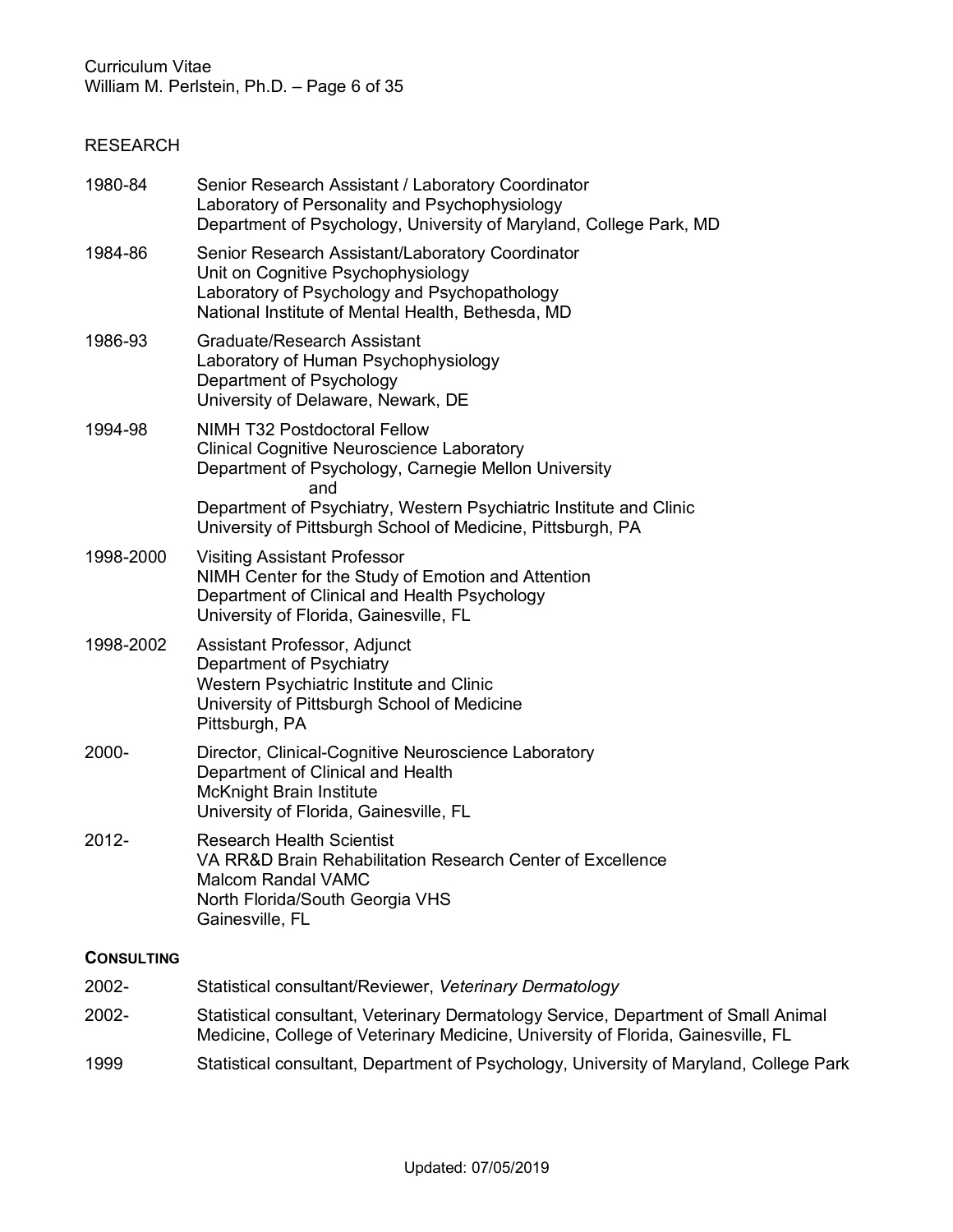- 1999 Laboratory Consultant, Laboratory of Personality and Psychophysiology, University of Maryland, College Park, MD
- 1998 Statistical Consultant, Department of Psychology, University of Delaware

#### **EXTRAMURAL SERVICE**

### **Ad Hoc Reviewer**

*American Journal of Psychiatry Archives of General Psychiatry Biological Psychology Biological Psychiatry Brain Brain & Cognition Brain Imaging and Behavior Cognition & Emotion Cognitive, Affective, and Behavioral Neuroscience Electroencephalography and Clinical Neurophysiology International Journal of Psychophysiology Journal of Abnormal Psychology Journal of Cerebral Blood Flow and Metabolism Journal of Clinical and Experimental Neuropsychology Journal of Cognitive Neuroscience The Journal of Neuroscience Journal of the International Neuropsychological Society Nature, Scientific Reports Neuroimage Neurology Neuropsychologia Neuropsychology Neuroscience Letters Pain Psychophysiology The Clinical Neuropsychologist Trends in Cognitive Science*

# **Editorial**

Statistical Reviewer: *Journal of Veterinary Dermatology*

Special Issue Editor: *International Journal of Psychophysiology*, "Brain imaging and psychophysiology of cognition, affect, and motivation in traumatic brain injury. (Co-Editor, Michael J. Larson, Ph.D.)

Editorial Board Member, Neurology section, *Scientifica*

# **Other**

2004 Member, Program Committee, 32<sup>nd</sup> Annual Meetings of the International Neuropsychological Society 2004 Judge, Behavioral Science Section, Alachua County Science Fair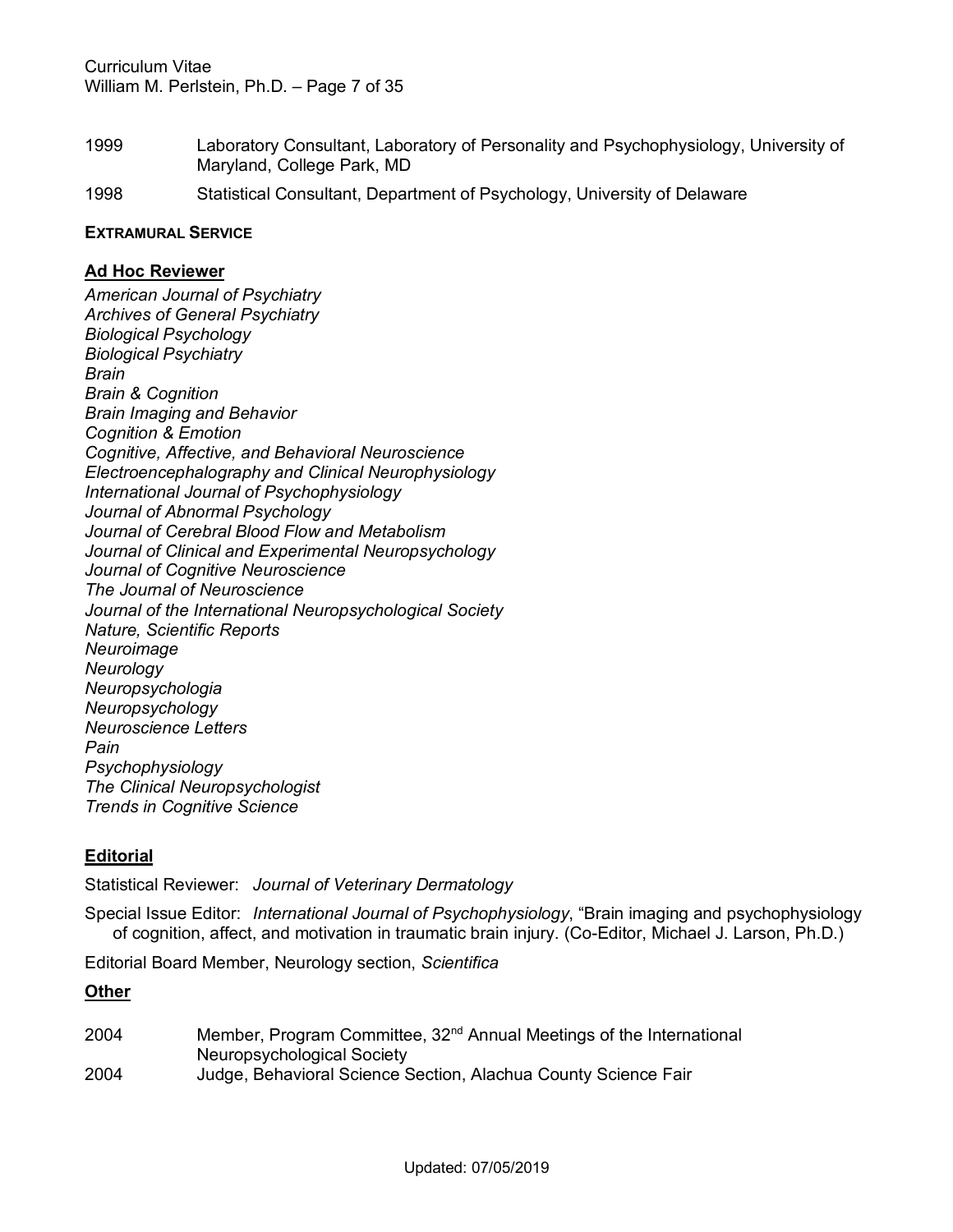2015 Member, Program Committee, 43rd Annual Meetings of the International Neuropsychological Society, Denver, CO

# **Grant Reviews**

1996-1998 Internal Grant Reviewer, Department of Psychiatry, Western Psychiatric Institute and Clinic, University of Pittsburgh School of Medicine 1997 Internal Grant Reviewer, Department of Neurology, University of Pittsburgh School of Medicine 1999 NIMH, Ad Hoc Reviewer, K01/MRSDA, Brain Disorders and Clinical Neuroscience 6 (BDCN-6) 2001, 2005 University of Florida, RGP Research Opportunity Fund 2001 2004, 2005 Reviewer, NIMH, Special Emphasis Panel, Review group: Review Group: ZMH1 BST-Q (01) S, B-STARTS 2009 Reviewer, Veteran's Administration, Merit Review Subcommittee Mental Health and Behavioral Sciences group, Spring 2009 2015-19 Internal Grant Reviewer, Brain Rehabilitation Research Center, NF/SG VAHS

# **NIMH Workshop**

2000 Invited speaker; NIMH Division of Mental Disorders, Behavioral Research and AIDS; "From Neurobiology to Psychopathology: Integrating Cognition and Emotion"; July 2000

# **MAJOR RESEARCH ACTIVITIES**

#### **CURRENT RESEARCH INTERESTS**

I am Director of the Clinical-Cognitive Neuroscience Laboratory. My research program is focused on understanding the cognitive and neural mechanisms of normal (including aging) and abnormal (traumatic brain injury, anxiety and affective disorders, schizophrenia) information processing using theoretically-motivated cognitive and affective tasks and indices of brain activity (functional magnetic resonance imaging, high-density electroencephalography/event-related potentials). More recently, I have focused my research efforts on understanding the nature of cognitive impairments in traumatic brain injury, the relationship of these impairments to every-day functioning, and how these impairments may predict responsiveness to cognitive rehabilitation efforts. Several on-going projects are also examining information-processing impairments in patients with Parkinson's disease and their relationship to disordered motivation (i.e., apathy). These lines of research draw from the theoretical spectrum of clinical and cognitive psychology and psychiatry to emotion neuroscience—i.e., clinical-cognitive neuroscience—and employ empirical methods from clinical and cognitive psychology, experimental neuropsychology, cognitive neuroscience and medical imaging.

# **SPECIAL RESEARCH INTERESTS:**

- Cognitive neuroscience
- Emotion neuroscience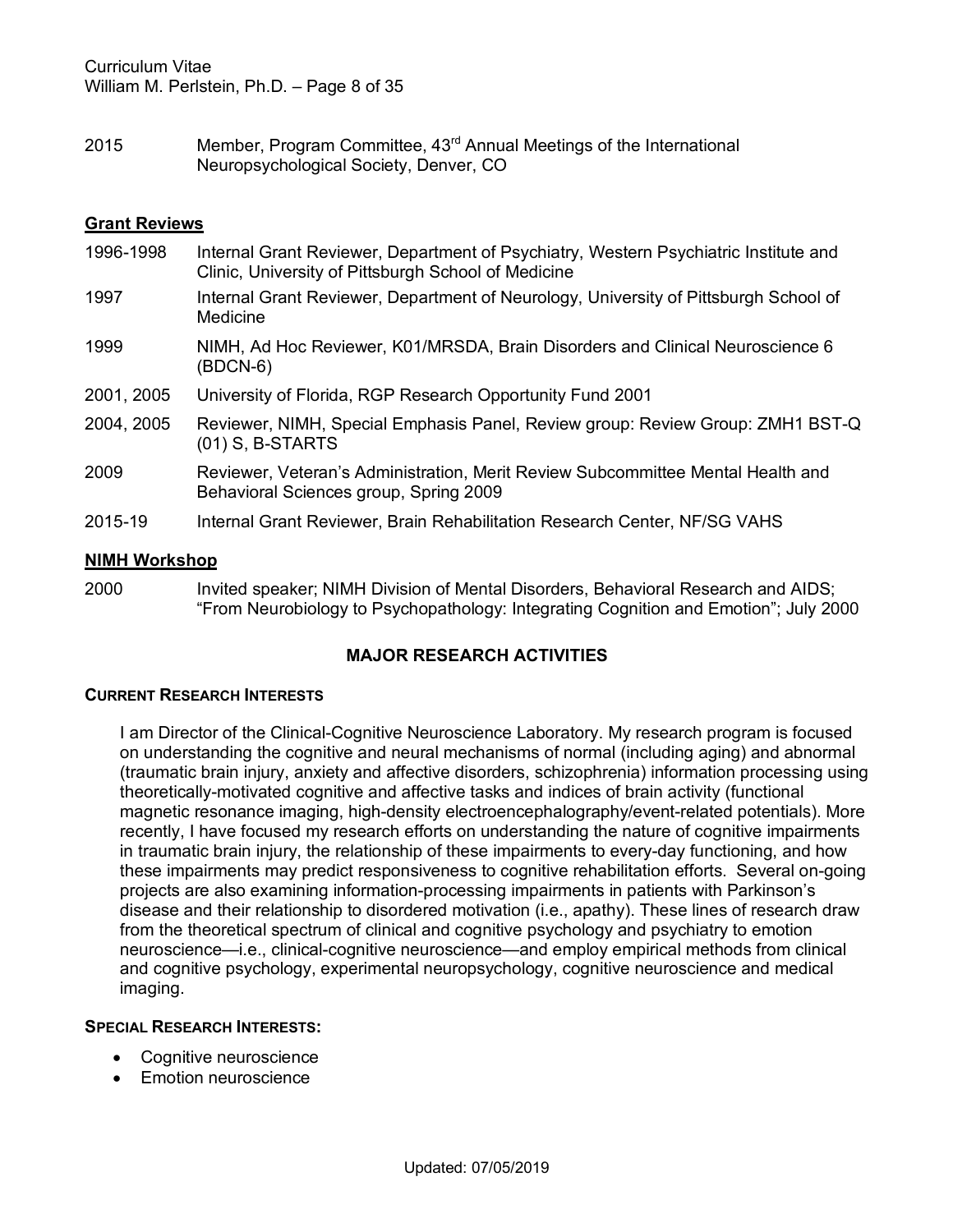- Functional neuroimaging (functional magnetic resonance imaging, high-density scalp-recorded event-related potentials)
- Cognitive neuroscience and rehabilitation of traumatic brain injury
- Schizophrenia
- Anxiety disorders
- Affective disorders
- Cognitive aging
- Neurological disorders

#### **GRANT APPLIED/AWARDED**

| Year<br><b>Applied</b> | <b>Grant Title</b>                                                                                                                                                                                                    | <b>Role</b>                                              | Year(s)              | <b>Funding Source</b><br>(Total Directs)                       |
|------------------------|-----------------------------------------------------------------------------------------------------------------------------------------------------------------------------------------------------------------------|----------------------------------------------------------|----------------------|----------------------------------------------------------------|
| 2019                   | Cognitive rehabilitation & brain<br>activity of attention-control in TBI                                                                                                                                              | PI                                                       | Under<br>review      | NIH R01 (\$1,562,720)                                          |
|                        | 2019-2020 CTSI TL1 Pre-doctoral<br>training grant "Effectiveness of<br>combined attention-centered and<br>metacognitive-strategy approaches<br>on cognitive impairment in<br>moderate-to-severe TBI (PI: C.<br>Tocci) | Graduate co-<br>mentor to C.<br>Tocci                    | 2019-2020            | <b>CTSI TL1 Predoctoral</b><br><b>Training Grant Program</b>   |
| 2018                   | Cognitive control and cognitive<br>rehabilitation of attention &<br>executive dysfunction in Veterans<br>with TBI (PI: W.M Perlstein)                                                                                 | PI                                                       |                      | Not funded Merit Review Award,<br>VA RR&D (\$1,073,690)        |
| 2018                   | Cognitive control and cognitive<br>rehabilitation of attention &<br>executive dysfunction in Veterans<br>with TBI (PI: W.M Perlstein)                                                                                 | PI                                                       | Not funded           | Merit Review Award,<br>VA RR&D (\$1,073,690)                   |
| 2017                   | Assessment of stability of<br>behavioral and neural measures of<br>attention networks across multiple<br>sessions (PI: W.M Perlstein)                                                                                 | PI, with K<br>Heilman & J.<br>Williamson,<br>consultants | $2/2017 -$<br>9/2018 | <b>BRRC Innovative Pilot</b><br>Award 0217BRRC-02<br>(\$6,285) |
| 2016                   | Neuropathology and functional<br>integrity of lateralized attention<br>networks in TBI                                                                                                                                | PI, with K.<br>Heilman & E.<br>Bigler, Co-Is             | Not funded           | NIH R21 NS101256<br>$(\$275,000)$                              |
| 2016                   | Baseline and stress-induced<br>salivary cortisol levels and prepulse<br>inhibition of startle responses in<br>young adult human subjects<br>exposed to general anesthesia as<br>neonates                              | Co-I with A.E.<br>Martynyuk (PI)                         | Withdrawn<br>by PI   | NIH R21 (\$275,000)                                            |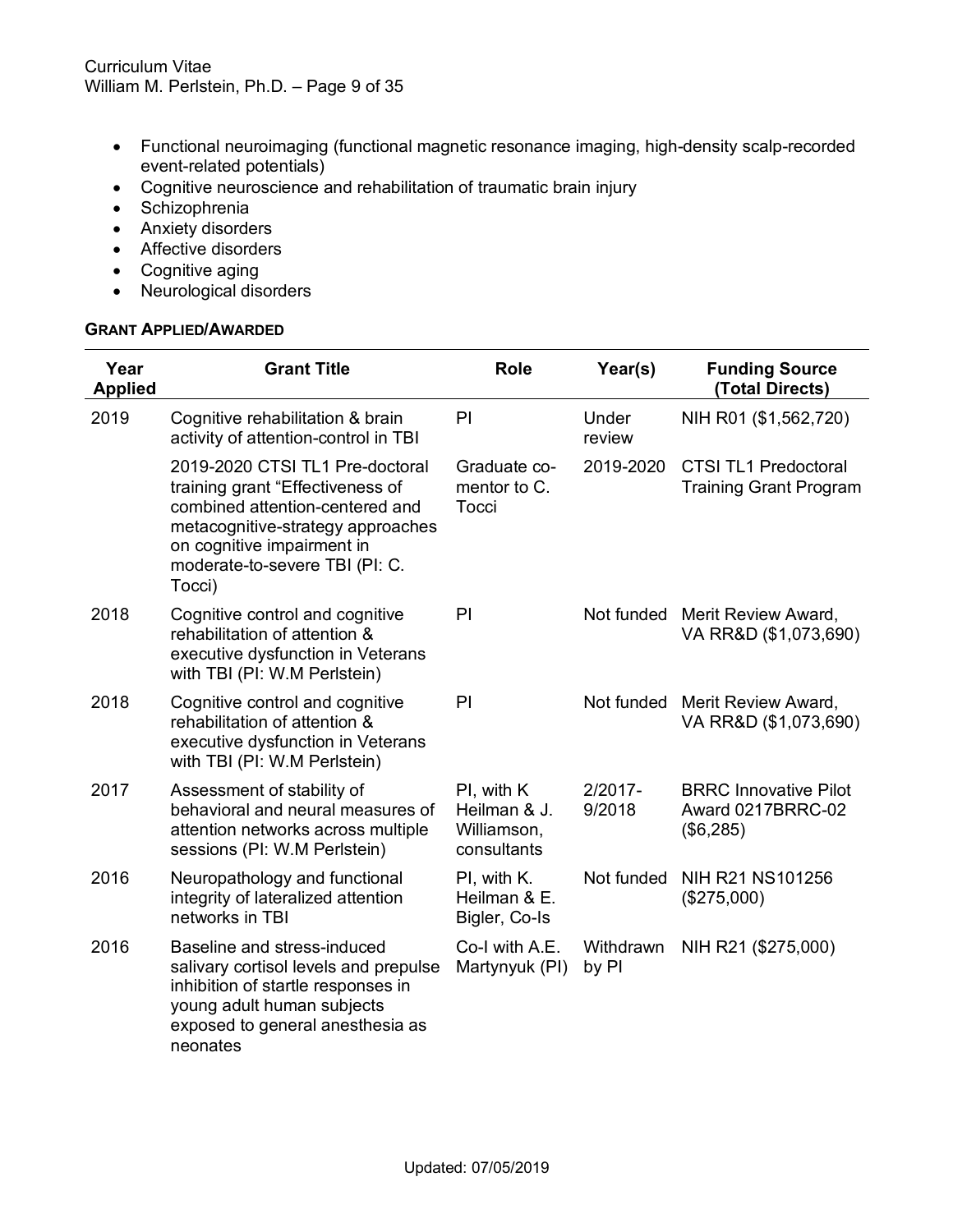# Curriculum Vitae William M. Perlstein, Ph.D. – Page 10 of 35

| 2014 | Functional integrity of lateralized<br>attention networks in TBI                                                                                                                    | PI, with K.<br>Heilman, Co-<br>PI |                    | Not funded NIH R21 NS091790-01<br>A1(\$275,000)                                                                   |
|------|-------------------------------------------------------------------------------------------------------------------------------------------------------------------------------------|-----------------------------------|--------------------|-------------------------------------------------------------------------------------------------------------------|
| 2015 | Neurocognition and Genetics of<br>OCD and Chronic Tics in a<br>Population Isolate (PI: C. Mathews)                                                                                  | Co-l                              | Not funded         | NIH R01 MH108777-<br>01A1 (\$2,382,000)                                                                           |
| 2014 | Cognitive Rehabilitation & Brain<br>Activity of Attention-Control in TBI                                                                                                            | PI                                | $12/15 -$<br>06/18 | SPIRE Award, VA<br>RR&D I21 RX001920-<br>01A1 (\$200,000)                                                         |
| 2014 | Neurocognition and Genetics of<br>OCD and Chronic Tics in a<br>Population Isolate (PI: C. Mathews)                                                                                  | $Co-I$                            | Not funded         | NIH R01 MH108777-01<br>(\$2,381,000)                                                                              |
| 2014 | Functional integrity of lateralized<br>attention networks in TBI                                                                                                                    | PI, with K.<br>Heilman, Co-<br>PI | Not funded         | NIH R21 NS091790-01<br>(\$275,000)                                                                                |
| 2014 | Cognitive Rehabilitation & Brain<br>Activity of Attention-Control in TBI                                                                                                            | PI                                | Not funded         | SPIRE Award, VA<br>RR&D I21 RX001920-<br>01 (\$199,978)                                                           |
| 2013 | The effects of mood on functional<br>brain connectivity in low back pain<br>patients during rest                                                                                    | Co-Mentor for<br>J. Letzen        | $9/14 - 8/17$      | NIH/NCCAM (F31<br>AT007898-01A1)                                                                                  |
| 2013 | Functional integrity of lateralized<br>attention networks in TBI                                                                                                                    | PI, with K.<br>Heilman, Co-<br>PI | Not funded         | Merit Review Award,<br>VA RR&D (\$1,094,235)                                                                      |
| 2012 | Cognitive Control and Neuro-<br><b>Cognitive Subtypes of Traumatic</b><br><b>Brain Injury</b>                                                                                       | PI                                | Not funded         | Merit Review Award,<br>VA RR&D (\$1,097,091)                                                                      |
| 2012 | An Investigation of Structural<br>Connectivity in PTSD, mTBI, and<br>PTSD/mTBI (PI: J. Gravano)                                                                                     | Graduate<br>Mentor                | 1/13-12/16         | <b>NIH/NCATS Clinical</b><br>and Translational<br>Science Award to the<br>University of Florida<br>(UL1 TR000064) |
|      |                                                                                                                                                                                     |                                   |                    | <b>UF-CTSI Mentored</b><br>Pilot Project (\$7,500)                                                                |
| 2012 | Dissociating mTBI and PTSD Brain<br>Activity at Rest (PI: J. Gravano)                                                                                                               | Graduate<br>Mentor                | $8/13 - 8/16$      | NIH/NIMH (F31<br>MH102089-01)                                                                                     |
| 2012 | White Matter Lateralization of the<br>Parietofrontal Orienting Network as<br>a Biomarker Predicting Degree of<br><b>Attention Impairment Following TBI</b><br>(PI: T. Hill-Jarrett) | Graduate<br>Mentor                | 1/13-12/16         | <b>NIH/NCATS Clinical</b><br>and Translational<br>Science Award to the<br>University of Florida<br>(UL1 TR000064) |
|      |                                                                                                                                                                                     |                                   |                    | <b>UF-CTSI Mentored</b><br>Pilot Project (\$7,500)                                                                |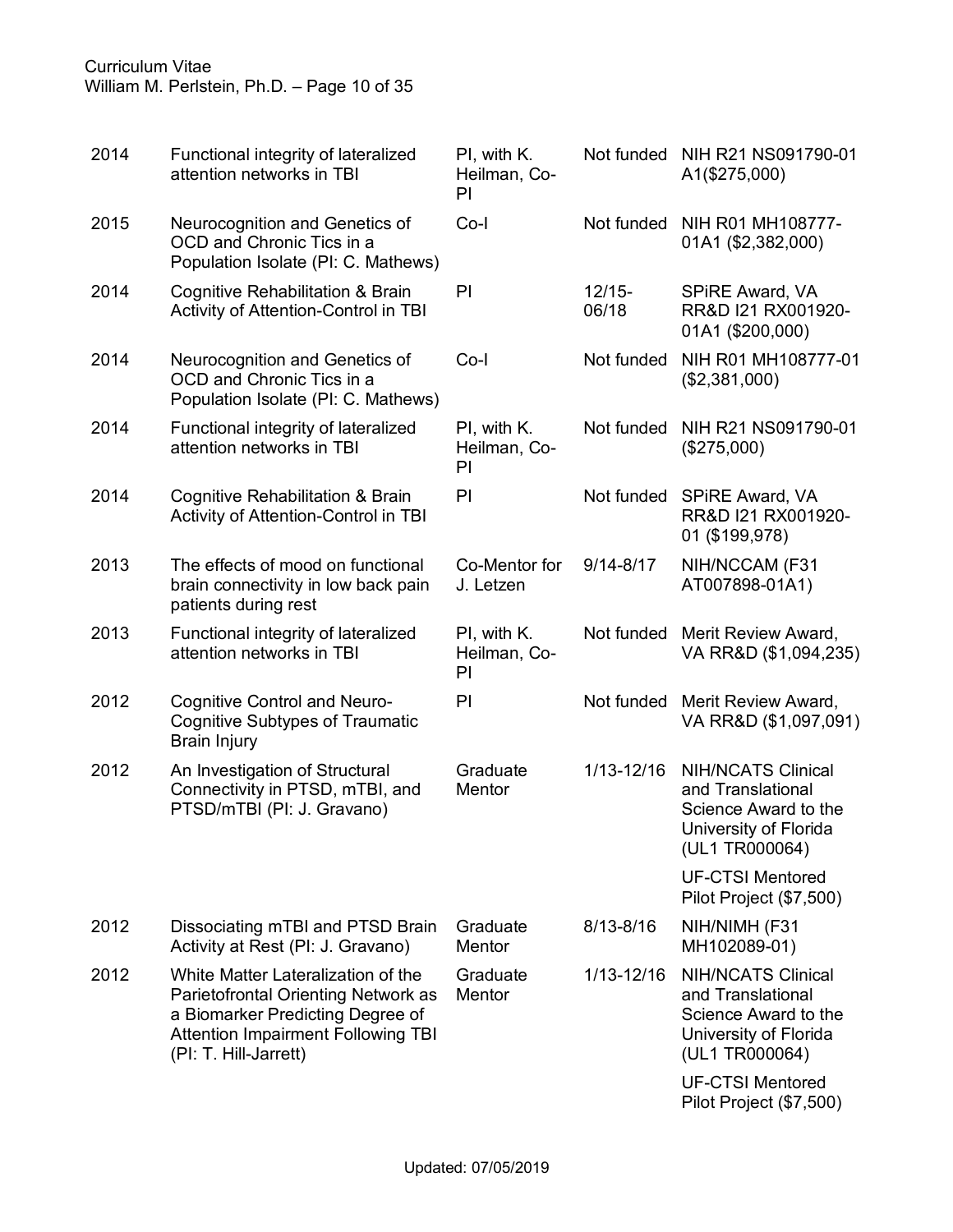Curriculum Vitae William M. Perlstein, Ph.D. – Page 11 of 35

| 2010 | <b>Dissociating Functional Brain</b><br><b>Activity in Blast-Related Traumatic</b><br><b>Brain Injury and Posttraumatic</b><br><b>Stress Disorder</b>                     | Subproject PI          | $9/13 - 3/16$        | DoD, Florida Trauma<br><b>Rehabilitation Center</b><br>for Returning Military<br>Personnel (\$125,740) |
|------|---------------------------------------------------------------------------------------------------------------------------------------------------------------------------|------------------------|----------------------|--------------------------------------------------------------------------------------------------------|
| 2013 | <b>Collaborative Activities to Promote</b><br>Research on Integrative<br>Approaches to Symptom<br><b>Management in Military Populations</b><br>(PI: M. Bishop)            | Co-I/VA PI             |                      | NIH/NCCAM R01<br>AT06634-02S1                                                                          |
| 2012 | <b>Emotion Regulation, Executive</b><br>Function, and Parkinson Disease<br>(PI: D. Bowers)                                                                                | $Co-I$                 | $7/12 - 6/14$        | NIH R21 NS079767-01<br>$(\$275,000)$                                                                   |
| 2012 | Sleep Disordered Breathing and<br>Cognitive function: Is Sleep<br>Disorder Breathing Associated with<br><b>Cognitive Decline Among Older</b><br>Adults? (PI: Y. Endeshaw) | $Co-I$                 | Withdrawn<br>by PI   | <b>McKnight Brain</b><br><b>Research Foundation</b><br>(\$40,000)                                      |
| 2011 | <b>Plasticity of Functional Connectivity</b><br>in the Default Mode Network:<br>Implications for Chronic Pain (PI: J.<br>Letzen)                                          | Graduate Co-<br>Mentor | <b>Not</b><br>Funded | <b>NSF</b>                                                                                             |
| 2011 | An Examination of Attentional<br><b>Systems Following Traumatic Brain</b><br>Injury (PI: C. Sozda)                                                                        | Graduate<br>Mentor     | $11/11 -$<br>11/12   | American<br>Psychological<br>Association (\$2,000)                                                     |
| 2011 | Effects of Exercise on Memory in<br>Geriatric Depression: An fMRI Pilot<br>Study (PI: V. Dotson)                                                                          | Co-l                   | $3/11 - 2/14$        | <b>McKnight Brain</b><br><b>Research Foundation</b><br>(\$100,000)                                     |
| 2011 | Neuroimaging of Exercise Pre-<br>Loading on Cognitive Training in<br><b>Healthy Elders</b>                                                                                | PI                     | Not funded           | University of Florida<br><b>Opportunity Fund</b><br>(\$100,000)                                        |
| 2011 | Brain Imaging of Neuro-Cognitive<br>Subtypes of Traumatic Brain Injury                                                                                                    | PI                     | Not funded           | <b>Brain and Spinal Cord</b><br><b>Injury Research Trust</b><br>Fund (\$100,000)                       |
| 2003 | Brain Imaging and Pain: Analysis of Co-I<br>Placebo Analgesia (PI: M.<br>Robinson)                                                                                        |                        | 4/03-11/14           | NIH/NCCAM<br>$(\$250,000)$                                                                             |
| 2009 | Dissociating Affective and Cognitive PI<br>Divisions of the Anterior Cingulate<br>Cortex in Healthy Humans                                                                |                        | 1/09-12/09           | Evelyn F. and William<br>L. McKnight Brain<br>Institute (\$10,000)                                     |
| 2009 | Cognitive Control and Neuro-<br>Cognitive Subtypes of TBI                                                                                                                 | PI                     | Not funded           | NIH (R01; \$1,250,000)                                                                                 |
| 2008 | <b>Effects of Resveratrol on Memory</b><br>Performance in Older Adults: A                                                                                                 | Co-l                   | 2/08-1/09            | Evelyn F. and William<br>L. McKnight Brain                                                             |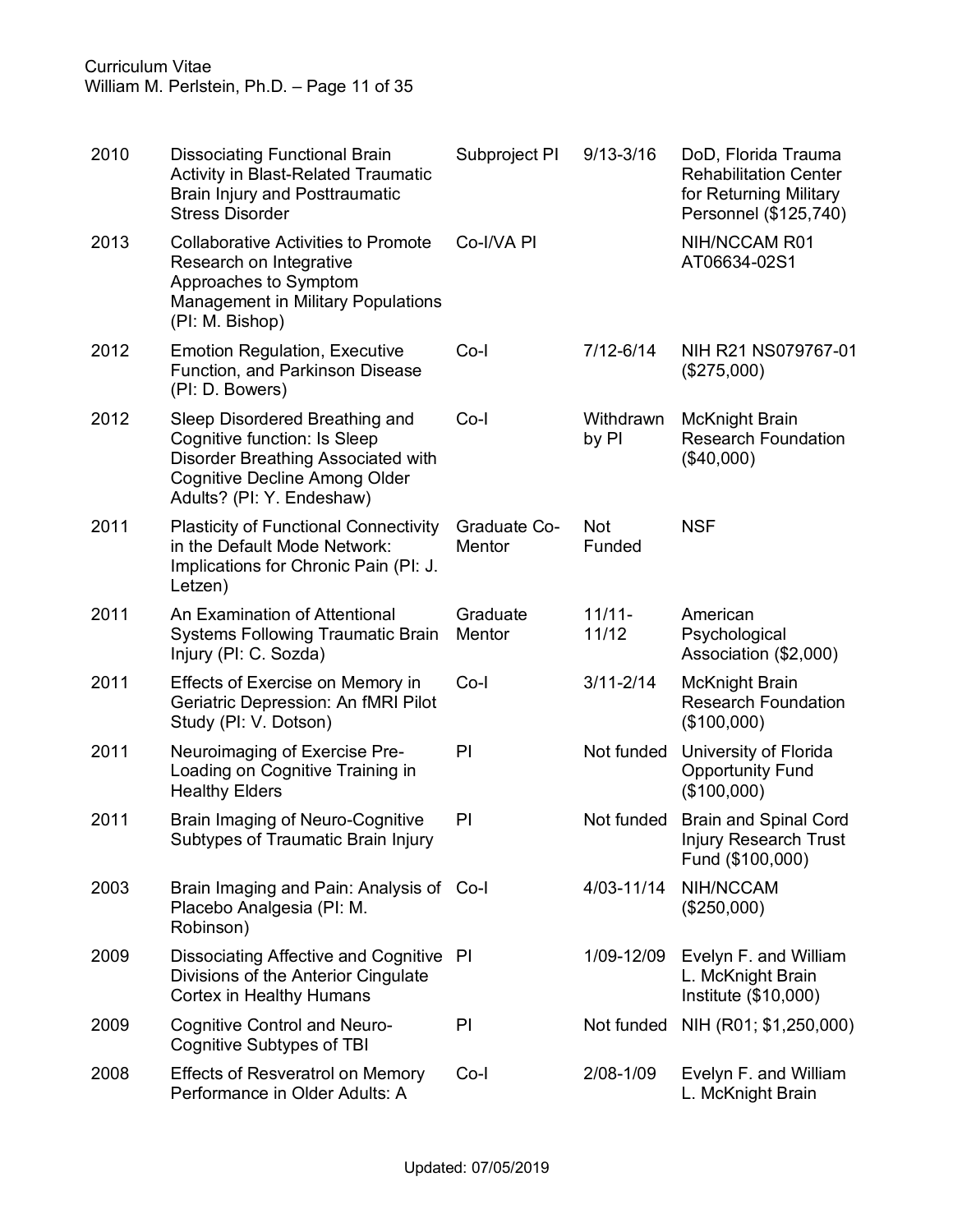Curriculum Vitae William M. Perlstein, Ph.D. – Page 12 of 35

|      | Phase I Clinical Trial (PI: T. Manini,<br>Ph.D.)                                                                                                            |           |            | Institute Research<br><b>Grant Program</b><br>(\$100,000)                                       |
|------|-------------------------------------------------------------------------------------------------------------------------------------------------------------|-----------|------------|-------------------------------------------------------------------------------------------------|
| 2007 | Neuro-Cognitive Subtypes of<br>Traumatic Brain Injury: Relevance<br>to Cognitive Rehabilitation                                                             | PI        | 3/07-2/09  | Brain Research and<br><b>Rehabilitation Center</b><br>$(VA)$ – funding<br>supplement (\$10,140) |
| 2007 | Neuro-Cognitive Subtypes of<br>Traumatic Brain Injury: Relevance<br>to Cognitive Rehabilitation                                                             | PI        | 3/07-2/09  | <b>Brooks Endowment</b><br>Rehabilitation<br><b>Research Grant</b><br>Program (\$40,000)        |
| 2007 | Relation of Brain Activity and<br>Neuro-Cognitive Function to<br>Measures of Head-Protective Gear<br><b>Acceleration Forces: A Preliminary</b><br>Study     | PI        | Not funded | <b>BAE Systems</b><br>$(*\$1,500,000)$                                                          |
| 2007 | Sleep and Pain Interventions in<br>Fibromyalgia: Hyperalgesia and<br>Central Sensitization (PI: C.<br>McCrae)                                               | Co-l      | 5/08-4/13  | NIH/NIAMSD (R01<br>AR055160-01)                                                                 |
| 2006 | Reconstructing TBI (PI: Applied<br>Research Associates, Inc; R.<br>Bocchieri)                                                                               | Co-l      |            | Not funded DoD/ONR (\$4,000,000)                                                                |
| 2006 | Repetitive Transcranial Magnetic<br>Simulation for the Treatment of<br>Apathy in Parkinson's Disease (The<br>ReStore study) (PI: Hubert<br>Fernandez, M.D.) | $Co-I$    | 06-08      | Michael J. Fox<br>Foundation (\$309,335)                                                        |
| 2006 | <b>Higher Education for Persons with</b><br>Traumatic Brain Injury: Planning for<br>Clinical Trials (PI: M. Kennedy)                                        | Co-l      | Not funded | University of Minnesota<br>Grant-in-Aid                                                         |
| 2006 | Examining Attentional Bias in<br>Patients with Implantable<br>Cardioverter Defibrillators (ICDs)<br>(PI: N. Dixit)                                          | Co-Mentor | 7/06-6/07  | American Heart<br><b>Association Predoctoral</b><br>Fellowship (\$21,870)                       |
|      | Affective Interference Effects on<br><b>Working Memory</b>                                                                                                  | PI        | Not funded | NIH/NIMH (R03;<br>\$100,000                                                                     |
|      | <b>Anxiety Disorders: Movement</b><br>Mechanisms and Underlying<br>Functional Impairment (PI: C.<br>Janelle)                                                | Co-l      | Not funded | NIH/NIMH (R01;<br>\$850,000)                                                                    |
|      | Modulation of Clinical Pain and<br>Secondary Hyperalgesia in Patients                                                                                       | $Co-I$    |            | NIH (R01; \$1,250,000)                                                                          |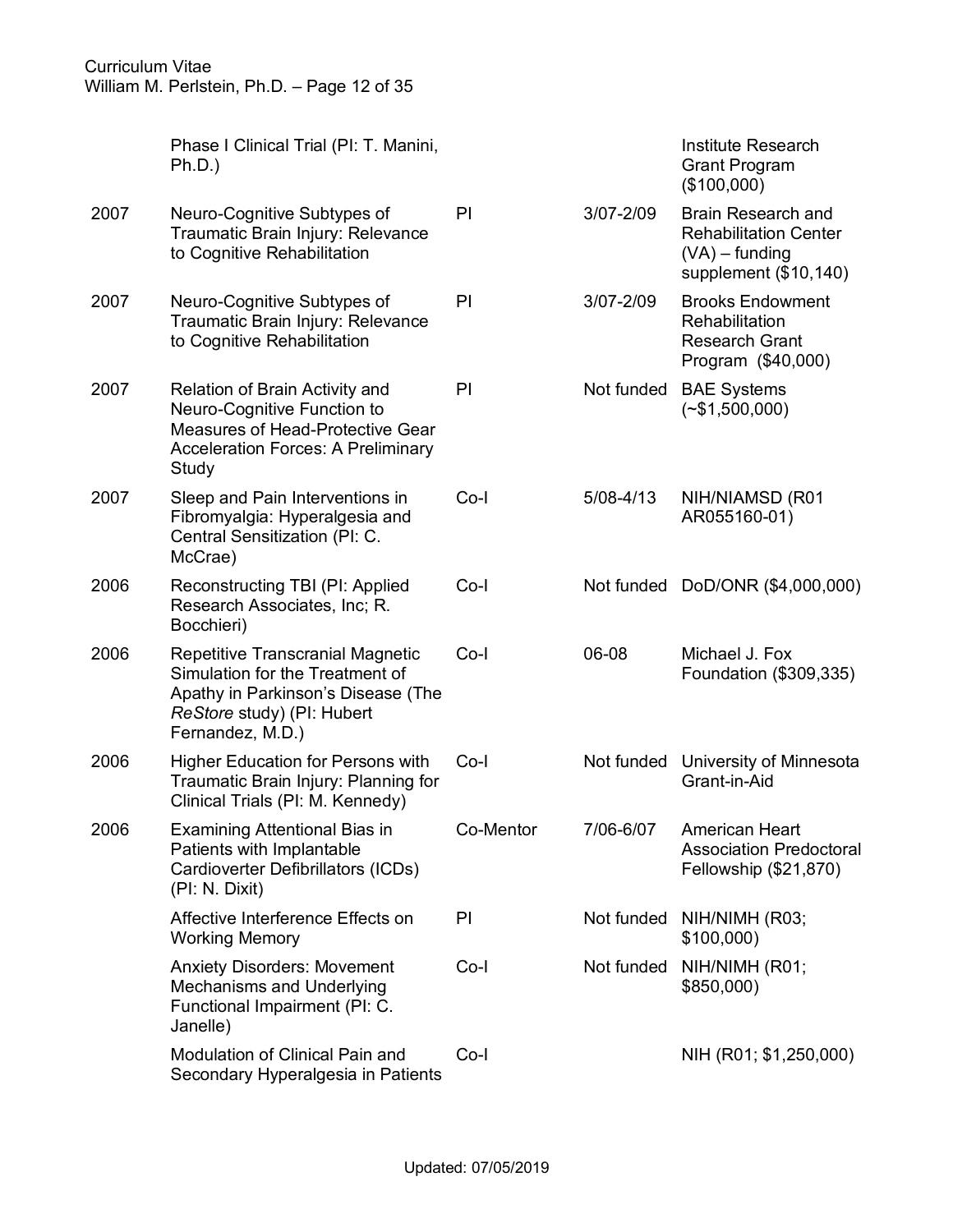|      | with Chronic Musculoskeletal Pain<br>(PI: R. Staud)                                                                                         |               |               |                                                                          |
|------|---------------------------------------------------------------------------------------------------------------------------------------------|---------------|---------------|--------------------------------------------------------------------------|
| 2004 | Cognitive Control Disruption in<br>Traumatic Brain Injury (PI: M.<br>Larson)                                                                | <b>Mentor</b> | 9/05-8/07     | NIH/NIMH (F31<br>NS053335; \$67,327)                                     |
| 2004 | Cognitive-Control Dysfunction in<br><b>Acute Closed Head Injury</b>                                                                         | PI            | 8/04-7/07     | NIH/NIMH (R21<br>MH073076; \$275,000)                                    |
| 2004 | Dual Pathway Models of ADHD: A<br>High-Density ERP Study (PI: K.<br>Kelly)                                                                  | Co-Mentor     | $9/04 - 9/06$ | NIH/NIMH (F32<br>MH068955; \$87,772)                                     |
| 2004 | Double Jeopardy: Cognitive Decline<br>in Depression and Aging (PI: V.<br>Dotson)                                                            | Mentor        | 10/04<br>9/05 | $-$ NIH/NIA (R03<br>AG24539; \$33,418)                                   |
| 2004 | Brain Imaging and Pain: Analysis of Co-I<br>Placebo Analgesia (PI: M.<br>Robinson)                                                          |               | 4/03-11/14    | NIH/NCCAM (R01<br>AT001424; \$882,910)                                   |
| 2004 | Mechanisms of Pain in<br>Fibromyalgia Syndrome (PI: R.<br>Staud)                                                                            | $Co-I$        | 3/05-2/09     | NIH/NINDS (R01;<br>\$1,250,000                                           |
| 2004 | Motivational Influences on<br><b>Cognitive Control in Frontal-Lobe</b><br>Epilepsy: A High-Density ERP<br>Study (PI: K. Kelly) <sup>*</sup> | Mentor        | 2004-05       | <b>Epilepsy Foundation</b><br>(\$30,000)                                 |
| 2002 | Predicting Cognitive Outcome for<br>Mild Brain Injury Using fMRI (PI: L.<br>Papa)                                                           | $Co-I$        | 2003-04       | <b>Brain and Spinal Cord</b><br>Injury Research Trust<br>Fund (\$25,000) |
| 1995 | Spatio-Temporal Imaging of<br>Working Memory in Schizophrenia                                                                               | PI            | 1996-99       | NARSAD (\$60,000)                                                        |
| 1995 | Spatial and Temporal Imaging of<br><b>Working-Memory Component</b><br>Processes in Schizophrenia                                            | PI            | 1996-99       | <b>Scottish Rite</b><br>Schizophrenia<br>Research Program<br>(\$68,000)  |
| 1995 | Procaine and Functional Imaging of Co-I<br>Limbic Structures (PI: D. Servan-<br>Schreiber)                                                  |               | 1996-98       | <b>NIH/NCRR Center</b>                                                   |
| 1996 | NIMH Center for the Study of<br><b>Emotion and Attention</b><br>Emotion, brain and behavior:<br>Perception and Imagery (PI: P.<br>Lang)     | Project Co-I  | 1997-99       | NIMH P50                                                                 |
| 1999 | Spatio-Temporal Imaging of<br><b>Emotion and Fear</b>                                                                                       | PI            | 8/00-7/07     | NIMH K01 (\$658,000)                                                     |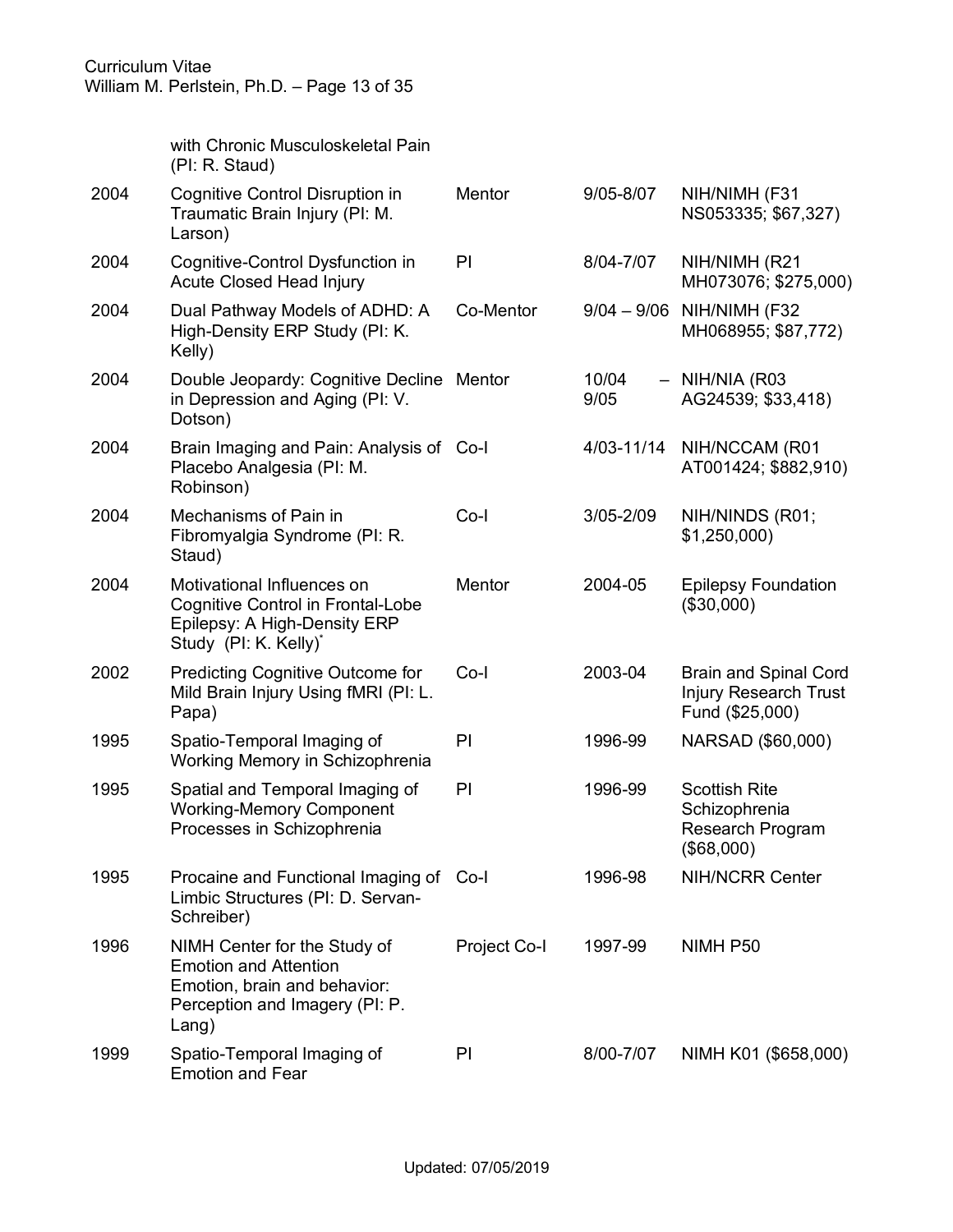Curriculum Vitae

William M. Perlstein, Ph.D. – Page 14 of 35

| 1995 | Startle Probe in the Study of<br>Emotion (PI: P. Lang)                                                                                            | $Co-I$ | 9/96-4/00          | NIMH <sub>R01</sub>                                                             |
|------|---------------------------------------------------------------------------------------------------------------------------------------------------|--------|--------------------|---------------------------------------------------------------------------------|
| 1996 | Fear and the Anxiety Disorders:<br>Brain and Behavior (PI: P. Lang)                                                                               | $Co-I$ | 9/97-8/02          | NIMH <sub>R01</sub>                                                             |
| 1996 | Altered States of Reality: Imagery,<br>Media and Virtual Perception (PI:<br>P.J. Lang)                                                            | $Co-I$ | 9/97-8/02          | Insitut für Grenzgebiete<br>der Psychologie und<br>Psychohygiene                |
| 1999 | Dental Fear and Pain Anticipation<br>(PI: M. Bradley)                                                                                             | Co-l   | 7/00-6/05          | NIMH <sub>R01</sub>                                                             |
| 2000 | Symptom-Relevant Stimulation<br>Effects on Working Memory-<br><b>Related Brain Function in OCD</b>                                                | PI     | 7/01-6/03          | NARSAD (\$60,000)                                                               |
| 2000 | <b>Working Memory-Related</b><br>Prefrontal Cortex Activity in<br>Traumatic Brain Injury                                                          | PI     | 2001-2002          | <b>McKnight Brain</b><br><b>Research Grant</b><br>Program (\$55,000)            |
| 2000 | Neurobehavioral Subtypes in<br>Schizophrenia (PI: C. Leonard)                                                                                     | $Co-I$ | Not funded         | NIMH <sub>R21</sub>                                                             |
| 2000 | The Effects of Conscious State on<br>Working Memory Across the Adult<br>Life-Span (PI: D. Price)                                                  | $Co-I$ | Not funded         | <b>McKnight Brain</b><br><b>Research Grant</b><br>Program                       |
| 2000 | Goal-Setting Effects on Memory in<br>Youth and Aging: Neuroanatomical<br>and Behavioral Influences of<br>Feedback-Related Affect (PI: R.<br>West) | Co-PI  | $12/01 -$<br>12/03 | <b>McKnight Brain</b><br><b>Research Grant</b><br>Program (\$75,000)            |
| 2001 | The Effects of Individualized Piano<br>Instruction on Executive Memory<br>Functions in Aging (PI: T. Brophy)                                      | Co-PI  | 12/02-<br>11/03    | McKnight Brain<br><b>Research Grant</b><br>Program (\$75,000)                   |
| 2001 | Cognitive Control Dysfunction in<br>Traumatic Brain Injury: A<br>Spatiotemporal Analysis of Neural<br>Mechanisms                                  | PI     | $07/02 -$<br>06/03 | <b>Brain and Spinal Cord</b><br><b>Injury Research Trust</b><br>Fund (\$25,000) |

# **MENTORSHIP AND COMMITTEE PARTICIPATION**

**Doctoral Committees Chaired: Total = 11**

**Doctoral Committees Co-Chaired: Total = 14**

**Doctoral Committees External: Total = 1**

**Total Doctoral Committees = 54**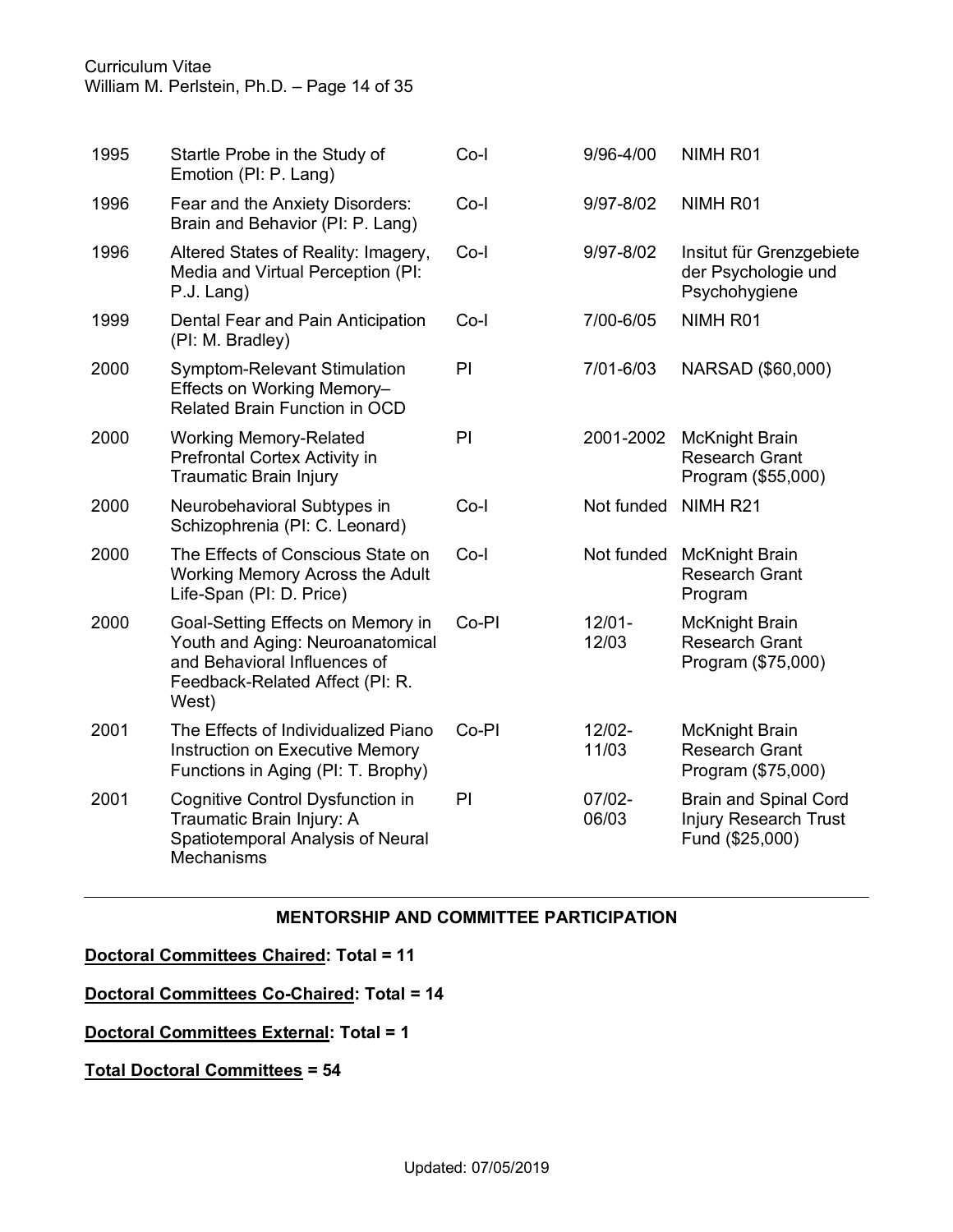| <b>Doctoral Committees Chaired/Co-Chaired</b> |                |                                                                                                                                           |                          |                                                                                    |  |
|-----------------------------------------------|----------------|-------------------------------------------------------------------------------------------------------------------------------------------|--------------------------|------------------------------------------------------------------------------------|--|
| <b>Student</b>                                | <b>Role</b>    | <b>Title</b>                                                                                                                              | Year<br><b>Completed</b> | <b>Current Position</b>                                                            |  |
| Polejaeva,<br>Elena                           | Chair          |                                                                                                                                           | Current                  | <b>Graduate Research</b><br>Assistant, CHP, UF                                     |  |
| Altomare,<br>Lindsey                          | $Co-$<br>Chair | Oculomotor Predictors of<br><b>Recovery from Traumatic</b><br>Brain Injury                                                                | Current                  | <b>Graduate Research</b><br>Assistant, CHP, UF                                     |  |
| Zakrzewski,<br>Jessica                        | $Co-$<br>Chari | Investigating the Effect of<br>Attenuated Error Monitoring on<br><b>Clinical and Cognitive Insight</b><br>in Hoarding Disorder            | Current                  | <b>Graduate Research</b><br>Assistant, CHP/Psychiatry,<br>UF                       |  |
| Houck,<br>Zachary                             | $Co-$<br>Chair | The Effects of Socioeconomic<br>Status on Early Exposure to<br><b>Football on Baseline</b><br><b>Neurocognitive Testing</b>               | Current                  | <b>Graduate Research</b><br>Assistant, CHP, UF                                     |  |
| Letzen,<br>Janelle                            | $Co-$<br>Chair | The Effects of Mood on<br><b>Functional Brain Connectivity</b><br>in Low Back Pain Patients<br>during Resting State                       | 2018                     | <b>NIH F31 Predoctoral Fellow</b><br>(F31 AT007898-01A1)                           |  |
| Gravano,<br>Jason                             | Chair          | Dissociating MTBI and PTSD<br><b>Brain Activity at Rest</b>                                                                               | 2015                     | <b>Clinical Assistant Professor,</b><br><b>UC Fresno</b>                           |  |
| Sozda,<br>Christopher<br>N.                   | Chair          | Disruption of attentional<br>processing in closed head<br>injury: An event-related<br>potential (ERP) investigation                       | 2012                     | Neuropsychologist Malcom<br>Randal VAMC NF/SG VAMC                                 |  |
| Kellison, Ida                                 | Chair          | Reward processing and<br>strategic adjustments in<br>cognitive control: An ERP<br>study of Parkinson's disease                            | 2010                     | Postdoctoral Fellow, Boston<br>Consortium for<br>Neuropsychology                   |  |
| Kaufman,<br>David A.S.                        | Chair          | The interplay of apathy,<br>novelty, and attentional<br>processing in Parkinson's<br>disease and healthy aging: An<br>ERP study           | 2009                     | Assistant Professor,<br>Department of Psychology,<br><b>Saint Louis University</b> |  |
| Dixit, Neha<br>Κ.                             | Chair          | Attentional bias in patients<br>with implantable cardioverter<br>defibrillators: Examining<br>mechanisms of hypervigilance<br>and anxiety | 2007                     | Neuropsychologist Malcom<br>Randal VAMC NF/SG VA                                   |  |
| Larson,<br>Michael J.                         | Chair          | Cognitive control disruption in<br>TBI                                                                                                    | 2006                     | Associate Professor,<br>Departments of Psychology                                  |  |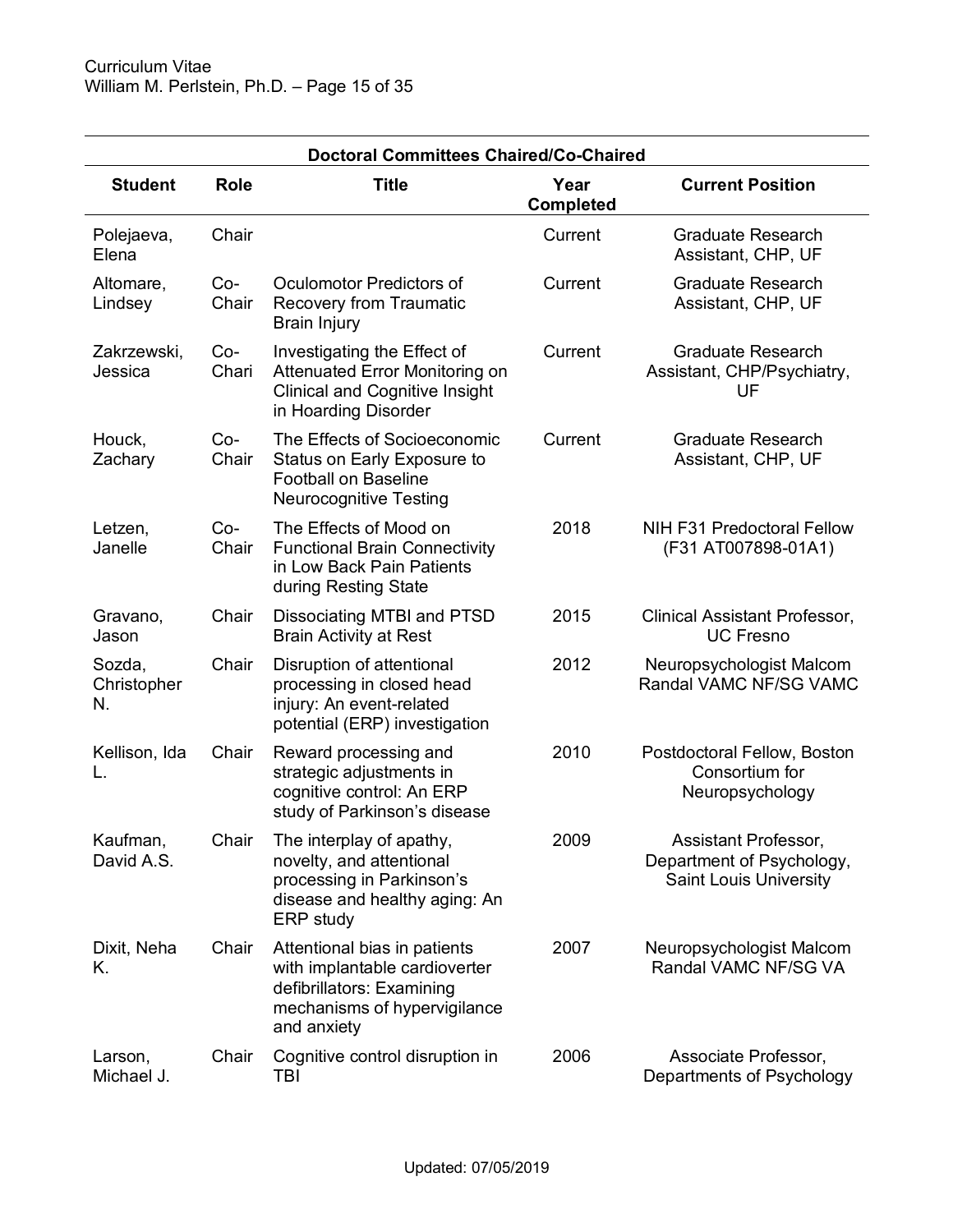|                       |              |                                                                                                                 |      | and Neuroscience, Brigham<br><b>Young University</b>                       |
|-----------------------|--------------|-----------------------------------------------------------------------------------------------------------------|------|----------------------------------------------------------------------------|
| Dotson,<br>Vonetta M. | Chair        | Cumulative disadvantage in<br>cognitive control due to<br>depression and aging: A<br>double jeopardy hypothesis | 2006 | Associate Professor,<br>Psychology, Georgia State<br>University            |
| Cole,<br>Michael A.   | Chair        | Effect of goal-setting on<br>memory performance in young<br>and older adults: An fMRI<br>study                  | 2005 | Assistant Adjunct Professor<br>of Psychology, UC Berkley                   |
| Demery,<br>Jason A.   | Co-<br>Chair | Operating characteristics of<br>executive functioning tests in<br>traumatic brain injury                        | 2004 | Assistant Professor,<br>Department of Psychiatry,<br>University of Florida |

# **Doctoral Committees Non-Chair Member: Total = 12 (External = 11)**

Includes external reviewer for Gary Turner, Dept. of Psychology, University of Toronto. Chair = Brian Levine.

# **Masters Committees Chaired: Total = 11**

### **Masters Committees Co-Chaired: Total = 1**

# **Total Masters Committees = 95**

| <b>Masters Committees Chaired/Co-Chaired</b> |              |                                                                                                                                                                                               |                          |  |  |
|----------------------------------------------|--------------|-----------------------------------------------------------------------------------------------------------------------------------------------------------------------------------------------|--------------------------|--|--|
| <b>Student</b>                               | <b>Role</b>  | Title                                                                                                                                                                                         | Year<br><b>Completed</b> |  |  |
| Houck,<br>Zachary                            | Chair        | The Impact of Developmental History Factors on Baseline<br>Neurocognitive Test Performance in Collegiate Student<br><b>Athletes</b>                                                           | 2016                     |  |  |
| Polegaeva,<br>Elena                          | Chair        | Task-Irrelevant Interference Mimics Effects of Traumatic<br>Brain Injury on Cognitive Control                                                                                                 | 2015                     |  |  |
| Hill-Jarrett,<br>Tanisha                     | Chair        | An electrophysiological investigation of the neural correlates<br>of attention asymmetries following traumatic brain injury                                                                   | 2013                     |  |  |
| Letzen,<br>Janelle E.                        | Co-<br>Chair | Default mode network functional connectivity and its<br>relationship with pain processing networks via lidocaine                                                                              | 2013                     |  |  |
| Gravano,<br>Jason T.                         | Chair        | Attentional component processing in Parkinson's disease<br>and older adults                                                                                                                   | 2012                     |  |  |
| Tyner, Callie<br>Е.                          | Chair        | Developing a cognitive-affective neuroimaging probe to<br>explore differential diagnosis of traumatic brain injury (TBI)<br>and post-traumatic stress disorder (PTSD): A preliminary<br>study | 2009                     |  |  |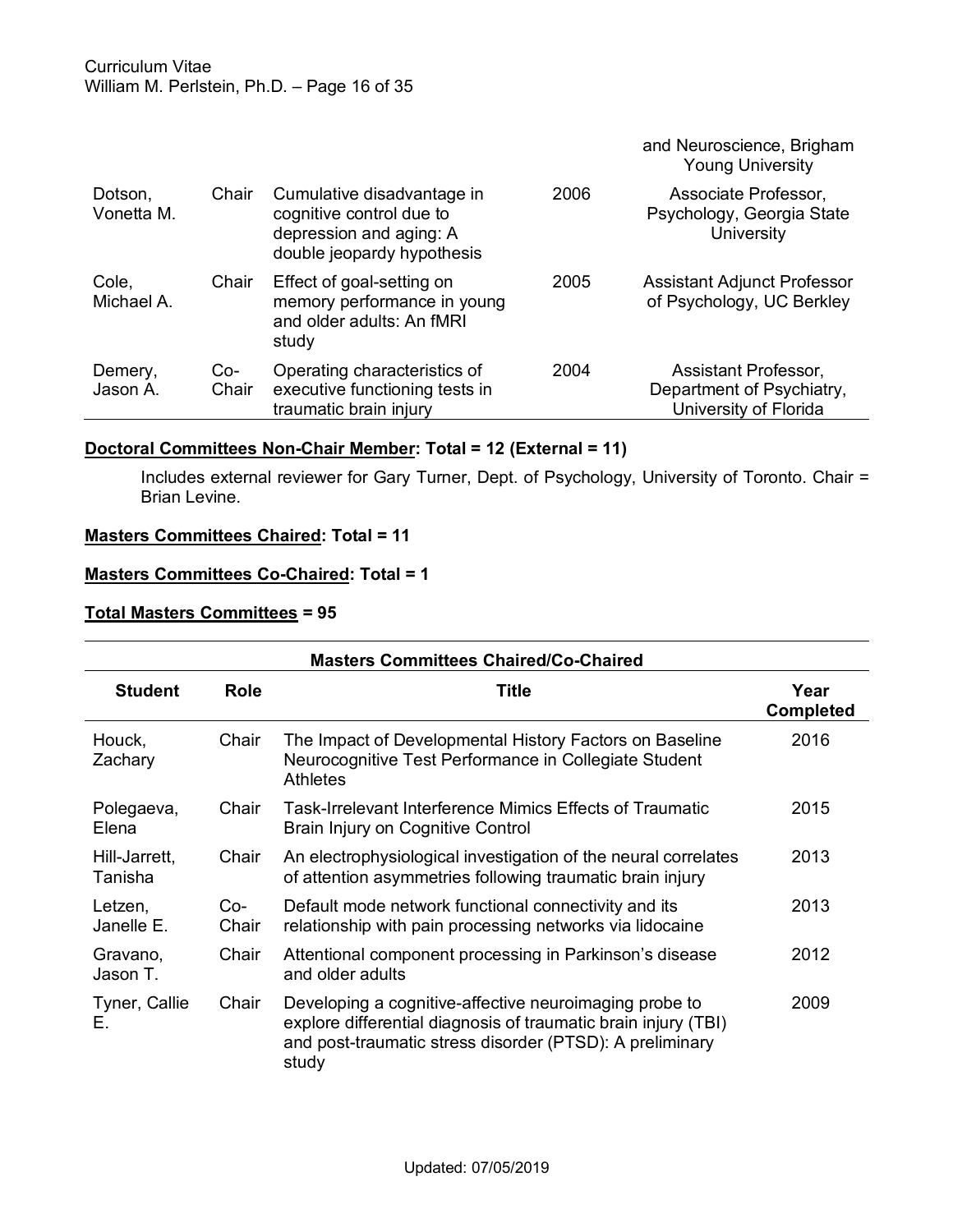# Curriculum Vitae William M. Perlstein, Ph.D. – Page 17 of 35

| Sozda,<br>Christopher<br>S. | Chair | Impairment of cognitive control component processes after<br>traumatic brain injury: An fMRI study                             | 2009 |
|-----------------------------|-------|--------------------------------------------------------------------------------------------------------------------------------|------|
| Kaufman,<br>David A.S.      | Chair | Interference effects of anxiety and affective processing on<br>working memory: Behavioral and electrophysiological<br>accounts | 2005 |
| Larson,<br>Michael J.       | Chair | Dissociating components of cognitive control using high-<br>density event-related potentials (ERPs)                            | 2004 |
| Dixit, Neha K.              | Chair | Affective influences on cognitive control in high-fear and<br>phobic individuals                                               | 2003 |
| Seignourel,<br>Paul J.      | Chair | A tale of two Stroops in traumatic brain injury                                                                                | 2003 |
| Lageman,<br>Sarah           | Chair | Spatio-temporal imaging of cognitive deficits following single<br>moderate and multiple mild brain traumas                     | 2002 |

# **Postdoctoral Mentorship/Co-Mentorship: Total = 5**

| <b>Trainee Name</b>                        | <b>Position</b>                      | <b>Training</b><br>Role | <b>Current Position of Trainee</b>                                                                                                                                                   | <b>Training</b><br><b>Period</b> |
|--------------------------------------------|--------------------------------------|-------------------------|--------------------------------------------------------------------------------------------------------------------------------------------------------------------------------------|----------------------------------|
| K. Kelly-Getz,<br>Ph.D.                    | <b>NIH</b><br>Postdoc<br><b>NRSA</b> | Mentor                  | Dept. Chair, Assoc. Prof., Psychology,<br><b>Tennessee State University</b>                                                                                                          | 2002-03                          |
| K. Thomas,<br>Ph.D.                        | Postdoc                              | Mentor                  | Senior Lecturer, Psychology, University of<br>Cape Town                                                                                                                              | 2003-03                          |
| J.K. Waid-<br>Ebbs, Ph.D,<br><b>BCBA-D</b> | Postdoc                              | $Co-$<br><b>Mentor</b>  | Health Science Specialist, VA RR&D Brain<br><b>Rehabilitation Research Center of</b><br>Excellence, NF/SG VAMC<br>VA Career Development-I awardee<br>VA Career Development-2 awardee | 2007-11<br>2014-17               |
| D.B. FitzGerald,<br>M.D.                   | Postdoc                              | $Co-$<br>Mentor         | Staff Neurologist, NF/SG VAMC, VA RR&D<br>Brain Rehabilitation Research Center of<br>Excellence, NF/SG VAMC<br>VA Career Development-I awardee<br>CDA-2 pending review               | 2008-12                          |
| Mears, Ryan,<br>Ph.D.                      | Affiliate<br>Asst. Prof.             | $Co-$<br>Mentor         | Staff Neurologist, NF/SG VAMC, VA RR&D<br>Brain Rehabilitation Research Center of<br>Excellence, NF/SG VAMC<br>VA Career Development-2 (pending<br>review)                           | 2015                             |

#### **AWARDS TO STUDENTS UNDER MY MENTORSHIP**

| <b>Student</b> | Award                                                                    | Year |
|----------------|--------------------------------------------------------------------------|------|
| Dixit, N.K.    | American Heart Association, Predoctoral Fellowship (Title = "Examining") | 2008 |
|                | attentional bias in patients with internal cardioverter defibrillators") |      |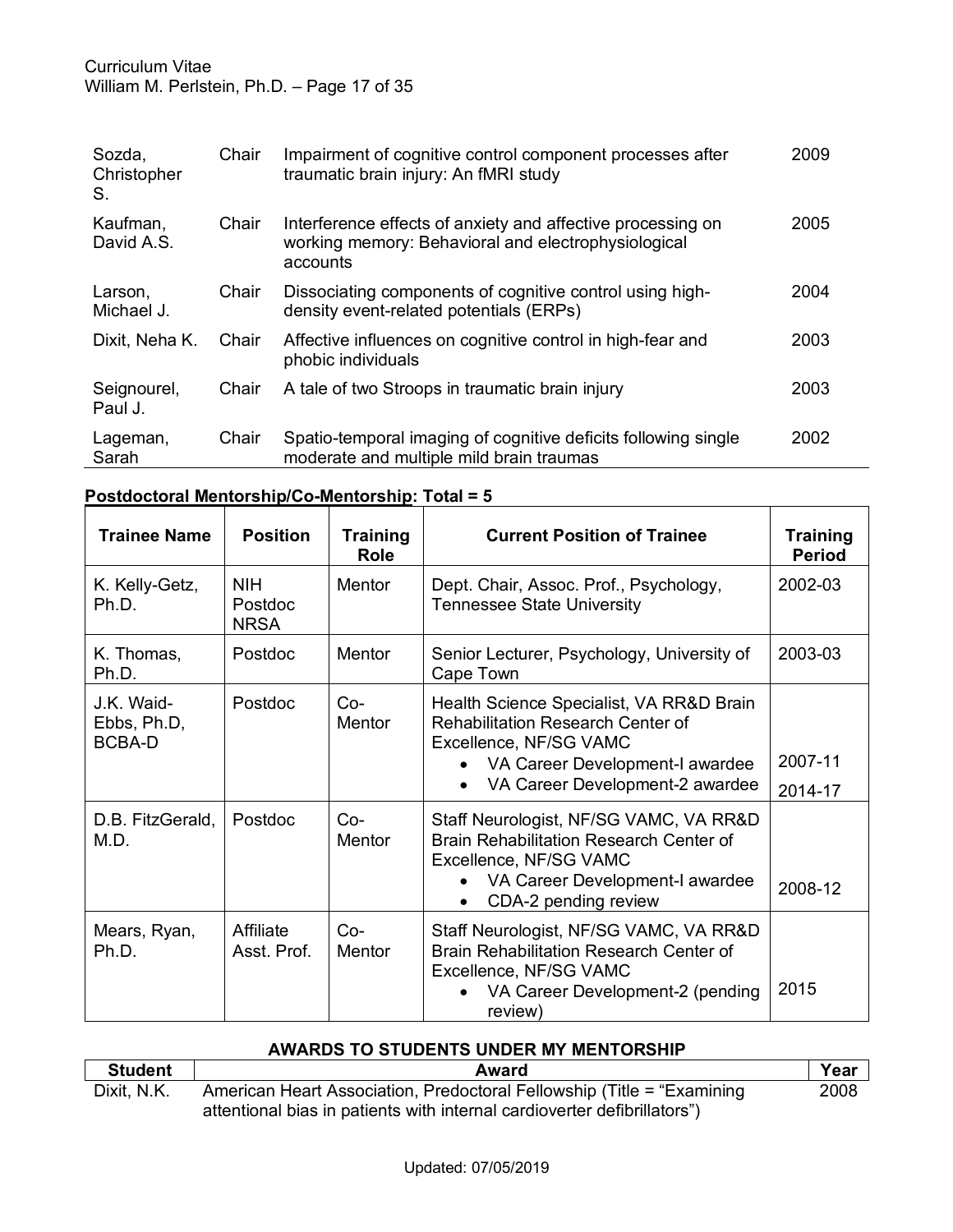# Curriculum Vitae William M. Perlstein, Ph.D. – Page 18 of 35

| Dotson,<br>V.M.     | NIA Summer Institute on Aging Research Travel Fellowship                                                                                                                                                                                                                                                                                                                                                                                                                                                                            | 2007                       |
|---------------------|-------------------------------------------------------------------------------------------------------------------------------------------------------------------------------------------------------------------------------------------------------------------------------------------------------------------------------------------------------------------------------------------------------------------------------------------------------------------------------------------------------------------------------------|----------------------------|
|                     | American Psychological Association, Advanced Institute on Structural<br>Equation Modeling for Longitudinal Research                                                                                                                                                                                                                                                                                                                                                                                                                 | 2007                       |
|                     | UF Institute for Learning in Retirement Graduate Aging Research Award<br>NIH/NIA R03 AG24539 (Title = "Double jeopardy: Cogntiive decline in<br>depression and aging")                                                                                                                                                                                                                                                                                                                                                              | 2006<br>2004               |
|                     | NIH/NIA Technical Assistance Workshop Travel Fellowship<br>NIH/NIA, UF Institute of Aging Predoctoral Fellowship, Institutional Predoctoral<br>Training Grant funded by the NIA to UF (T32 AG020499)                                                                                                                                                                                                                                                                                                                                | 2004<br>2004               |
| Gravano,<br>J.T.    | <b>UF Graduate Minority Fellowship</b><br>Predoctoral NRSA Fellowship from NIH/NIMH, F31 MH102089 (Title =<br>Dissociating mTBI and PTSD brain activity at rest")                                                                                                                                                                                                                                                                                                                                                                   | 2000<br>2013               |
|                     | Trainee Pilot Project Award, UF Clinical and Translational Science Institute,<br>supported in part by the NIH/NCATS Clinical and Translational Science Award<br>to UF, UL1 TR000064 (Title = An investigation of structural connectivity in<br>PTSD, mTBI, and PTSD/mTBI")                                                                                                                                                                                                                                                          | 2012                       |
|                     | Predoctoral NRSA Fellowship from NIH/NIMH, F31 MH102089 (Title =<br>Dissociating mTBI and PTSD brain activity at rest")                                                                                                                                                                                                                                                                                                                                                                                                             | 2013                       |
|                     | McKnight Doctoral Fellowship                                                                                                                                                                                                                                                                                                                                                                                                                                                                                                        | 2011                       |
| Hill-Jarrett,<br>Τ. | <b>UF Shands Auxiliary Scholarship</b>                                                                                                                                                                                                                                                                                                                                                                                                                                                                                              | 2013                       |
|                     | Travel Award, UF Office of Graduate Minority Programs Doctoral Travel Grant<br>Travel Grant, UF Office of Research<br>Trainee Pilot Project Award, UF Clinical and Translational Science Institute,<br>supported in part by the NIH/NCATS Clinical and Translational Science Award<br>to UF, UL1 TR000064 (Title = "White matter lateralization of the parietofrontal<br>orienting network as a biomarker predicting degree of attention impairment<br>following traumatic brain injury: Insights from diffusion MRI tractography") | 2012<br>2012<br>2012       |
|                     | UF College of Public Health & Health Professions Collaboration Committee<br>grant award (Title = "Concussion awareness in the community: Outreach,<br>education, and assessment")                                                                                                                                                                                                                                                                                                                                                   | 2012                       |
|                     | UF Fall Research Symposium Research Presentation Award<br>UF Clinical and Health Psychology Research Travel Award<br>Athinoula A. Martinos Center for Biomedical Imaging Functional MRI Visiting<br>Fellowship                                                                                                                                                                                                                                                                                                                      | 2012<br>2012<br>2012       |
| Kellison, I.        | <b>McKnight Doctoral Fellowship</b><br>American Psychological Foundation Benton-Meier Neuropsychology<br>Scholarship                                                                                                                                                                                                                                                                                                                                                                                                                | 2011<br>2008               |
|                     | University Women's Club Graduate Student Scholarship<br>UF Graduate Student Council Research Travel Award                                                                                                                                                                                                                                                                                                                                                                                                                           | 2008<br>2006,<br>07,<br>09 |
|                     | <b>UF Shands Auxiliary Scholarship</b>                                                                                                                                                                                                                                                                                                                                                                                                                                                                                              | 2005,<br>08                |
| Larson, M.J         | Clinical & Health Psychology Levitt Neuropsychology Research Award<br>Predoctoral NRSA Fellowship from NIH/NINDS, F31 NS053334 (Title =<br>"Cognitive control disruption in traumatic brain injury")                                                                                                                                                                                                                                                                                                                                | 2007<br>2006               |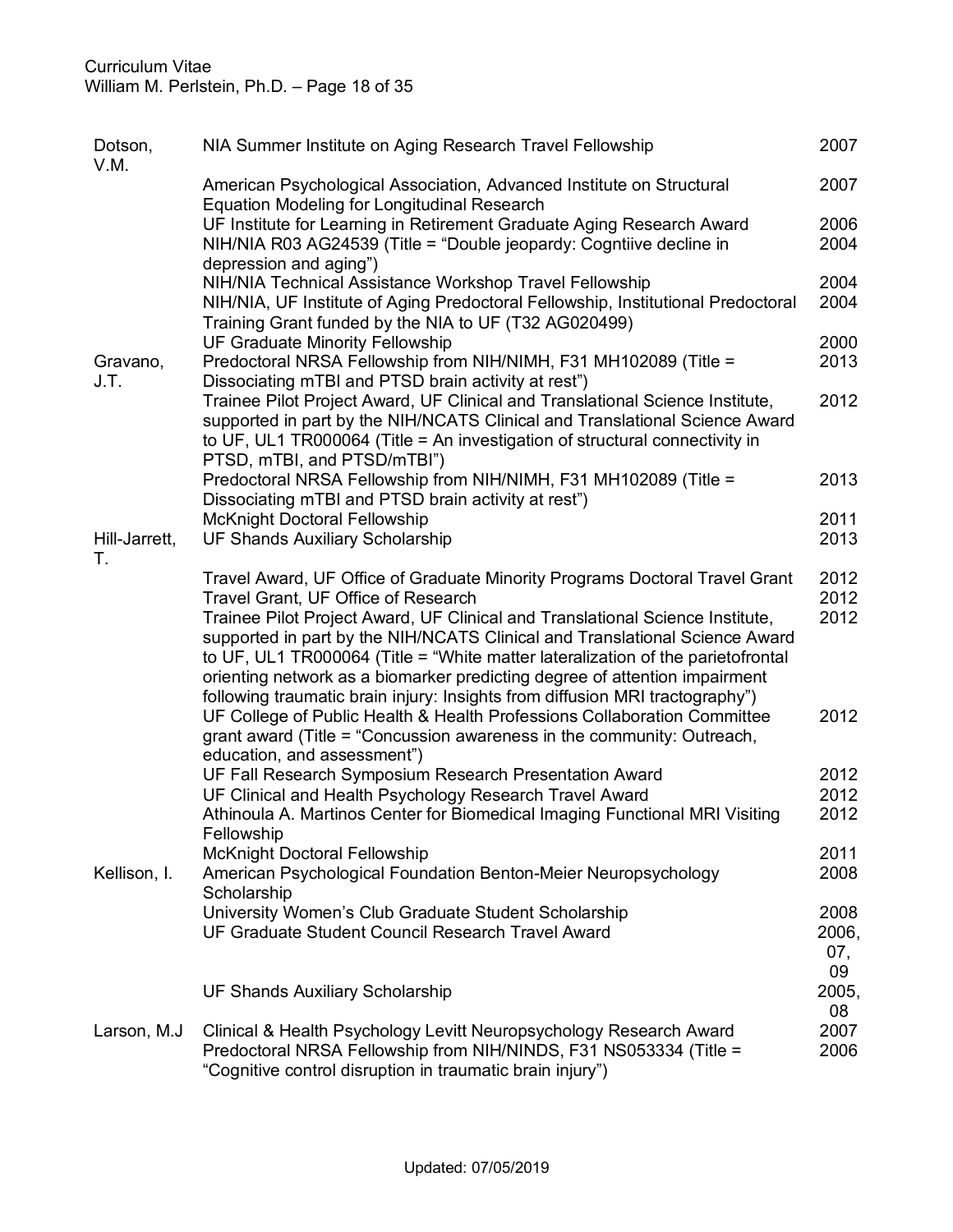|                    | UF Graduate Student Council Research Travel Award                                                                                                              | 2005,<br>06.<br>07 |
|--------------------|----------------------------------------------------------------------------------------------------------------------------------------------------------------|--------------------|
|                    | UF College of Public Health & Health Professions Dean's Scholar Award                                                                                          | 2004,<br>06        |
|                    | UF College of Public Health & Health Professions Research Award                                                                                                | 2005               |
|                    | UF Predoctoral Alumni Fellowship                                                                                                                               | 2002               |
| Letzen, J.         | UF Graduate Student Council Research Travel Award                                                                                                              | 2012               |
| Seignourel,<br>P.J | UF Alumni Fellowship                                                                                                                                           | 2001               |
| Sozda, C.N.        | 2011 APA Directorate's Dissertation Research Award                                                                                                             | 2011               |
| Tocci, C.          | 2019-2020 CTSI TL1 "Effectiveness of combined attention-center and<br>metacognitive-strategy approaches on cognitive impairment in moderate-to-<br>severe TBI. | 2019               |

# **UNIVERSITY SERVICE and COMMUNITY ACTIVITIES**

- 2017- PHHP College Research Committee, Department of Clinical and Health Psychology
- 2008-13 Curriculum Committee, Department of Clinical and Health Psychology
- 1990-93 Member, Governing Committee, Support Group for Survivors of Sexual Assault, Health Services Center, University of Delaware, Newark, DE
- 1992 Invited Trainer, Delaware Rape Crisis Contact, Wilmington, DE
- 1993 Invited Presenter/Trainer, Project for Domestic Violence Reform, Rockland, DE
- 1992 Delaware Commission on Crime and Justice, Wilmington, DE
- 1990-93 Founder, Planning Committee Member, & Presenter, Sexual Assault Awareness Week, University of Delaware, Newark
- 1984 Founder/Co-director, Sexual Assault Awareness Week, University of Maryland, College Park, MD
- 1982-85 Member, Board of Directors, Director of Finances, Help Center, University of Maryland, College Park, MD
- 1980-85 Counselor and Trainer, Help Center, University of Maryland, College Park, MD

#### **PUBLICATIONS**

#### **Complete List of Published Work in MyBibliography:**

https://www.ncbi.nlm.nih.gov/sites/myncbi/william.perlstein.1/bibliography/47165951/public/? sort=date&direction=ascending

**Refereed Articles** ( <sup>S</sup> denotes student, intern, or post-doctoral co-authors at time research conducted)

1. <sup>S</sup>Mannes, Z.L., Waxenberg, L., Cottler, L.B., Perlstein, W.M., <sup>S</sup>Burrell, L.E., <sup>S</sup>Ferguson, E.G., Edwards, M., Ennis, N. (2018). Prevalence and correlates of psychological distress among former high performance athletes: A systematic review. *International review of Sport and Exercise Psychology*, DOI: 10.1080/1750984X.2018.1469162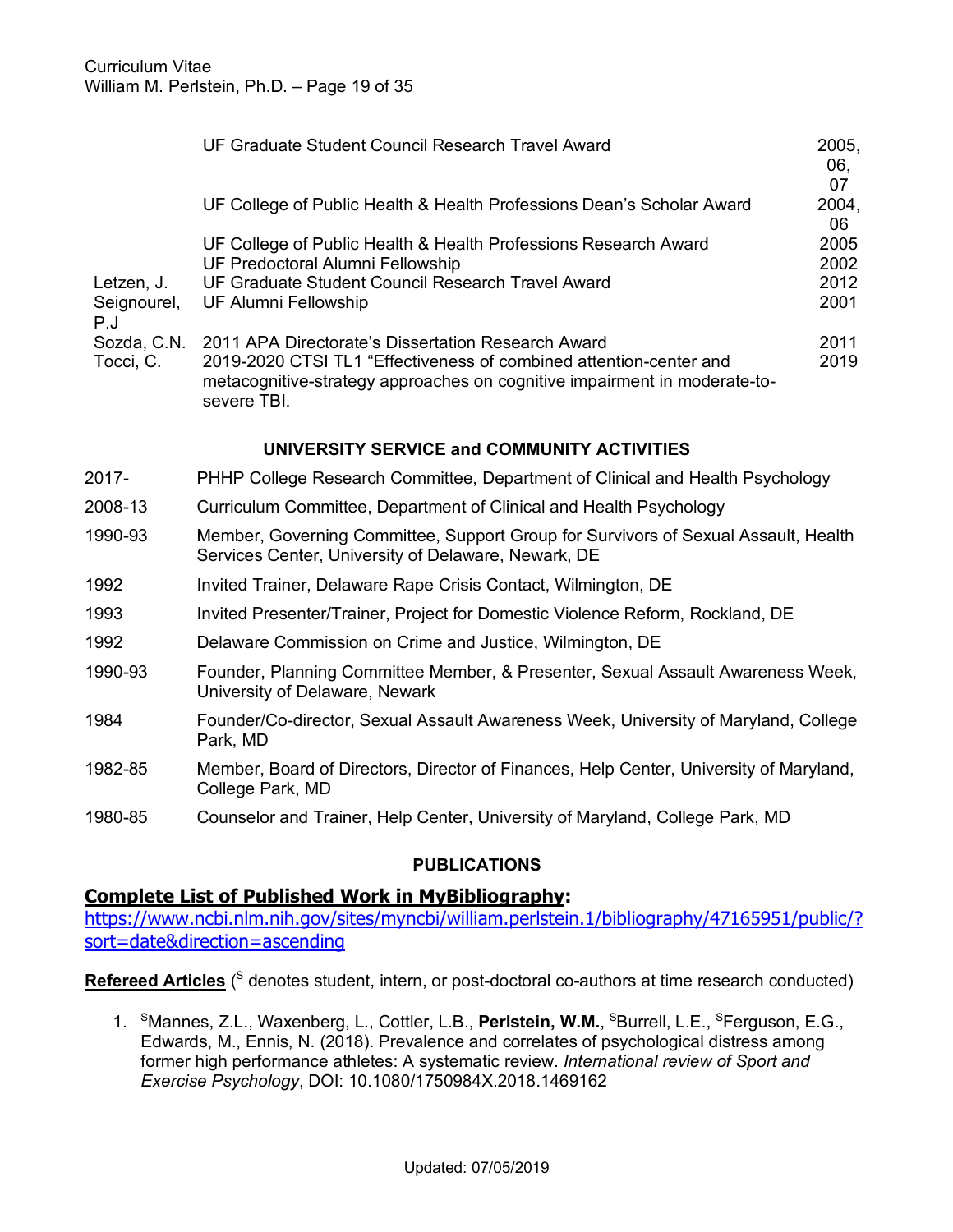- 2. <sup>S</sup> Houck, Z., <sup>S</sup> Asken, B. Clugston, J., **Perlstein, W.**, Bauer, R. (2018). Socioeconomic status and race outperform concussion history and sport participation in predicting collegiate athlete baseline neurocognitive scores. *Journal of the International Neuropsychological Society*, *24(1)*, 1-10.
- 3. McCrae, C.S., <sup>S</sup>Mundt, J.M., Curtis, A.F., Craggs, J.G., <sup>S</sup>O'Shea, A.M., Staud, R., Berry, R.B., **Perlstein, W.M.**, Robinson, M.E. (2018). Gray matter changes following cognitive behavioral therapy for patients with comorbid fibromyalgia and insomnia: A pilot study. *Journal of Clinical Sleep Medicine*, *14(9)*, 1595-1603.
- 4. SKaufman, D.A., SKeith, C.M., & **Perlstein, W.M.** (2016). Orbitofrontal cortex and the early processing of visual novelty in healthy aging. *Frontiers in Aging Neuroscience*, *8*, 101. DOI:10.3389/fnagi.2016.00101.
- 5. Boissoneault, J., <sup>s</sup>Vatthauer, K., O'Shea, A., Craggs, J.G., Robinson, M., Staud, R., Berry, R.B., **Perlstein, W.M.**, Waxenberg, L., & Mcrae, C.S. (2017). Low-to-moderate alcohol consumption is associated with hippocampal volume in fibromyalgia and insomnia. *Behavioral Sleep Medicine*, *15(6)*, 438-450.
- 6. Kaufman, D.A., Sozda, C.N., Dotson, V.M., & **Perlstein, W.M.** (2016). An event-related potential investigation of the effects of age on alerting, orienting, and executive functioning. *Frontiers in Aging Neuroscience*, *8*, 99. DOI: 10.3389/fnagi.2016.00099.
- 7. <sup>S</sup> Hill-Jarrett, T.G., <sup>S</sup> Gravano, J.T., SSozda, C.N., & **Perlstein, W.M.** (2015). Visuospatial attention after traumatic brain injury: The role of hemispheric specialization. *Brain Injury* [epub ahead of print].
- 8. McCrae, C.S., <sup>s</sup>O'Shea, A.M., Boissoneault, J., <sup>s</sup>Vatthauer, K., Robinson, M.E., Staud, R., **Perlstein, W.M**., & Craggs, J.G. (2015). Fibromyalgia patients have reduced hippocampal volume compared with healthy controls. *Journal of Pain Research*, *8*, 47-52.
- 9. <sup>S</sup> Vatthauer, K.E., Craggs, J.G., Robinson, M.E., Staud, R., Berry, R.B., **Perlstein, W.M.**, & McCrae, C.S. (2015). Sleep is associated with task negative brain activity in fibromyalgia participants with comorbid chronic insomnia. *Journal of Pain Research*, *8*, 819-827.
- 10. <sup>S</sup> Gay, C.W., Robinson, M.E., George, S.Z., **Perlstein, W,M**., & Bishop, M.D. (2014). Immediate changes after manual therapy in resting-state functional connectivity as measured by magnetic resonance imaging in participants with induced low back pain. *Journal of Manipulative and Physiological Therapeutics*, *37(9)*, 614- 627.
- 11. <sup>S</sup> Waid-Ebbs, J.K., Daly, J., Wu, S.S., Berg, W.K., Bauer, R.M., **Perlstein, W.M.**, & Crosson, B. (2014). Response to goal management training in Veterans with blast-related mild traumatic brain injury. *Journal of Rehabilitation Research and Development*, *51(10)*, 1555-1566.
- 12. <sup>S</sup> Dietz, J., Bradley, M.M., <sup>S</sup> Jones, J., Okun, M.S., **Perlstein, W.M.**, & Bowers, D. (2013). The late positive potential, emotion and apathy in Parkinson's disease. *Neuropsychologia*. *51(5)*, 960-966.
- *13.* SDotson, V.M., SSozda, C.N., Marsiske, M.M., & **Perlstein, W.M.** (2013). Within-session practice eliminates age differences in cognitive control. *Neuropsychology, Development, and Cognition. Section B, Aging, Neuropsychology and Cognition*, *20(5)*, 522-531.
- 14. SLetzen, J.E., Craggs, J.G., **Perlstein, W.M.**, Price, D.D., & Robinson, M.E. (2013). Functional connectivity of the default mode network and its association with pain networks in irritable bowel patients assessed via lidocaine treatment. *Journal of Pain*, *14(10)*, 1077-1087.
- 15. <sup>S</sup>Merkley, T.L., <sup>S</sup>Larson, M.J., Bigler, E.D., Good, D.A., & Perlstein, W.M. (2013). Structural and functional changes of the cingulate gyrus following traumatic brain injury (TBI): Relation to attention and executive skills. *Journal of the International Neuropsychological Society*, *19*, 1-12.
- 16. Craggs, J.G., Staud, R., Robinson, M.E., **Perlstein, W.M.**, & Price, D.D. (2012). Effective connectivity among brain regions associated with slow temporal summation of C-fiber-evoked pain in fibromyalgia patients and healthy controls. *Journal of Pain*, *13(4)*, 390-400.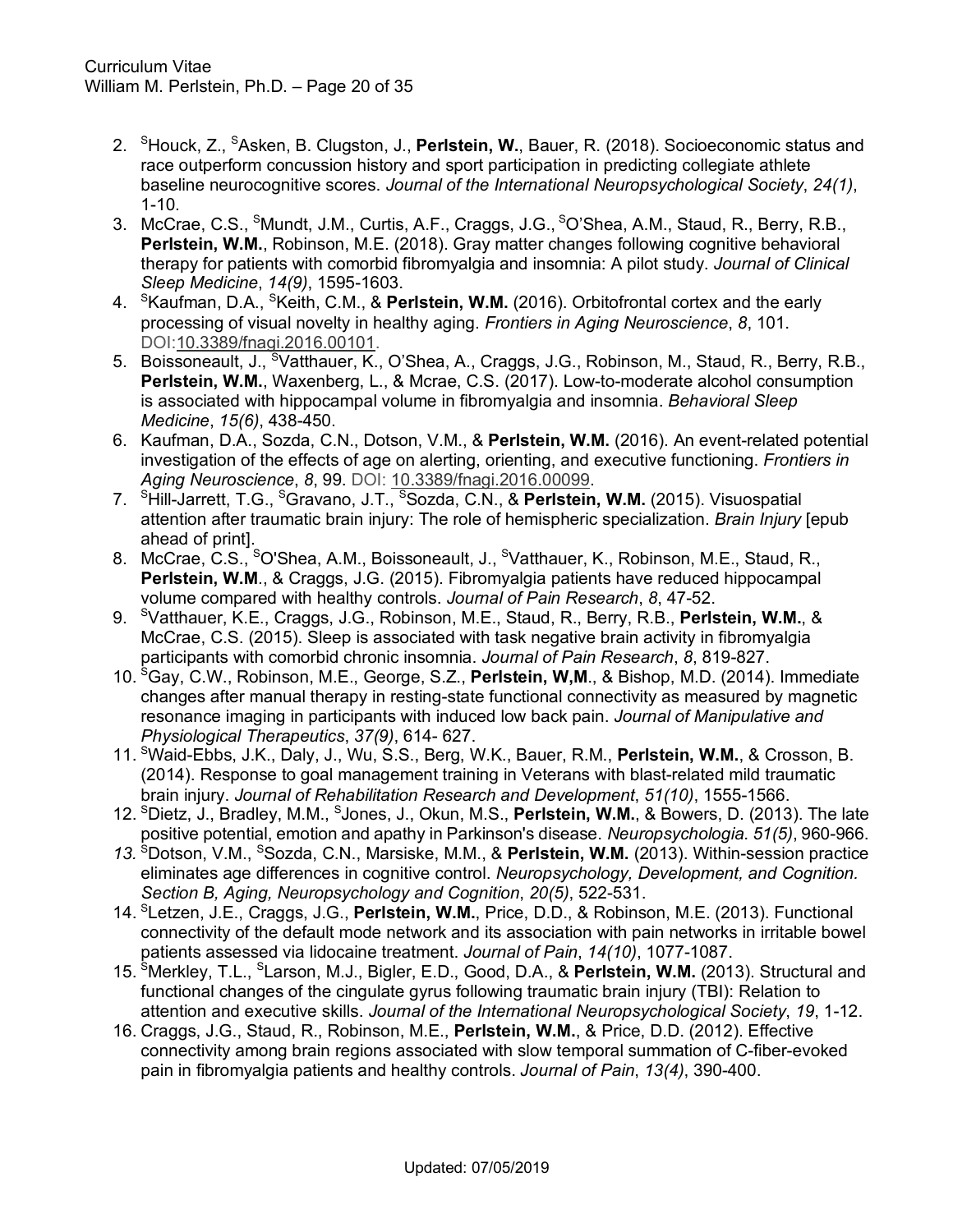- 17. <sup>S</sup>Larson, M.J., <sup>S</sup>Fair, J.E., <sup>S</sup>Farrer, T.J., & Perlstein, W.M. (2011). Predictors of performance monitoring abilities following traumatic brain injury: The influence of negative affect and cognitive sequelae. *International Journal of Psychophysiology*, *82(1)*, 61-68.
- 18. **Perlstien, W.M.**, & Larson, M.J. (2011). Psychophysiology and brain imaging of cognition and affect following traumatic brain injury: An overview of the special issue. *International Journal of Psychophysiology*, *82(1)*, 1-3.
- 19. Robinson, M.E., Caggs, J.G., Price, D.D., **Perlstein, W.M.**, & Staud, R. (2011). Gray matter volumes of pain-related brain areas are decreased in fibromyalgia syndrome. *Journal of Pain*, *12(4)*, 436-443.
- 20. <sup>S</sup> Sozda, C.N., SLarson, M.J., **<sup>S</sup>** Kaufman, D.A.S., Schmalfuss, I.M., & **Perlstein, W.M.** (2011). Error-related processing following severe traumatic brain injury: An event-related functional magnetic resonance imaging (fMRI) study. *International Journal of Psychophysiology*, *82(1)*, 97- 106.
- 21. <sup>S</sup>Demery, J.A., <sup>s</sup>Larson, M.J., <sup>s</sup>Dixit, N.K., Bauer, R.M., & Perlstein, W.M. (2010). Operating characteristics of executive functioning test following traumatic brain injury. *Clinical Neuropsychologist*, *24(8)*, 1292-1308.
- 22. <sup>S</sup> Larson, M.J., & **Perlstein, W.M.** (2009). Awareness of deficits and error processing after traumatic brain injury. *Neuroreport*, *20(16)*, 1486-1490.
- 23. <sup>s</sup>Larson, M.J., <sup>s</sup>Kaufman, D.A.S., & **Perlstein, W.M.** (2009). Conflict adaptation and cognitive control adjustments following traumatic brain injury. *Journal of the International Neuropsychological Society*, *15(6)*, 927-937.
- 24. <sup>s</sup>Larson, M.J., <sup>s</sup>Kaufman, D.A.S., <sup>s</sup>Kellison, I., Schmalfuss, I.M., & **Perlstein, W.M.** (2009). Double jeopardy! The additive consequences of negative affect on performance-monitoring decrements following traumatic brain injury. *Neuropsychology*, *23(4)*, 433-444*.*
- 25. <sup>S</sup> Larson, M.J., <sup>S</sup> Kaufman, D.A.S., & **Perlstein, W.M.** (2009). Neural time course of conflict adaptation effects on the Stroop task. *Neuropsychologia, 47(3),* 663-670.
- 26. Price, D.D., Craggs, J.G., Zhou, Q.Q., Vern, G.N., **Perlstein, W.M.**, & Robinson, M.E. (2009). Widespread hyperalgesia in irritable bowel syndrome is dynamically maintained by tonic visceral impulse input and placebo/nocebo factors: Evidence from human psychophysics, animal models, and neuroimaging. *Neuroimage*, *47(3)*, 995-1001.
- 27. <sup>s</sup>Wierenga, C.E., Perlstein, W.M., <sup>s</sup>Benjamin, M., Leonard, C.M., Ganzalez-Rothi, L., Conway, T., <sup>S</sup>Cato, M.A., Gopinath, K., Briggs, R., & Crosson, B. (2009). The neural substrates of object identification: Functional magnetic resonance imaging evidence that category and visual attribute contribute to semantic knowledge. *Journal of the International Neuropsychological Society*, *15*, 169-181.
- 28. SCraggs, J.G., Price, D.D., **Perlstein, W.M.**, Verne, G.N., & Robinson, M.E. (2008). The dynamic mechanisms of placebo induced analgesia: Evidence of sustained and transient regional involvement. *Pain*, *139(3)*, 660-669.
- 29. Staud, R., SCraggs, J.J., **Perlstein, W.M.**, Robinson, M.E., & Price, D.D. (2008). Brain activity associated with slow temporal summation of C-fiber evoked pain in fibromyalgia patients and healthy controls. *European Journal of Pain*, *12(8)*, 1078-89.
- 30. SCraggs, J.G., Price, D.D., Verne, G.N., **Perlstein, W.M.**, & Robinson, M.M. (2007). Functional brain interactions that serve cognitive-affective processing during pain and placebo analgesia. *Neuroimage*, *38(4)*, 720-729.
- 31. <sup>s</sup>Wierenga, C.E., <sup>s</sup>Benjamin, M., <sup>s</sup>Gopinath, K., **Perlstein, W.M.**, Leonard, C.M., Gonzalez Rothi, L.J., Conway, T., <sup>S</sup>Cato, M.A., Briggs, R., & Crosson, B. (2008). Age-related changes in word retrieval: Role of bilateral frontal and subcortical networks. *Neurobiology of Aging, 29(3)*, 436-451.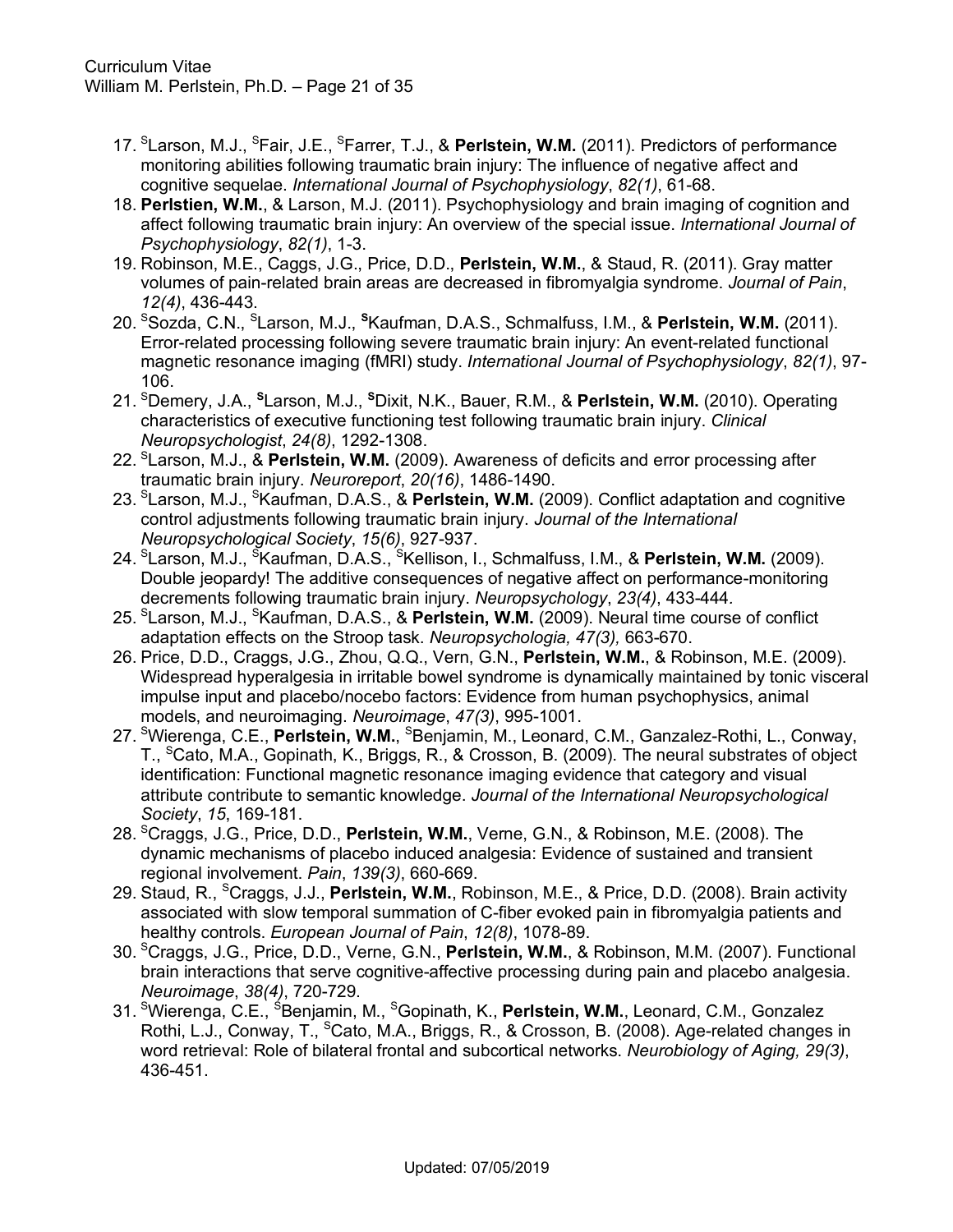- 32. <sup>S</sup> Bugos, J.A., **Perlstein, W.M.**, McCrae, C.S., Brophy, T.S., & Bedenbaugh, P.H. (2007). Individualized piano instruction enhances executive functioning and working memory in older adults. *Aging & Mental Health*, *11*, 464-471.
- 33. <sup>S</sup> Craggs, J.G., Prince, D.D., Verne, G.N., **Perlstein, W.M.**, & Robinson, M.E. (2007). Functional brain interactions that serve cognitive-affective processing during pain and placebo analgesia. *NeuroImage*, *38(4)*, 720-729.
- 34. SLarson, M.J., SKelly, K.G., SStigge-Kaufman, D., Schmalfus, I.M., & **Perlstein, W.M.** (2007). Reward context-sensitivity impairment following severe TBI: An event-related potential investigation. *Journal of the International Neuropsychological Society*, *13(4)*, 1-11.
- 35. <sup>S</sup> Larson, M.J., <sup>S</sup> Stigge-Kaufman, D., Schmalfus, I.M., & **Perlstein, W.M.** (2007). Performance monitoring, error processing, and evaluative control following severe TBI. *Journal of the International Neuropsychological Society*, *13(6)*, 961-971.
- 36. Price, D., SCraggs, J., Verne, G.N., **Perlstein, W.M.**, & Robinson, M.E. (2007). Placebo analgesia is accompanied by large reductions in pain-related brain activity in irritable bowel syndrome patients. *Pain*, *127(1-2)*, 63-72.
- 37. Staud, R., <sup>S</sup>Craggs, J.G., Robinson, M.E., **Perlstein, W.M.**, & Price, D.D. (2007). Brain activity related to temporal summation of C-fiber evoked pain. *Pain*, *129(1-2)*, 130-142.
- 38. SLarson, M.J., **Perlstein, W.M**., SDemery, J.A., & SStigge-Kaufman, D.A. (2006). Cognitive control impairments in traumatic brain injury. *Journal of Clinical and Experimental Neuropsychology*, *28*, 968-986.
- 39. SLarson, M.J., **Perlstein, W.M.**, SStigge-Kaufman, D., & SKelly, K.G. (2006). Affective contextinduced modulation of the error-related negativity. *Neuroreport*, *17*, 329-333.
- 40. **Perlstein, W.M.**, <sup>s</sup>Larson, M.J., <sup>s</sup>Dotson, V.M., & <sup>s</sup>Kelly, K.G. (2006). Temporal dissociation of components of cognitive control dysfunction in severe TBI: ERPs and the cued-Stroop task. *Neuropsychologia*, *44*, 260-274.
- 41. <sup>S</sup> Seignourel, P.J., <sup>S</sup> Robins, D.L., <sup>S</sup> Larson, M.J., <sup>S</sup> Demery, J.A., <sup>S</sup> Cole, M.A., & **Perlstein, W.M.** (2005). Cognitive control in closed head injury: Context maintenance dysfunction or prepotent response inhibition deficit? *Neuropsychology*, *19*, 578-590.
- 42. **Perlstein, W.M.**, <sup>s</sup>Cole, M.A., <sup>s</sup>Demery, J.A., <sup>s</sup>Seignourel, P.J., <sup>s</sup>Dixit, N.K., <sup>s</sup>Larson, M.J., & Briggs, R.W. (2004). Parametric manipulation of working memory load in traumatic brain injury: Behavioral and neural correlates. *Journal of the International Neuropsychological Society*, *10*, 724-741.
- 43. <sup>S</sup> Larson, M.J., <sup>S</sup> Kelly, K.G., & **Perlstein, W.M.** (2003). Functional neuroimaging of "executive dysfunction in closed head injury: A cognitive neuroscience perspective. *American Speech-Language Hearing Association, Special Interest Division 2*, *13*, 20-28.
- 44. **Perlstein, W.M.**, <sup>S</sup>Cole, M.A., <sup>S</sup>Larson, M., <sup>S</sup>Kelly, K., <sup>S</sup>Seignourel, P., & Keil, A. (2003). Steadystate visual evoked potentials reveal frontally-mediated working memory activity. *Neuroscience Letters*, *342*, 191-195.
- 45. **Perlstein, W.M.**, <sup>S</sup>Dixit, N.K., Carter, C.S., Noll, D.C., & Cohen, J.D. (2003). Prefrontal cortex dysfunction mediates deficits in working memory and prepotent responding in schizophrenia. *Biological Psychiatry*, *53*, 25-38.
- *46.* **Perlstein, W.M.**, Elbert, T., & Stenger, V.A. (2002). Dissociation in human prefrontal cortex of affective influences on working memory-related activity. *Proceedings of the National Academy of Sciences*, *99(3)*, 1736-1741.
- 47. **Perlstein, W.M.**, Carter, C.S., Noll, D.C., Cohen, J.D. (2001). Relation of prefrontal cortex dysfunction to working memory and symptoms in schizophrenia. *American Journal of Psychiatry*, *158*, 1105-1113.
- 48. **Perlstein, W.M.**, Simons, R.F., & Graham, F.K. (2001). Prepulse effects as a function of cortical projection systems. *Biological Psychology*, *56*. 83-111.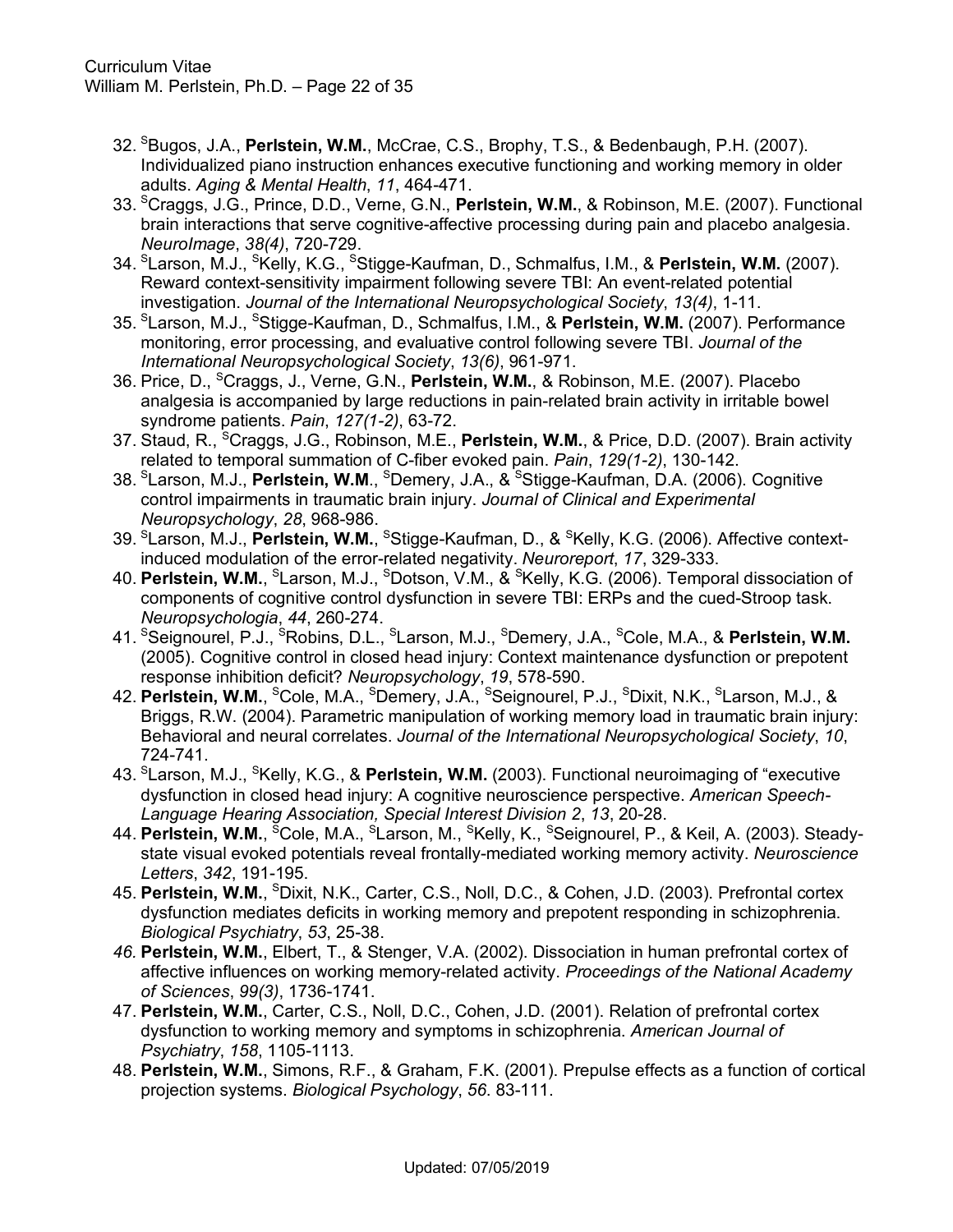- 49. Barch, D.M., Carter, C.S., **Perlstein, W.M.**, Baird, J., Cohen, J.D., & Schooler, N. (1999). Increased Stroop facilitation effects in schizophrenia are not due to increased automatic spreading activation. *Schizophrenia Research*, *39(1)*, 51-64.
- 50. Carter, C.S., **Perlstein, W.M.**, Ganguli, R., Braar, J., Mintun, M., & Cohen, J.D. (1998). Functional hypofrontality and working memory in schizophrenia. *American Journal of Psychiatry*, *155*, 1285-1287.
- 51. **Perlstein, W.M.**, Carter, C.S., Barch, D.M., & Baird, J. (1998). The Stroop task and attention deficits in schizophrenia: A critical evaluation of card and single-trial Stroop methodologies. *Neuropsychology*, *12 (3)*, 414-425.
- 52. Servan-Schreiber, D., & **Perlstein, W.M.** (1998). Selective limbic activation and its relevance to emotional disorders. *Cognition & Emotion*, *12(3)*, 331-352.
- 53. Servan-Schreiber, D., **Perlstein, W.M.**, Cohen, J.D., & Mintun, M. (1998). Selective pharmacological activation of limbic structures in human volunteers - A positron emission tomography study. *Journal of Neuropsychiatry & Clinical Neurosciences*, *10(2)*, 148-159.
- 54. Carter, C.S., Servan-Schreiber, D., & **Perlstein, W.M.** (1997). Anxiety disorders and the syndrome of chest pain with normal coronary arteries: Prevalence and pathophysiology. *Journal of Clinical Psychiatry*, *58*, 70-73. (suppl)
- 55. Cohen, J.D., **Perlstein, W.M.**, Braver, T.S., Nystrom, L.E., Noll, D. C., Jonides, J., & Smith, E.E. (1997). Temporal dynamics of brain activation during a working memory task. *Nature*, *386*, 604- 608.
- 56. Servan-Schreiber, D., & **Perlstein, W.M.** (1997). Pharmacological activation of limbic structures and neuroimaging studies of emotions. *Journal of Clinical Psychiatry*, *58 (Suppl 16)*, 13-15.
- 57. **Perlstein, W.M.**, Fiorito, E., Simons, R.F., & Graham, F.K. (1993). Lead stimulation effects on reflex blink, exogenous brain potentials, and loudness judgments. *Psychophysiology*, *30*, 347- 358.
- 58. Smith, B.D., Davidson, R.A., **Perlstein, W.M.**, & Gonzalez, F. (1990). Sensation-seeking: Electrodermal and behavioral effects of stimulus content and intensity. *International Journal of Psychophysiology*, *9*, 179-188.
- 59. Smith, B.D., Davidson, R., Smith, D.L., Goldstein, H. & **Perlstein, W.M.** (1989). Sensation seeking and arousal: Effects of strong stimulation on electrodermal activation and memory task performance. *Personality and Individual Differences*, *10*, 671-679.
- 60. Duncan, C.C., **Perlstein, W.M.**, & Morihisa, J.M. (1987). The P300 metric in schizophrenia: Effects of probability and modality. *Current trends in event-related brain potential research* (pp. 670-674). Amsterdam: Elsevier.
- 61. Duncan, C.C., **Perlstein, W.M.**, & Morihisa, J.M. (1986). Probability and modality effects on brain potentials in schizophrenia: Preliminary findings. In R. Johnson Jr., J. W. Rohrbaugh, & R. Parasuraman (Eds.), *Proceedings of the eighth international conference on event-related potentials of the brain* (pp. 72-74). Palo Alto, California: EPIC VIII.
- 62. Smith, B.D., **Perlstein, W.M.**, Davidson, R.A., & Michael, K. (1986). Sensation seeking: Differential effects of relevant novel stimulation on electrodermal activity. *Personality and Individual Differences*, *7*, 445-452.

# **Chapters**

Simons, R.F., & **Perlstein**, W.M. (1997). A tale of two reflexes: An ERP analysis of prepulse inhibition and orienting. In P. J. Lang, R. F. Simons, & M. T. Balaban (Eds.), *Attention and orienting: Sensory and motivational processes.* Hillsdale, N.J.: Erlbaum.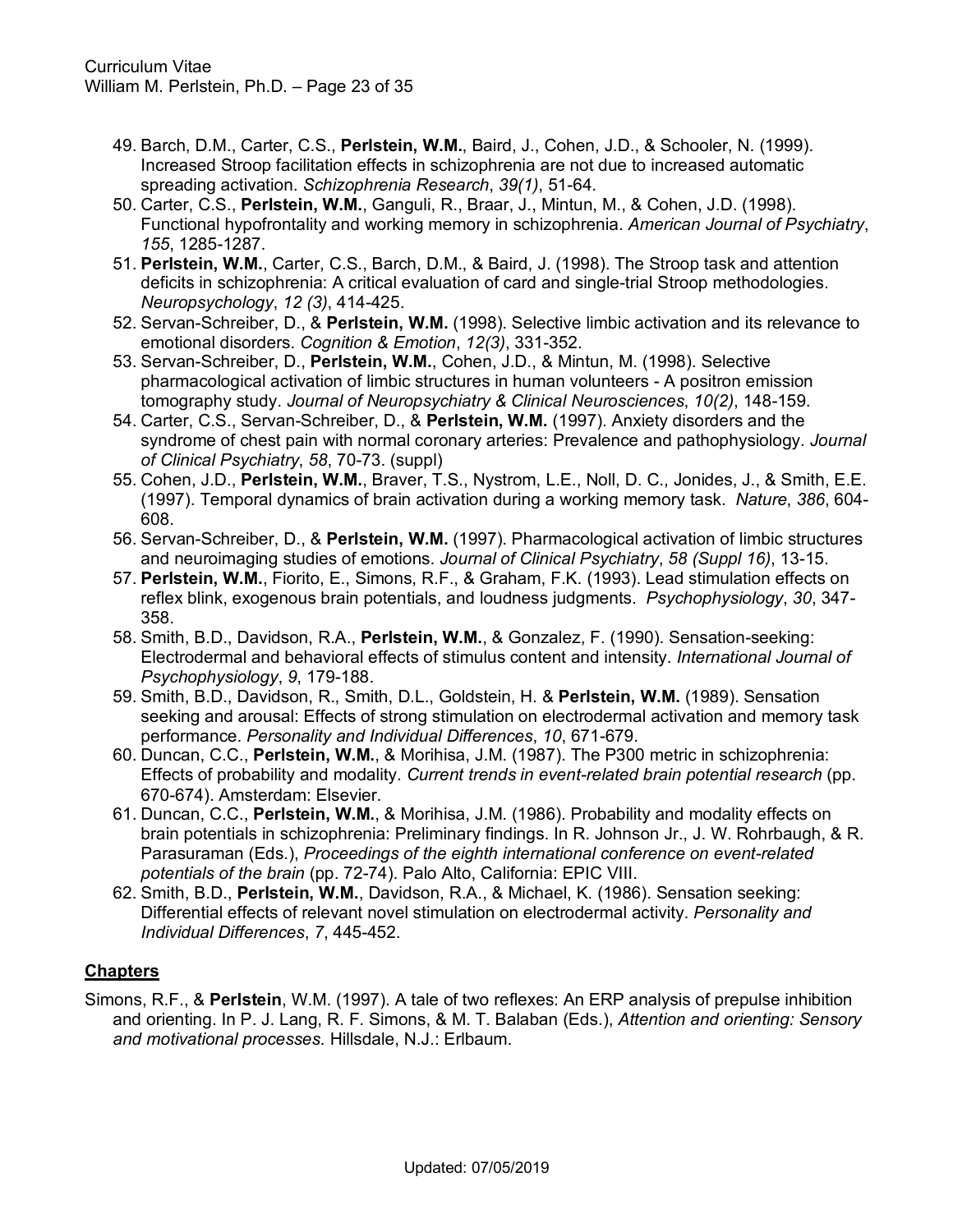# **Manuscripts Under Review**

- SKirton, J.W., SSozda, C.N., **Perlstein, W.M.**, Manini, T.M., Anton, S.D., & Dotson, V.M. (2013, submitted). *Older men and women differ in brain activity during working memory but not encoding*.
- S Larson, M.J., <sup>S</sup> Demery, J.A., SDixit, N.K., Hunt, I., Bauer, R.M., & **Perlstein, W.M.** (2013, submitted). *Operating characteristics of experimental cognitive neuroscience measures of executive functions in traumatic brain injury: A paradigm shift in neuropsychological assessment?*
- <sup>s</sup>Swami, S., Anton, S.D., Marsiske, M., **Perlstein, W.M.**, <sup>s</sup>Sozda, C.N., Dotson, V.M., Manini, T.M. (2013, submitted). *Chronic resveratrol supplementation and brain oxygenation: A pilot study*.

### **Invited Presentations**

- **Perlstein, W.M.** (2017). Florida Society for Neurology Annual Meeting. TBI & disorders of executive dysfunction: A cognitive neuroscience perspective. Orlando, FL, September 9, 2017.
- **Perlstein, W.M.** (2015). Early career funding mechanisms. Presentation to predoctoral clinical interns, Department of Clinical and Health Psychology, July 2015.
- **Perlstein, W.M.** (2016). Early career funding mechanisms. Presentation to predoctoral clinical interns, Department of Clinical and Health Psychology, August 2016.
- **Perlstein, W.M.** (2013, October). McCausland Brain Imaging Center, University of South Carolina, symposium series on Traumatic Brain Injury. Neural measures of cognitive dysfunction in traumatic brain injury. (Not able to attend due to family emergency).
- **Perlstein, W.M.** (2012). Early career funding mechanisms. Presentation to predoctoral clinical interns, Department of Clinical and Health Psychology, August 10, 2012.
- **Perlstein, W.M.** (2010). Cognitive neuroscience studies of traumatic brain injury. Presentation to General Kenneth Keen, US Southern Command during visit to College of Public Health and Health Professions, University of Florida, May 24, 2010.
- Perlstein, W.M. (2010). Peer review in psychology: Purpose, process, and role for trainees. Teaching conference, Department of Clinical and Health Psychology, University of Florida, November 5, 2010.
- **Perlstein, W.M.** (2009) NIH career development awards. Presentation to predoctoral clinical interns, Department of Clinical and Health Psychology, September 3, 2009.
- Perlstein, W.M. (2008). Cognitive control in TBI: Toward neuro-cognitive subtypes. Predoctoral clinical psychology internship symposium, Department of Clinical and Health Psychology, University of Florida, February 8, 2008.
- **Perlstein, W.M.** (2007). Peer review in psychology: Purpose, process, and role for trainees. Neuropsychology Symposium, Department of Clinical and Health Psychology, University of Florida, October 5, 2007.
- **Perlatein, W.M.** (2007). "A tale of two Stroops: How can cognitive neuroscience contribute to understanding cognitive impairments in TBI and their rehabilitation?" Neuropsychology Symposium, Department of Clinical and Health Psychology, University of Florida, May 4, 2007.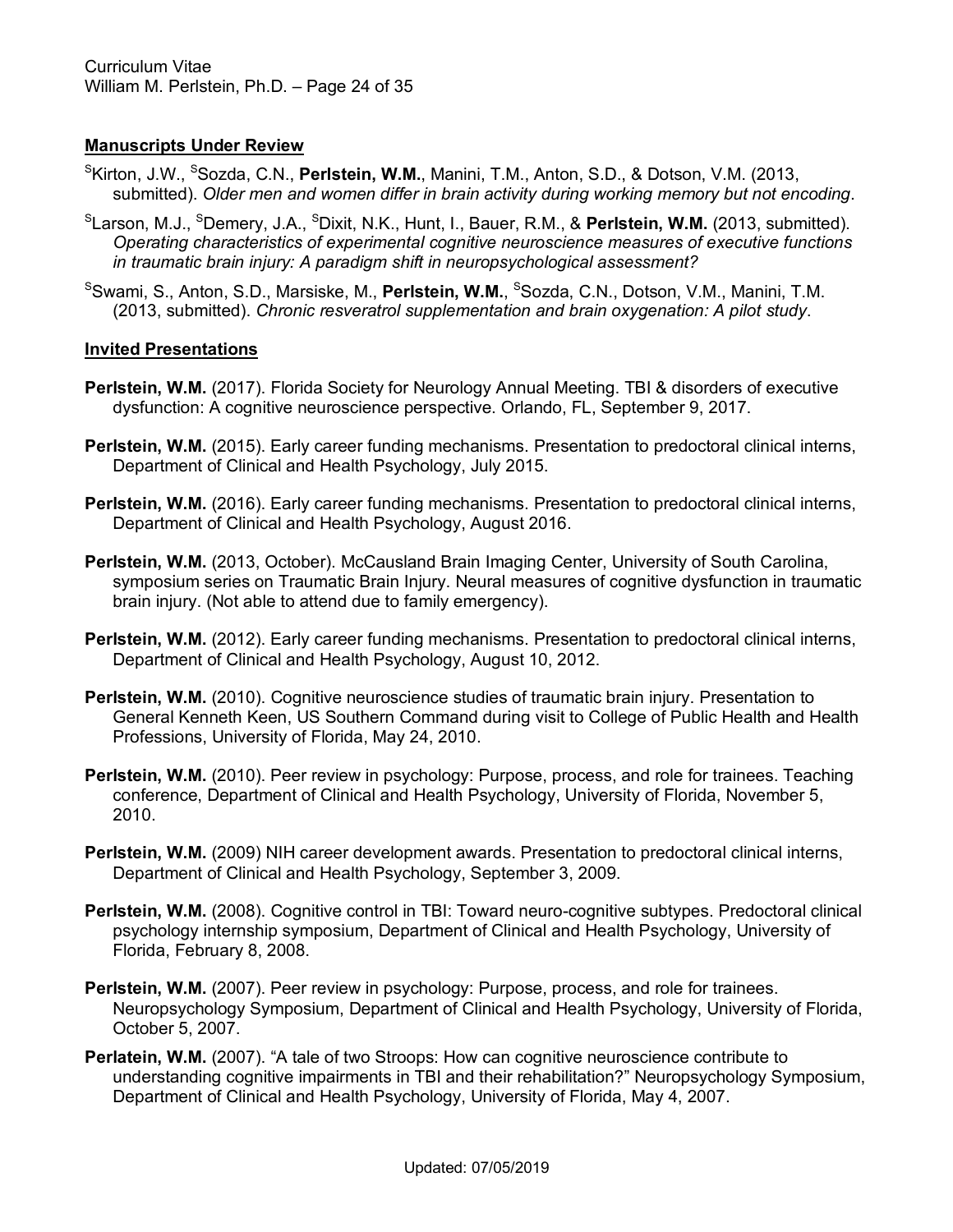- Perlstein, W.M. (2006). "Cognitive control in TBI: Toward neuro-cognitive sybtypes." Human Memory and Aging Symposium, Department of Neurology, University of Florida, February 16, 2007.
- **Perlstein, W.M.** (2006). "Spatial and temporal dissociation of cognitive control impairment in moderateto-severe TBI." Human Memory and Aging Symposium, Department of Neurology, University of Florida, November 17, 2006.
- **Perlstein, W.M.** (2006). "Traumatic brain injury: Behavioral, ERP, and fMRI studies of cognitive control dysfunction." Cognitive Psychology Forum, Department of Psychology, University of Florida, October 23, 2006.
- **Perlstein, W.M.** (2004). "Cognitive control dysfunction in TBI: Basic findings and clinical relevance." Grand Rounds, Brooks Rehabilitation Hospital, Jacksonville, Florida, August 27, 2004.
- **Perlstein**, W.M. (2002). "Functional neuroimaging of working memory processes in schizophrenia and emotion." Department of Psychology, University of Illinois, Chicago, January 15, 2002.
- **Perlstein**, W.M. (2001). "Functional neuroimaging of working memory processes in schizophrenia and emotion." Department of Psychiatry and Center for Cognitive Medicine, University of Illinois, Chicago, November 19, 2001.
- **Perlstein**, W.M. (2001). "Imaging emotion." Invited address presented at the 27<sup>th</sup> Annual Course in Behavioral Neurology and Neuropsychology. Emotion and the Brain: the Behavioral Neurology of Emotional Disorders. Orlando, FL, December 13-15, 2001.
- **Perlstein**, W.M. (2000). "Functional Neuroimaging of Studies of Prefrontal Cortex in Working Memory and Emotion," Grand Rounds, Department of Psychiatry, University of Florida, November 14, 2000.
- **Perlstein**, W.M. (2000). "Functional Neuroimaging of Prefrontal Cortex in Schizophrenia and Emotion," Department of Psychiatry, National Center for PTSD, Yale University/New Haven VAMC, July 24, 2000.
- **Perlstein**, W.M. (1994). "Can refractoriness explain prepusle inhibitory effects on midlatency evoked potentials?" Invited address presented at the 34th Annual Meeting of the Society for Psychophysiological Research, Atlanta.

Abstracts / Presentations (abbreviated) (<sup>S</sup> denotes Student, intern, or post-doctoral co-authors at time of study; in reverse chronological order)

- S Hearn, L., Young, M.E., Pereira, D., Daily, K., **Perlstein, W.**, Tiwary, K., Ennis, N. (2019). A qualitative examination of patient narrative use among women with early-stage breast cancer. *Psychooncology*, *28(s1)*, 77.
- Dotson, V.M., **<sup>S</sup>** Kirton, J.W., **<sup>S</sup>** Sozda, C.N., Perlstein, W.M., Anton, S. & Manini, T. (2013). An fMRI study of sex differences in memory encoding and working memory in older adults. Paper presented at the 2013 Society for Neuroscience conference in San Diego, CA.
- S Szymkowicz, S.M., **<sup>S</sup>** Kirton, J.W., **<sup>S</sup>**Sozda, C.N., **Perlstein, W.M**. & Dotson, V.M. (2013). Effect of aerobic exercise on memory encoding in older adults with a history of depression: An fMRI pilot study. Poster presented at the 2013 Society for Neuroscience conference in San Diego, CA.
- S Craggs, J.G., **<sup>S</sup>**O'Shea, A.M., Price, D.D., Staud, R., **Perlstein, W.M.**, Robinson, M.E. (2013). Regional Gray Matter Predicts Placebo Response: A Study of Endogenous Pain Modulation in Healthy Individuals. *Annual meeting of the American Pain Society.*
- **S** Letzen, J.E., **<sup>S</sup>**Craggs, J.G., **Perlstein, W.M.**, Price, D.D., & Robinson, M.E. (2012). Functional Connectivity of the Default Mode Network and Its Association With Pain Networks in Irritable Bowel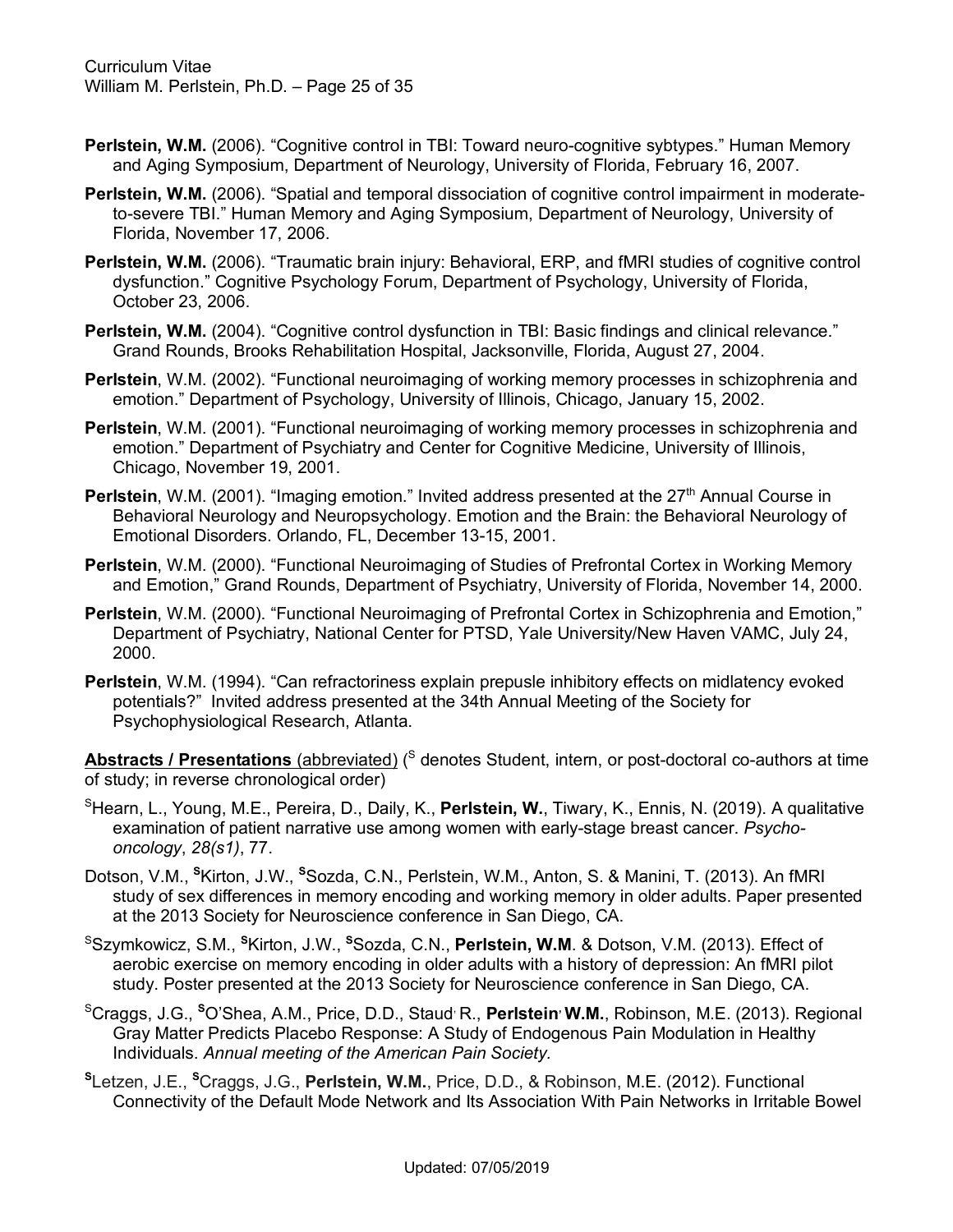Patients Assessed via Lidocaine Treatment *Annual meeting of the American Pain Society*.

- **<sup>S</sup>**O'Shea, A., **<sup>S</sup>**Craggs, J.G., Robinson, M.E., Staud, R., Berry, R, **Perlstein, W.M.**, & McCrae, C. (2013). Comorbid Insomnia and Fibromyalgia Associated with Differences in Cortical Thickness *Annual meeting of the Associated Professional Sleep Societies*.
- **<sup>S</sup>**Vatthauer, K.E., **<sup>S</sup>**Craggs, J., Robinson, M.E., Staud, R., Berry, R.B., Price, D.D., **Perlstein, W.M.,**  Waxenberg, L.B., & McCrae, C. (2013). Sleep and pain predict decreased resting activity in participants with comorbid insomnia and fibromyalgia. Poster presented to the 2013 Annual Meeting of the Association of Professional Sleep Societies, Baltimore, MD.
- **<sup>S</sup>**Mundt, J.M., **<sup>S</sup>**Craggs, J.G., Robinson, M.E., O'Shea, A., Staud, R., Berry, R.B., Price, D.D., **Perlstein, W.M.**, Waxenberg, L.B., & McCrae, C.S. (June 3, 2013). *Effects of cognitive behavioral treatment on cortical thickness in individuals with fibromyalgia and insomnia.* Poster presented at the 27th Annual Meeting of the Associated Professional Sleep Societies, Baltimore, MD.
- Manini, T., Marsiske, M., Perlstein, W.M., <sup>S</sup>Sozda, C., Dotson, V., & Anton, S. (2012). Cognition results from the Resveratrol for Improved Performance in Elders (RIPE) trial. Paper Presented at the Gerontological Society of America meeting. San Diego, CA November  $14<sup>th</sup> - 18<sup>th</sup>$ , 2012.
- **S** Vatthauer, K.E., **<sup>S</sup>** Craggs, J., Robinson, M.E., Staud, R., Berry, R.B., Price, D.D., **Perlstein, W.M.,**  Waxenberg, L.B., & McCrae, C. (2012). Sleep predicts resting brain activity in fibromyalgia participants with insomnia*. Sleep*, *35*, supplement, A293.
- **S** Vatthauer, K.E., **<sup>S</sup>** Craggs, J., Robinson, M.E., Staud, R., Berry, R.B., Price, D.D., **Perlstein, W.M.,**  Waxenberg, L.B., & McCrae, C. (2012). Sleep and pain predict rest activity in participants with comorbid insomnia and fibromyalgia*.* Poster to be presented at the 2013 Annual Meeting of the Associated Profession Sleep Societies, Baltimore, MD.
- **S** Hill-Jarrett, T.G., **<sup>S</sup>**Sozda, C.N., **<sup>S</sup>** Gravano, J.T., & **Perlstein, W.M.** (October 2012). Lateralized attentional networks in Traumatic Brain Injury: Behavioral and electrophysiological evidence for lateralized orienting-executive control deficits. Poster presented at Graduate Student Research Day, University of Florida, Gainesville, FL.
- **<sup>S</sup>**Hill-Jarrett, T.G., **<sup>S</sup>**Sozda, C.N., **<sup>S</sup>**Gravano, J.T., & **Perlstein, W.M.** (January 2012). Hemispheric specialization of attention networks following traumatic brain injury. Poster presented at *North Central Florida Chapter of Society for Neuroscience Conference*, University of Florida, Gainesville, FL.
- **S** Sozda, C.N., **<sup>S</sup>** Kaufman, D.A., **<sup>S</sup>**Gravano, J.T., **<sup>S</sup>** Hill-Jarrett, T., & **Perlstein, W.M**. (2012). The effect of traumatic brain injury on attentional networks: An event-related potential investigation. *Journal of the International Neuropsychological* Society, *19(S1),* 265.
- **S** Gravano, J.T., **<sup>S</sup>** Kaufman, D., **<sup>S</sup>** Sozda, C.N., Bowers, D., Okun, M.S., & **Perlstein, W.M.** (2012). Variability in executive control of attention in Parkinson's disease. *JINS, 19(S1),* 53.
- **S** Kirton, J.W., **<sup>S</sup>**Sozda, C.N., Green, M., **<sup>S</sup>** Kaufman, D.A.S., **Perlstein, W.M.**, & Dotson, V.M. (2012). Attention processing in mixed anxious and depressed adults: Behavioral data for the ANT. Program No.491.26. *Neuroscience 2012 Abstract Viewer/Itinerary Planner*. New Orleans, LA: Society for Neuroscience. Online/CD-ROM.
- **S** Gravano, J.T., **<sup>S</sup>**Sozda, C.N., **<sup>S</sup>**Kaufman, D.A.S., Bowers, D., Okun, M. & **Perlstein, W.M.** (2012, April). *A behavioral and electrophysiological examination of attentional networks in Parkinson's disease.* Poster presented at the Cognitive Aging Conference 2012. Atlanta, GA.

**S** Gravano, J.T, **<sup>S</sup>**Sozda, C.N., **<sup>S</sup>** Kaufman, D.A.S, Bowers, D., & **Perlstein, W.M.** (2012,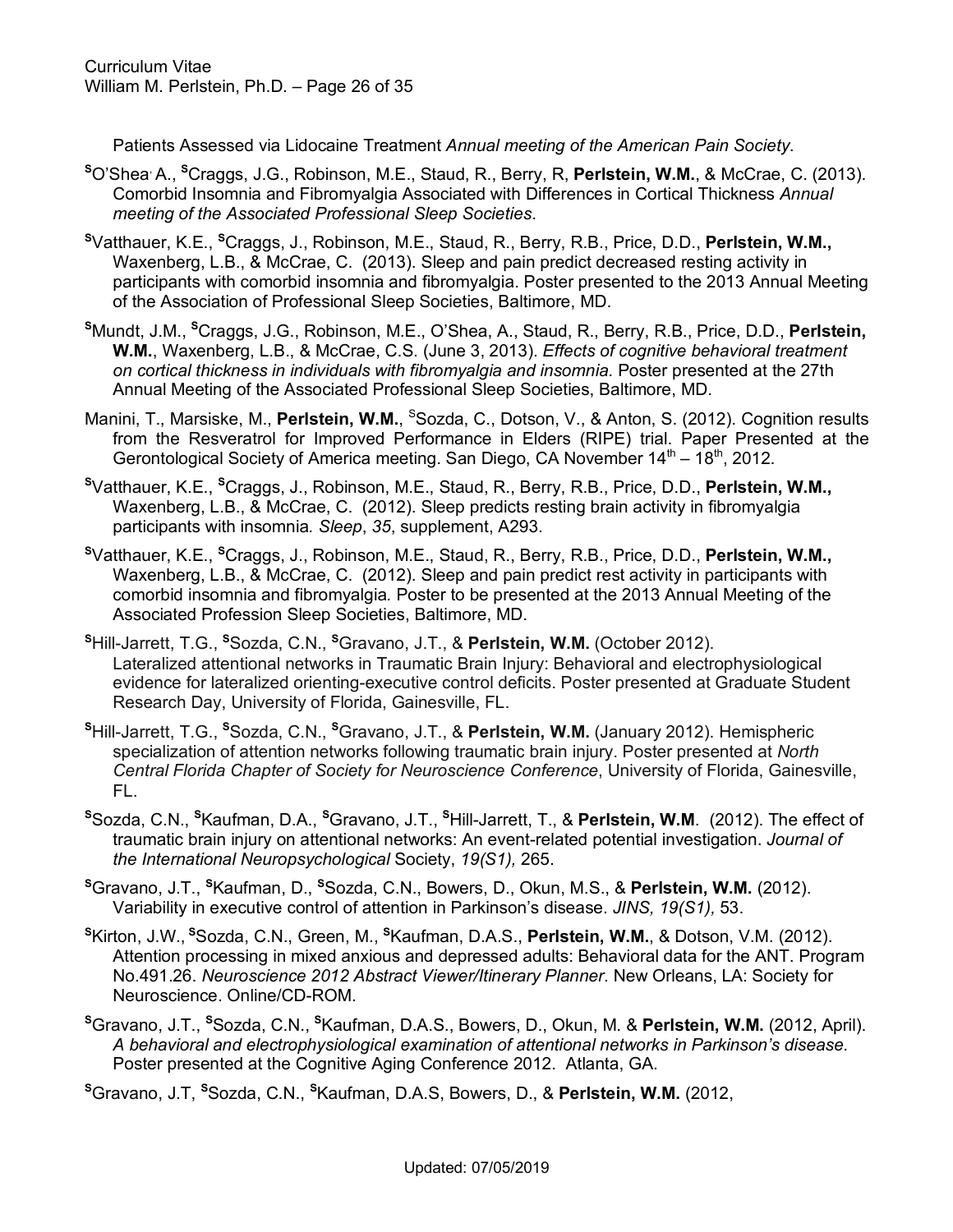September). *Deficits of attention in individuals with Parkinson's disease.* Poster presented at the Florida Society of Neurology Annual Meeting: 6th Annual Resident's & Fellow's Research Day. Orlando, FL.

- **<sup>S</sup>**Hill-Jarrett, T., **<sup>S</sup>**Sozda, C.N., **<sup>S</sup>**Gravano, J.T, & **Perlstein, W.M.** (2012, October). *Lateralized attentional networks in Traumatic Brain Injury: Behavioral and electrophysiological evidence for lateralized orienting-executive control deficits.* Poster presented at the 2012 University of Florida Graduate Research Day, University of Florida, Gainesville, FL.
- **<sup>S</sup>**Hill-Jarrett, T., **<sup>S</sup>**Sozda, C.N., **<sup>S</sup>**Gravano, J.T, & **Perlstein, W.M.** (2012, January). *Hemispheric specialization of attention networks following traumatic brain injury.* Poster presented at the annual Society for Neuroscience North Central Florida Chapter Conference, University of Florida, Gainesville, FL.
- Anton, S.D., Leeuwenburgh, C., Marsiske, M., & **Perlstein, W.M.**, Finney, G., & Manini, T. (2011, May). Resveratrol for Improved Performance in the Elderly: The RIPE Trial. Paper presented at the 1<sup>st</sup> International Conference on New Discoveries of the Brain. Panama City, Panama May  $30<sup>th</sup> - 31<sup>st</sup>$ , 2011.
- **S** Sozda, C.N., **<sup>S</sup>** Kaufman, D.A., Dotson, V.M., & **Perlstein, W.M.** (2011, March). *An examination of the effects of age on three attentional neural networks.* Poster presented at the 24<sup>th</sup> Annual PHHP Research Day, University of Florida, Gainesville, FL.
- **S** Sozda, C.N., **<sup>S</sup>** Kaufman, D.A.S., Dotson, V.M., & **Perlstein, W.M.** (2011). Feeling ANTsy about the "golden years?" An event-related potential investigation of the effects of age on three interactive attentional networks. *Psychophysiology, 48(s1),* S112.
- **<sup>S</sup>**Sozda, C.N., **<sup>S</sup>**Zahodne, L.B., Bowers, D., **Perlstein, W.M.,** & Fernandez, H.H. (2010, March). Symptoms of depression more than apathy exhibit better neural reflections of conflict processing in Parkinson's disease*. Neurology*, *74(9)*, supplement 2, A74.
- **S** Dietz, J., **<sup>S</sup>** Jones, J., **Perlstein, W.M.**, Okun, M.S., & Bowers, D. (2011). The late positive potential as an index of motivational activation in Parkinson's disease. Poster presented at the 51<sup>st</sup> Annual Meeting of the Society for Psychophysiological Research, Boston, MA.
- **S** Dietz, J., **<sup>S</sup>** Jones, J., **Perlstein, W.M.**, Okun, M.S., & Bowers, D. (2011). Detecting emotional significance: The late positive potential in Parkinson's disease. *Psychophysiology*, *48*, supplement 1, S49. Poster presented at the 51<sup>st</sup> Annual Meeting of the Society for Psychophysiological Research, Boston, MA.
- **<sup>S</sup>**Demery, J.A., **<sup>S</sup>**Larson, M.J., **<sup>S</sup>**Dixit, N.K., Bauer, R.M., & **Perlstein, W.M.** (2011, February). *Operating characteristics of executive functioning tests following traumatic brain injury.* Poster presented at the 39<sup>th</sup> Annual Meeting of the International Neuropsychological Society, Boston, MA.
- Merkley, T.L., **<sup>S</sup>**Larson, M.J., Bigler, E.D., & **Perlstein, W.M.** (2011, February). *Structural and functional changes of the caudal anterior cingulate following traumatic brain injury.* Poster presented at the 39<sup>th</sup> Annual Meeting of the International Neuropsychological Society, Boston, MA.
- **S** Sozda, C.N., **<sup>S</sup>** Larson, M.J., **<sup>S</sup>** Kaufman, D.A.S., **Perlstein, W.M.** (2011, February). *Differential impairments in cognitive control component processes after severe TBI: An fMRI study.* Poster presented at the 39<sup>th</sup> Annual Meeting of the International Neuropsychological Society, Boston, MA.
- Anton, S.D. Leeuwenburgh, C., Marsiske, M., **Perlstein, W.**, Finney, G., & Manini, T. (2010). Resveratrol for improved performance in the Elderly: The RIPE trial. Paper presented at the 1<sup>st</sup> International Scientific Conference of Resveratrol and Health. Elsinore, Denmark, September 13- 16, 2010.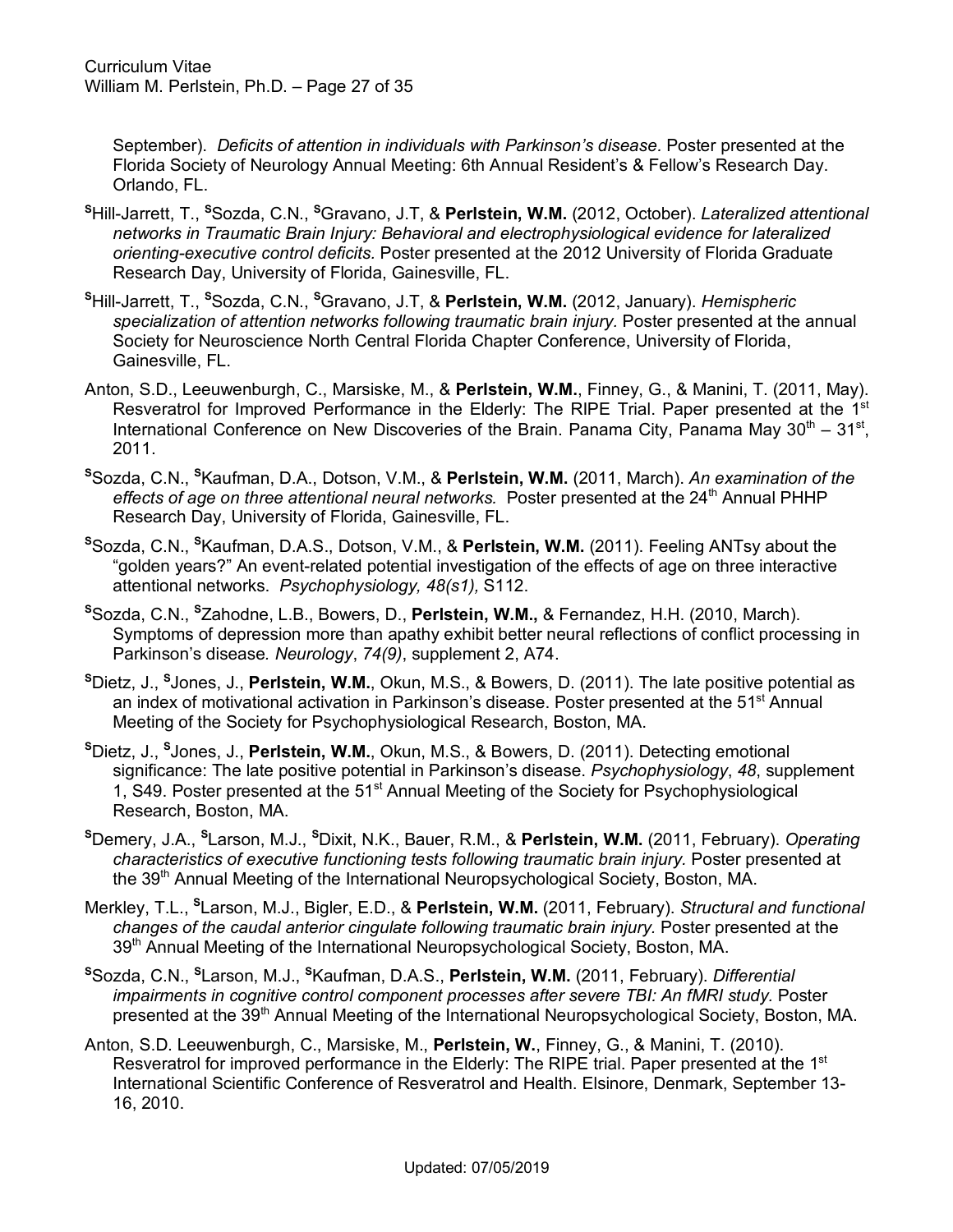- **S** Sozda, C.N., **<sup>S</sup>** Zahodne, L.B., Bowers, D., **Perlstein, W.M.,** & Fernandez, H.H. (2010, March). Symptoms of depression more than apathy exhibit better neural reflections of conflict processing in Parkinson's disease*. Neurology*, *74(9)*, supplement 2, A74.
- SSozda, C.N., STyner, C.E., SLarson, M.J., & **Perlstein, W.M.** Error-related Processing Following Severe Traumatic Brain Injury: An fMRI study. Poster presented at the  $8<sup>th</sup>$  Annual Meeting of the American Academy of Clinical Neuropsychology. Chicago, IL, June 2010.
- STyner, C.E., SSozda, C.N., SKaufman, D.A.S., SLarson, M.J., & **Perlstein, W.M.** (2011). fMRI of rostral anterior cingulate cortex: Exploring a cognitive-affective network important in post-concussive symptoms and posttraumatic stress disorder. Poster presented at the  $8<sup>th</sup>$  Annual Meeting of the American Academy of Clinical Neuropsychology. Chicago, IL, June 2010.
- <sup>S</sup>Sozda, C.N., <sup>S</sup>Zahodne, L.B., Bowers, D., Perlstein, W.M., & Fernandez, H.H. (2010). Symptoms of depression more than apathy exhibit better neural reflections of conflict processing in Parkinson's disease. *Neurology*, *74(9, supplement 2)*, A74. Poster presented at the 62nd Annual Meeting of the American Academy of Neurology, Toronto, Canada.
- Fernandez, H.H., Bowers, D., Triggs, W.J., **Perlstein, W.M.**, Hass, C.J., Zahodne, L.B., Okun, M.S., Rodriguez, R.L., Malaty, I.A., & Wu, S.S. (2010). Repetitive transcranial magnetic stimulation (rTMS) for the treatment of apathy in Parkinson's disease: Results from a double-blind, shamcontrolled, randomized, controlled trial. Poster presented at the 62<sup>nd</sup> Annual Meeting of the American Academy of Neurology, Toronto, Canada.
- SLarson, M.J., SKaufman, D.A.S., & **Perlstein, W.M.** (2009, February). *Neural time course of conflict adaptation effects on the Stroop task.* Paper presented at the 37th Annual Meeting of the International Neuropsychological Society, Atlanta, GA.
- S Larson, M.J., <sup>S</sup> Kaufman, D.A.S., & **Perlstein, W.M.** (2009, February). *Conflict adaptation and cognitive control adjustment following severe traumatic brain injury.* Poster presented at the 37th Annual Meeting of the International Neuropsychological Society, Atlanta, GA.
- <sup>s</sup>Larson, M.J., <sup>s</sup>Kaufman, D.A.S., <sup>s</sup>Kellison, I.L., <sup>s</sup>Steckley, R., <sup>s</sup>Sirizi, A., <sup>s</sup>McIntyre, M., & **Perlstein, W.M.** (2008, February). Double jeopardy! Additive consequences of negative affect on performance monitoring decrements following severe TBI. Paper presented at the 36<sup>th</sup> Annual Meetings of the International Neuropsychological Society, Honolulu, HI.
- <sup>s</sup>Kaufman, D.A.S., **Perlstein, W.M.**, <sup>s</sup>Blanco, M.J., <sup>s</sup>Larson, M.J., Okun, M.S., Fernandez, H.F., & Bowers, D. (March, 2008). Unique relationship between apathy and P3 response in Parkinson's disease. *Neurology, 70(11)*, A289. Paper presented at the 60<sup>th</sup> Annual Meeting of the American Academy of Neurology, Chicago, IL.
- ${}^{\rm S}$ Larson, M.J.,  ${}^{\rm S}$ Kaufman, D.A.S.,  ${}^{\rm S}$ Kellison, I.,  ${}^{\rm S}$ Steckley, R.,  ${}^{\rm S}$ Sirizi, A.,  ${}^{\rm S}$ McIntyre, M., & **PerIstein, W.M.** (2008, February). Double jeopardy! The additive consequences of negative affect on performance monitoring decrements following severe TBI. Poster presented at the 36<sup>th</sup> Annual Meeting of the *International Neuropsychological Society*, Kona, HI.
- <sup>s</sup>Kaufman, D.A.S., **Perlstein, W.M.**, <sup>s</sup>Blanco, M.J., <sup>s</sup>Larson, M.J., & Bowers, D. (2007, October). Agerelated changes in P3 response and executive function. *Psychophysiology*, *44*, S25-S25 (supplement). Poster presented at the  $47<sup>th</sup>$  Annual Meeting of the Society for Psychophysiological Research, Savannah, GA.
- <sup>s</sup>Kaufman, D.A.S., **Perlstein, W.M.**, <sup>s</sup>Blanco, M.J., <sup>s</sup>Larson, M.J., Okun, M.S., Fernandez, H.F., & Bowers, D. (2007, October). Apathy and emotional symptoms in relation to P3 response in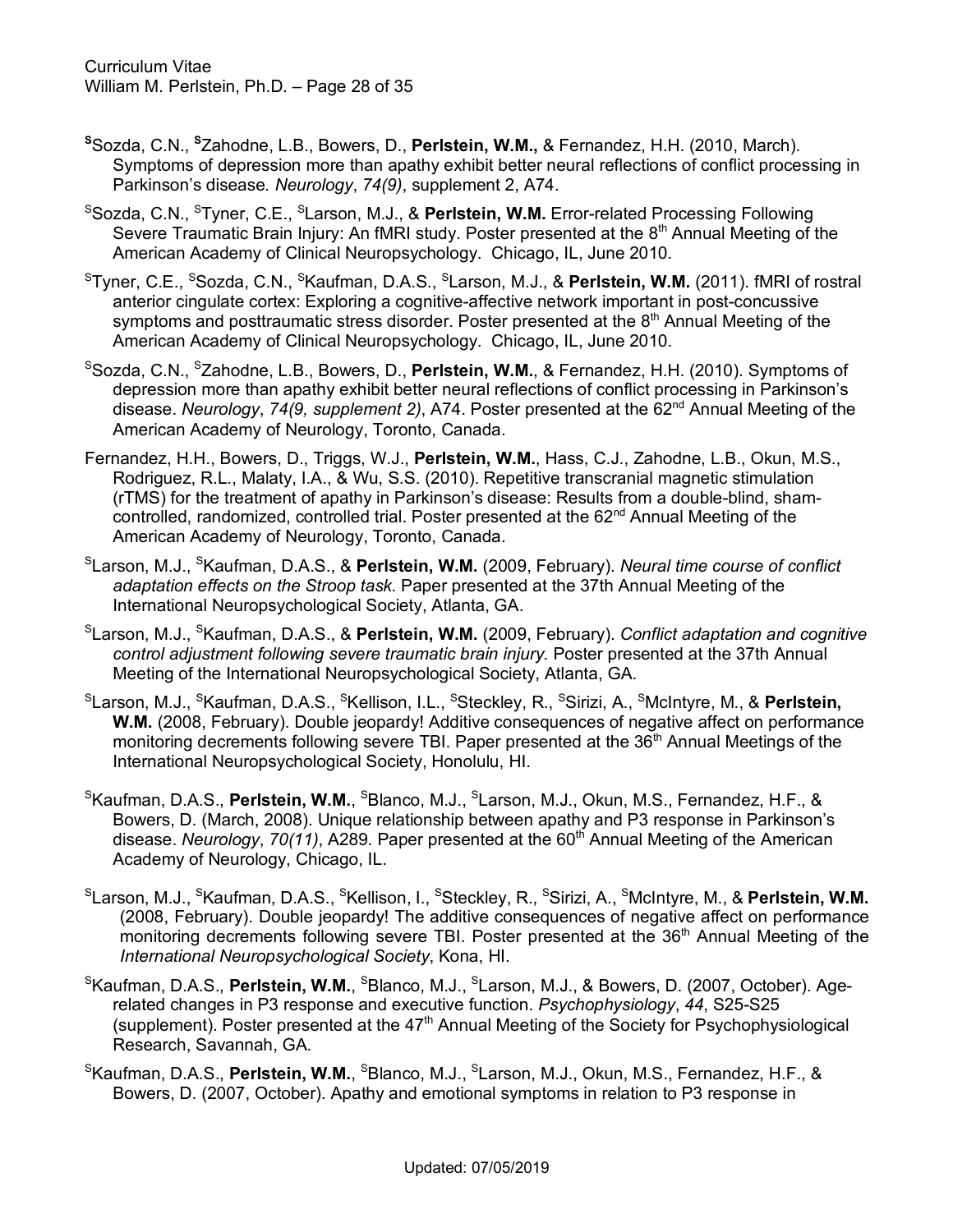Parkinson's disease. Psychophysiology, 44, S76-S76 (supplement). Poster presented at the 47<sup>th</sup> Annual Meeting of the Society for Psychophysiological Research, Savannah, GA.

- <sup>s</sup>Stigge-Kaufman, D.A., <sup>s</sup>Larson, M.J., & **Perlstein, W.M.** (2007, February). Cognitive modulation of event-related potentials to emotional faces. Poster presented at the 35<sup>th</sup> Annual Meetings of the International Neuropsychological Society, Portland, OR.
- <sup>s</sup>Larson, M.J., <sup>s</sup>Nagle, D., <sup>s</sup>Kelly, K.G., <sup>s</sup>Stigge-Kaufman, D., <sup>s</sup>Mauer, C., <sup>s</sup>Steckley, R., & **Perlstein, W.M.** (2007, February). Contingency sensitivity and reward prediction following severe TBI: An ERP analysis. Poster presented at the 35<sup>th</sup> Annual Meetings of the International Neuropsychological Society, Portland, OR.
- $^{\rm S}$ Larson, M.J.,  $^{\rm S}$ Stigge-Kaufman, D.,  $^{\rm S}$ Nagle, D.,  $^{\rm S}$ Steckley, R.,  $^{\rm S}$ Mauer, C., & **Perlstein, W.M.** (2007, February). Awareness of deficit, performance monitoring, and evaluative control following severe TBI. Poster presented at the 35<sup>th</sup> Annual Meetings of the International Neuropsychological Society, Portland, OR.
- S Craggs, J.G., Price, D.D., **Perlstein, W.M.**, Verne, N., & Robinson, M.E. (2007). Using fMRI to examine cortical connectivity and communication of the "pain-matrix" in individuals with irritable bowel syndrome. Poster presented at the 35<sup>th</sup> Annual Meetings of the International Neuropsychological Society, Portland, OR.
- S Craggs, J.F., Price, D.D., **Perlstein, W.M.**, Verne, N., & Robinson, M.E. (2007). fMRI identifies differential pain/analgesic structures: Placebo analgesia is a temporal derivative of anticipation. Poster presented at the 19<sup>th</sup> Annual Meetings of the American Psychological Society, Washington, D.C.
- SCraggs, J.F., Price, D.D., **Perlstein, W.M.**, Verne, N., & Robinson, M.E. (2006). Using fMRI to examine the efficacy of placebo in irritable bow syndrome patients (IBS): Insights into novel intervention strategies. Poster presented at the  $18<sup>th</sup>$  Annual Meetings of the American Psychological Society, New York, NY.
- SStigge-Kaufman, D.A., SLarson, M.J., SSeignourel, P.J., SNagle, D.E., SDixit, N.K., & **Perlstein, W.M.** (2006, October). fMRI evidence of emotional face distractor effects on working memory-related prefrontal cortex activity. Paper to presented at the 35<sup>th</sup> Annual Meetings of the Society for Neuroscience, Atlanta, GA.
- S Dotson, V.M., SBugos, J. & **Perlstein, W.M.** (2006). Aging and cognitive-control dysfunction: An ERP study. Poster presented at the  $34<sup>th</sup>$  Annual Meetings of the International Neuropsychological Society, Washington, DC.
- <sup>s</sup>Larson, M.J., <sup>s</sup>Thomas, K.G.F., <sup>s</sup>Nagle, D.E., <sup>s</sup>Stigge-Kaufman, D.A., <sup>s</sup>Dixit, N.K., & **Perlstein, W.M.** (2006, February). Task-irrelevant facial fear distractors impair working memory. Poster presented at the 34<sup>th</sup> Annual Meeting of the International Neuropsychological Society, Boston, MA.
- S Craggs, J.G., Price, D.D., **Perlstein, W.M.**, Verne, N., & Robinson, M.E. (2006). Using fMRI to examine efficacy of placebo in irritable bowel syndrome patients (IBS): Insights into novel intervention strategies. *Journal of Pain*, *7(4)*, S14. Poster presented at the Annual Meeting of the American Pain Society, San Antonio, TX.
- Robinson, M.E., <sup>s</sup>Craggs, J.G., Verne, N., Perlstein, W.M., & Price, D.D. (2006). Placebo analgesia is accompanied by active afferent inhibition during painful stimulation. *Journal of Pain*, *7(4)*, S72. Poster presented at the Annual Meeting of the American Pain Society, San Antonio, TX.
- <sup>s</sup>Stigge-Kaufman, D.A., <sup>s</sup>Larson, M.J., <sup>P</sup>Kelly, K.G., <sup>s</sup>Dixit, N.K., & **Perlstein, W.M.** (2005). Affective interference effects on working memory: Behavioral and ERP reflections in high- and low-fear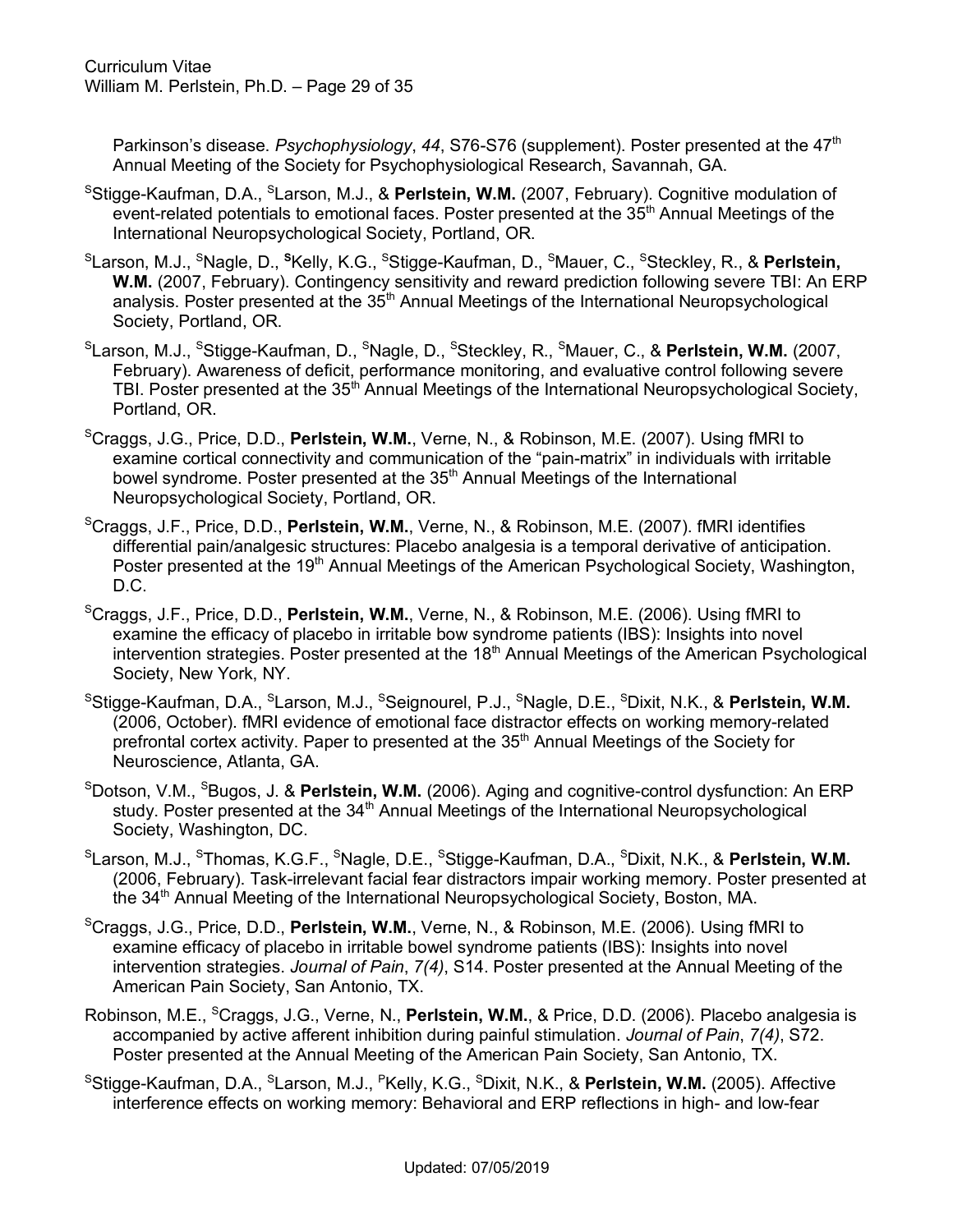individuals. Paper presented at the 34<sup>th</sup> Annual Meetings of the Society for Neuroscience, Washington, DC.

- <sup>S</sup>Dotson, V.M., <sup>S</sup>Bugos, J.A., Perlstein, W.M. (2005). Cumulative effect of aging and depression on overriding prepotent response tendencies. Paper presented at the 34<sup>th</sup> Annual Meetings of the Society for Neuroscience, Washington, DC.
- **Perlstein, W.M.**, Levine, B., Newsome, M.R., & Levin, H.S. (2005). Cognitive neuroscience approaches to traumatic brain injury. Symposium at the 33<sup>rd</sup> Annual Meetings of the International Neuropsychological Society. (Chair: Perlstein; Discussant: Levin), St. Louis, MO.
- Perlstein, W.M., <sup>S</sup>Larson, M.J., <sup>S</sup>Demery, J.A., <sup>S</sup>Seignourel, P.J., & <sup>S</sup>Stigge-Kaufman, D.A. (2005). Cognitive control dysfunction in chronic traumatic brain injury. Symposium paper presented at the 33<sup>rd</sup> Annual Meetings of the International Neuropsychological Society, St. Louis, MO.
- <sup>s</sup>Larson, M.J., <sup>s</sup>Stigge-Kaufman, D., <sup>s</sup>Mauer, C., <sup>s</sup>Kelly, K.G., & **Perlstein, W.M.** (2005). Affect-related modulation of error-related neural processing. Paper presented at the 33<sup>rd</sup> Annual Meetings of the International Neuropsychological Society, St. Louis, MO.
- <sup>s</sup>Larson, M.J., <sup>s</sup>Dotson, V.M., <sup>s</sup>Kelly, K.G., & **Perlstein, W.M.** (2005). Temporal dissociation of components of cognitive control dysfunction in chronic moderate-to-severe TBI: An ERP analysis. Paper presented at the 33<sup>rd</sup> Annual Meetings of the International Neuropsychological Society, St. Louis, MO.
- <sup>s</sup>Stigge-Kaufman, D.A., <sup>s</sup>Larson, M.J., <sup>s</sup>Demery, J.A., & **Perlstein, W.M.** (2005). Context processing in traumatic brain injury. Paper presented at the Annual Meetings of the Society for Neuroscience, San Diego, CA.
- SDemery, J.A., SSeignourel, P., Bauer, R.M., & **Perlstein, W.M.** (2005). Predictive power of executive functioning tests in mild and moderate/severe traumatic brain injury. Paper presented at the 33<sup>rd</sup> Annual Meetings of the International Neuropsychological Society, St. Louis, MO.
- <sup>s</sup>Wierenga, C.E., **Perlstein, W.M.**, <sup>s</sup>Benjamin, M., Leonard, C., Gonzalez-Rothi, L.J., Conway, T., <sup>S</sup>Cato, M.A., <sup>S</sup>Gopinath, K., Briggs, R.W., & Crosson, B. (2005). Age-related changes in word retrieval: Frontal-executive vs. temporal-semantic substrates. Paper presented at the  $33<sup>rd</sup>$  Annual Meetings of the International Neuropsychological Society, St. Louis, MO.
- S Leritz, E.C., King, A., Leonard, C., Schmalfuss, I., Abrams, L., Marsiske, M., Fennell, E., **Perlstein, W.**, & Bauer, R.M. (2005). Associative priming, explicit memory, and their relationship to hippocampal volumes in aging and mild cognitive impairment. Paper presented at the  $33<sup>rd</sup>$  Annual Meetings of the International Neuropsychological Society, St. Louis, MO.
- SBugos, J., Bedenbaugh, P., Brophy, T., **Perlstein, W.M.** (2004). The effects of individualized piano instruction on executive memory function in older adults (60-85). Paper presented at the International Conference on Music Perception and Cognition (ICMPC), August 3-7, 2004
- <sup>s</sup>Cole, M.A., <sup>s</sup>Demery, J.A., <sup>s</sup>Larson, M.J., <sup>s</sup>Seignourel, P.J., & **Perlstein, W.M.** (2004). Evaluation of working memory/executive function deficits in traumatic brain injury with the n-back and PASAT. Paper presented at the 32<sup>nd</sup> Annual Meetings of the International Neuropsychological Society, Balitmore, MD.
- <sup>s</sup>Larson, M.J., <sup>s</sup>Jones, V., <sup>s</sup>Kelly, K.G., & **Perlstein, W.M.** (2004). Dissociating components of cognitive control, with high-density ERPs: Implementation of control, conflict processing, and error monitoring. Paper presented at the 32<sup>nd</sup> Annual Meetings of the International Neuropsychological Society, Baltimore, MD.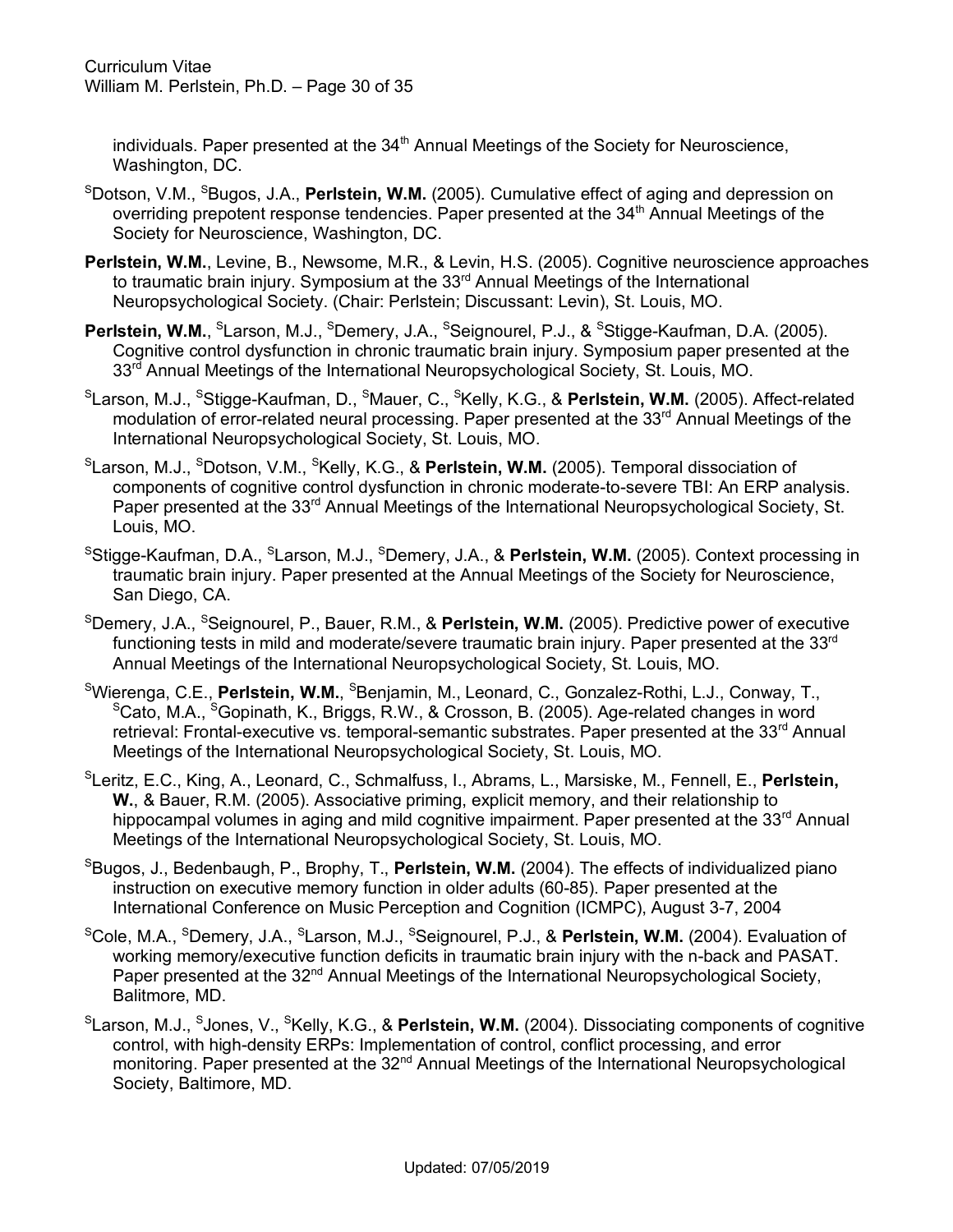- <sup>s</sup>Kelly, K.G., <sup>s</sup>Cole, M.A., <sup>s</sup>Dixit, N.K., & **Perlstein, W.M.** (2004). Relative predictive power of behavioral and fMRI data: Working memory load effects in schizophrenia. Paper presented at the 32<sup>nd</sup> Annual Meetings of the International Neuropsychological Society, Baltimore, MD.
- SCole, M.A., SDemery, J.A., SLarson, M.J., SSeignourel, P.J., & **Perlstein, W.M.** (2004). Communality analysis and classification of TBI group membership and severity based on assessment of working memory/executive function with N-back and PASAT tasks. Poster presented at the 32<sup>nd</sup> Annual Meeting of the International Neuropsychological Society, Baltimore, MD.
- SWierenga, C.E., SBenjamin, M., **Perlstein, W.M.**, & Crosson, B. (2003). Semantic category identification as a function of parametric spatial frequency content. Paper presented at the Annual Meeting of the Cognitive Neuroscience Society.
- SSeignourel, P.J., & **Perlstein, W.M.** (2003). Working memory and the Stroop task in traumatic brain injury. Paper presented at the Annual Meeting of the Cognitive Neuroscience Society.
- **Perlstein, W.M., & SDixit, N.K. (2003). Working memory and inhibition: Prefrontally-mediated deficits in** schizophrenia. Paper presented at the 31<sup>st</sup> Annual Meeting of the International Neuropsychological Society.
- <sup>s</sup>Cole, M.A., <sup>s</sup>Lageman, S.K., <sup>s</sup>Dixit, N.K., & **Perlstein, W.M.** (2003). An event-related fMRI analysis of working memory in traumatic brain injury. Paper presented at the 31<sup>st</sup> Annual Meeting of the International Neuropsychological Society.
- ${}^{\rm S}$ Robins, D.L.,  ${}^{\rm S}$ Seignourel, P.J.,  ${}^{\rm S}$ Demery, J.A.,  ${}^{\rm S}$ Cole, M.A., & **Perlstein, W.M.** (2003). Exploring Stroop interference in TBI: Errors vs. reaction time. Paper presented at the 31<sup>st</sup> Annual Meeting of the International Neuropsychological Society.
- **Perlstein, W.M.** (2002). Dorsolateral prefrontal cortex dysfunction mediates deficits in working memory and preparation to over-ride prepotent response tendencies in schizophrenia. Paper presented at a symposium session at the 57<sup>th</sup> Annual Meeting of the Society of Biological Psychiatry. *Biological Psychiatry*, *51*, 104S-105S (abstract).
- <sup>s</sup>Lageman, S.K., <sup>s</sup>Cole, M.A., <sup>s</sup>Dixit, N.K., **Perlstein, W.M.**, & Hayes, R. (2002). Working memory in traumatic brain injury: An event-related fMRI analysis. Paper presented at the Annual Meetings of the Society for Neuroscience.
- <sup>s</sup>Siegnourel, P.J., <sup>s</sup>Robins, D.L., <sup>s</sup>Demery, J.A., <sup>s</sup>Cole, M.A., **Perlstein, W.M.**, & Hayes, R. (2002). A tale of two Stroops: Inhibition and traumatic brain injury. Paper presented at the Annual Meetings of the Society for Neuroscience.
- Perlstein, W.M., <sup>S</sup>Lageman, S.K., <sup>S</sup>Cole, M.A., <sup>S</sup>Jones, V.M., <sup>S</sup>Demery, J., Carter, C.S., & Cohen, J.D. (2001). Working memory and inhibition: Prefrontal mediation and dysfunction in schizophrenia. Paper presented at the Annual Meetings of the Society for Neuroscience. *Soc. Neurosci. Abstr.*, *27*, Progr. #886.3.
- <sup>s</sup>Cole, M.A., **Perlstein, W.M.**, <sup>s</sup>Lowenthal, W., <sup>s</sup>Jones, V.M., <sup>s</sup>Lageman, S.K., Keil, K., & <sup>s</sup>Demery, J. (2001). Steady state evoked potentials reveal spatio-temporal brain activity during working memory. Paper presented at the Annual Meetings of the Society for Neuroscience.
- **Perlstein, W.M., SJones, V., & Elbert, T. (2001). Dissociation in human prefrontal cortex of affective** influences on working memory-related activity. Paper presented at the 2001 Florida Cognitive Conference, University of Florida, Gainesville, FL.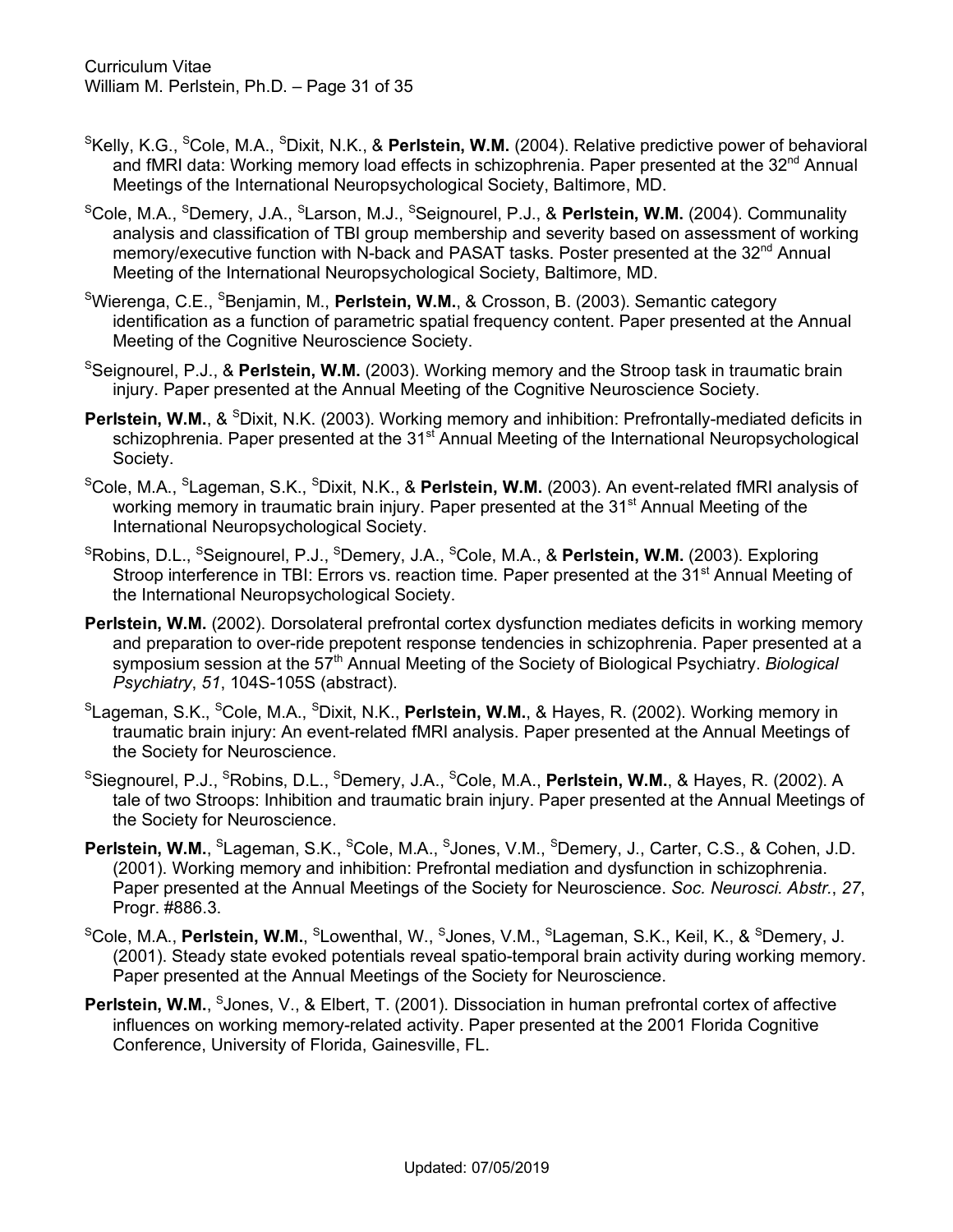- **Perlstein, W.M., <sup>S</sup>Cole, M., & <sup>S</sup>Demery, J. (2001). Context maintenance and inhibition deficits in** schizophrenia: Mediation by prefrontal cortex. Paper presented at the 2001 Florida Cognitive Conference, University of Florida, Gainesville, FL.
- SLageman, S., & **Perlstein, W.M.** (2001). Prefrontal cortex dysfunction in schizophrenia: Relation to working memory and symptomatology. Paper presented at the 2001 Florida Cognitive Conference, University of Florida, Gainesville, FL.
- **Perlstein, W.M.**, & Lang, P.J. (2000). Anxiety and co-morbid depression: Psychophysiology of perception and imagery. Paper presented at the 20<sup>th</sup> National Conference of the Anxiety Disorders Association of America, Washington, DC.
- **Perlstein, W.M.**, Bradley, M.M., & Lang, P.J. (2000). fMRI evidence of affective influences on prefrontal cortex activity during working memory. Presented at the  $6<sup>th</sup>$  Annual Meeting of the Organization for Human Brain Mapping, San Antonio, Texas.
- **Perlstein, W.M.**, Bradley, M.M., & Lang, P.J. (2000). Affective influences on working memory-related prefrontal cortex activity. *Psychophysiology*, 37 (suppl.), S78. Presented at the 40<sup>th</sup> Annual Meeting of the Society for Psychophysiological Research, San Diego, CA.
- Perlstein, W.M., <sup>S</sup>Lowenthal, W.T., Junghöfer, M., Bradley, M.M., & Lang, P.J. (2000). Emotional arousal effects on distributed cortical activity revealed by high-density EEG. Presented at the 40<sup>th</sup> Annual Meeting of the Society for Psychophysiological Research, San Diego, CA.
- S Dimoulas, E., Bradley, M.M., **Perlstein, W.M.**, & Lang, P.J. (2000). Individual differences in defensive activation? Presented at the 40<sup>th</sup> Annual Meeting of the Society for Psychophysiological Research, San Diego, CA.
- Lang, P.J., Bradley, M.M., Perlstein, W.M., & <sup>S</sup>Bears, M. (2000). Three methods for studying states of consciousness. Paper presented at ACS Symposium, Sils-Maria, Switzerland, January 20-23.
- Junghöfer, M., Perlstein, W.M., Schupp, H.T., Keil, A., <sup>S</sup>Sabatinelli, D., Bradley, M.M., Cuthbert, B.N., & Lang, P.J. (2000). Emotional picture processing: Research with dense-array EEG. Paper presented at the 40<sup>th</sup> Annual Meeting of the Society for Psychophysiological Research, San Diego, CA.
- Bradley, M.M., Lang, P.J., Fitzsimmons, J.R., <sup>s</sup>Sabatinelli, D., King, W., Desai, P., **Perlstein, W.M.**, & Cuthbert, B.N. (1999). FMRI of emotional perception: Content and color. Paper presented at the 29<sup>th</sup> Annual Meeting of the Society for Neuroscience, Miami, FL.
- Junghöfer, M., **Perlstein, W.M.**, **<sup>S</sup>** Russman, T., SMay, J.C., Cuthbert, B.N., Bradley, M.M., & Lang, P.J. (1999). Arousal sensitive slow wave in high density EEG. Paper presented at the  $39<sup>th</sup>$  Annual Meeting of the Society for Psychophysiological Research, Granada, Spain.
- S MacDonald, A.W., **Perlstein, W.M.**, Chein, J., Fiez, J., Noll, D.C., & Carter, C.S. (1999). An fMRI study of individual differences in working memory capacity in the n-back task. Meetings of the Cognitive Neuroscience Society, April, 1999.
- Perlstein, W.M., <sup>S</sup>Sabb, F.W., Carter, C.S., Cohen, J.D., & Noll, D. (1999). Neural network dysfunction in schizophrenia during working memory: fMRI evidence. Annual Meetings of the Society of Biological Psychiatry, Washington, DC.
- Perlstein, W.M., <sup>S</sup>Sabb, F.W., Carter, C.S., Cohen, J.D., & Noll, D. (1999). Dynamic imaging of verbal working memory component processes: Parallel fMRI and ERP studies. Annual Meetings of the Society of Biological Psychiatry, Washington, DC.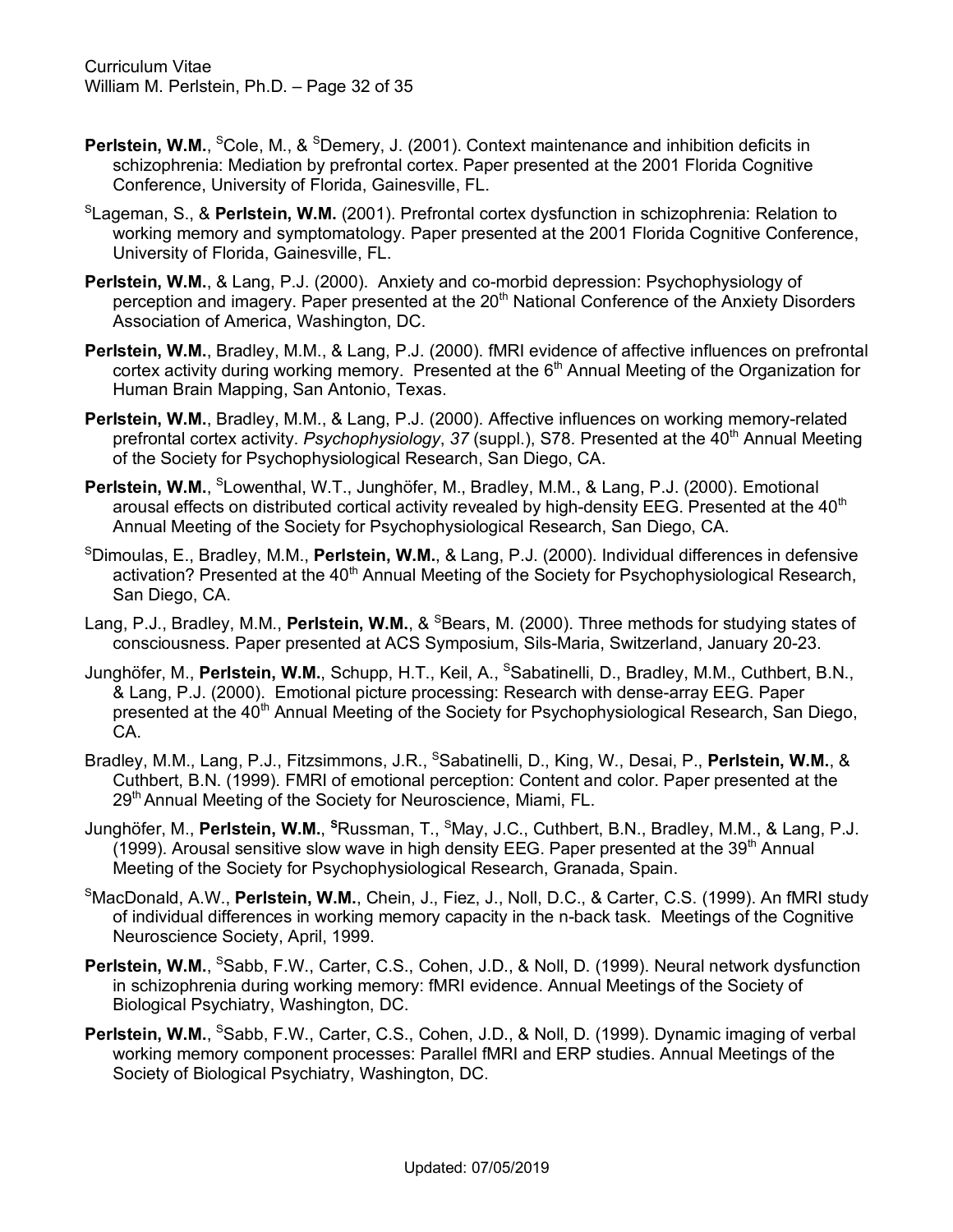- Perlstein, W.M., <sup>S</sup>Sabb, F.W., Cohen, J.D., & Carter, C.S. (1999). Spatio-temporal dynamics of verbal working memory: Parallel fMRI and ERP studies. Society for Psychophysiological Research.
- Perlstein, W.M., <sup>S</sup>Sabb, F.W., Cohen, J.D., & Carter, C.S. (1999). An fMRI study of working memory in schizophrenic outpatients. Society for Psychophysiological Research.
- **Perlstein, W.M.**, Junghoefer, M., Russmann, T., May, J.C., Mills, C., Bradley, M.M., & Lang, P.J. (1999). Affective picture processing and working memory: A 128-channel ERP analysis. Paper presented at the 29<sup>th</sup> Annual Meeting of the Society for Neuroscience, Miami, FL.
- Perlstein, W.M., Russmann, T., Junghoefer, M., <sup>S</sup>May, J.C., <sup>S</sup>Mills, C., Bradley, M.M., & Lang, P.J. (1999). Working memory and affective picture processing: A 128-channel ERP analysis. *Psychophysiology, 36 (suppl.), S90. Paper presented at the 39<sup>th</sup> Annual Meeting of the Society for* Psychophysiological Research, Granada, Spain.
- Perlstein, W.M., <sup>s</sup>Sabb, F.W., Cohen, J.D., & Carter, C.S. (1998). Spatio-temporal dynamics of verbal working memory: An ERP analysis. 4th International Conference on Functional Mapping of the Human Brain.
- Cohen, J.D., <sup>S</sup>Braver, T.S., Perlstein, W.M., Jonides, J., Smith, E.E., & Noll, D. (1996). Temporal dynamics of cortical activity in verbal working memory. Presented at the *Second International Meeting of Human Brain Mapping*. Boston, MA.
- Cohen, J.D., <sup>S</sup>Braver, T.S., Perlstein, W.M., Jonides, J., Smith, E.E., & Noll, D.C. (1996). Temporal dynamics of cortical activity in verbal working memory. *NeuroImag*e, 3:S537.
- Cohen, J.D., <sup>s</sup>Braver, T.S., Perlstein, W.M., Jonides, J., Smith, E.E., & Noll, D. (1996). Temporal dynamics of cortical activity in verbal working memory. Presented at the *Second International Meeting of Human Brain Mapping*. Boston, MA.
- Servan-Schreiber, D., **Perlstein, W.,** Noll, D., & Cohen, J. (1996). Pharmacological activation of limbic structures. Presented at the \*\* Annual Meeting of the Society for Biological Psychiatry, New York.
- Servan-Schreiber, D., **Perlstein, W.**, Cohen, J.D. & Mintun, M. (1996). Selective pharmacological limbic activation: phenomenology and blood-flow. *Biological Psychiatry*, *39*, 608 (abstract #369)
- Carter, C.S., <sup>S</sup>Barch, D., Perlstein, W., Baird, J., Baker, R., Cohen, J. D., & Schooler, N. (1995). A cognitive neuropsychological study of schizophrenia symptoms: Correlates of Stroop and semantic priming performance. *Schizophrenia Research, 15*(1-2), 111.
- Servan-Schreiber, D., **Perlstein, W.**, Cohen, J.D., & Mintun, M. (1995). Selective activation of a limbic network in humans. Paper presented at the 26th Annual Meeting of the Society for Neuroscience, San Diego, CA.
- Servan-Schreiber, D., **Perlstein, W.**, Noll, D., & Cohen, J. (1995). Functional imaging studies of limbic activation. Paper presented at the Annual Meeting of the American College of Neuropharmacology, Puerto Rico.
- Servan-Schreiber, D., **Perlstein, W.**, Cohen, J.C., & Mintun, M. (1995). Selective activation of a limbic network in humans. Society for Neuroscience Abstracts. (Abstract #473-20, p. 1207)
- Servan-Schreiber, D., **Perlstein, W.**, Noll, D., & Cohen, J. (1995). Functional imaging studies of limbic activation. Paper presented at the Annual Meeting of the American College of Neuropharmacology, Puerto Rico.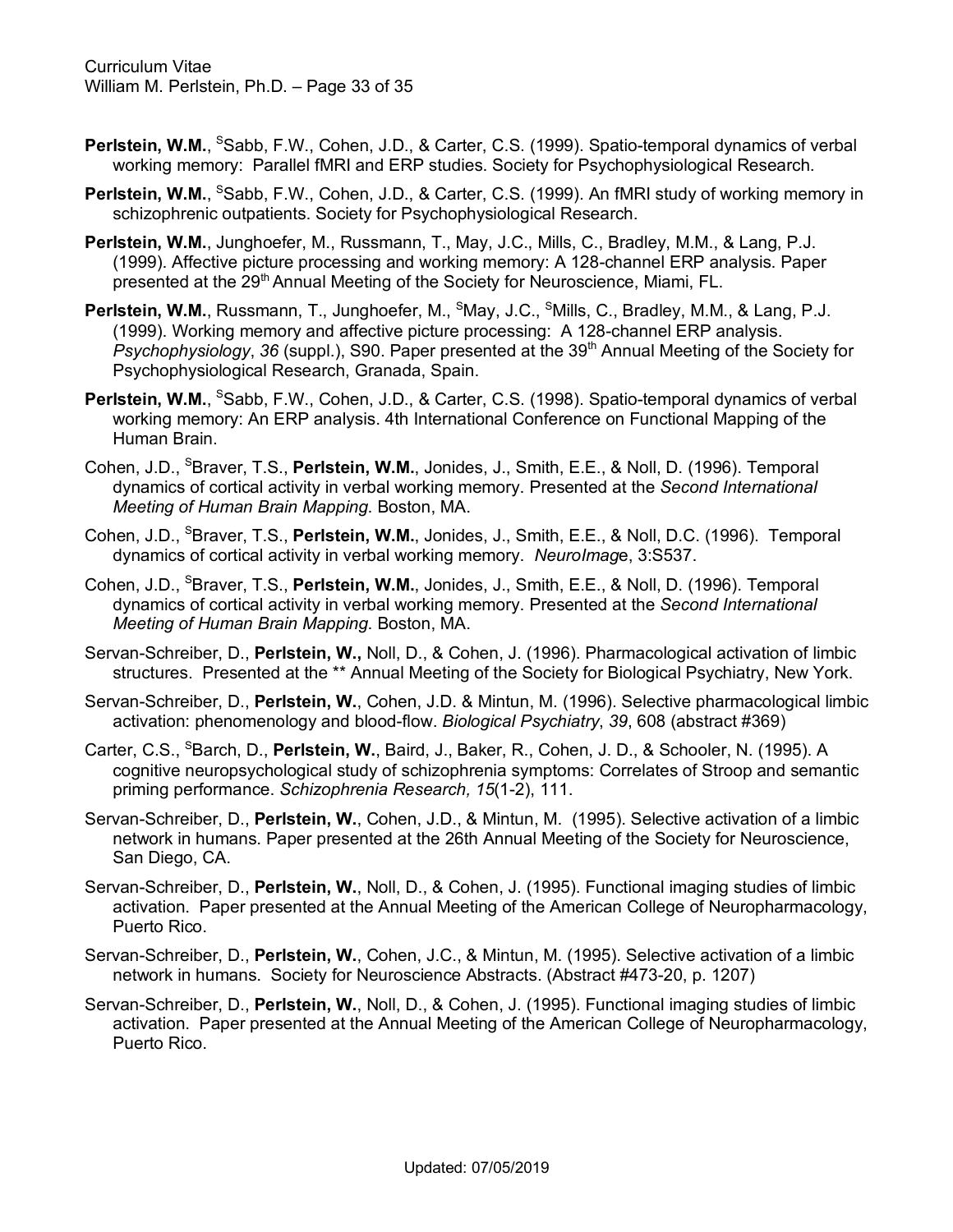- Servan-Schreiber, D., **Perlstein, W.**, Noll, D., & Cohen, J. (1995). Phenomenal correlates of limbic activation in normal volunteers. Paper presented at the Annual Meeting of the American College of Neuropharmacology, Puerto Rico.
- Servan-Schreiber, D., **Perlstein, W.**, Cohen, J.D. & Mintun, M. (1995). Pharmacological Activation of Limbic Structures. World Congress of Psychiatry, Madrid, August 1996
- Carter, C.S., <sup>S</sup>Barch, D., Perlstein, W., Baird, J., Baker, R., Cohen, J.D., Schooler, N. (1994). A cognitive neuropsychological study of schizophrenia symptoms: Correlates of Stroop and semantic priming performance. Paper presented at the 5th International Congress on Schizophrenia Research, Virginia.
- Carter, C.S., <sup>S</sup>Barch, D., Perlstein, W., Baird, J., Baker, R., Cohen, J.D., Schooler, N. (1994). Attention, semantic processing, and symptoms in Schizophrenia. Paper presented at the 49th Annual meeting of the Society of Biological Psychiatry, Hawaii.
- Servan-Schreiber, D., **Perlstein, W.**, Cohen, J.D., & Mintun, M. (1994). PET studies of limbic system activation in humans. Paper presented at the 25th Annual Meeting of the Society for Neuroscience, Miami, FL.
- **Perlstein, W.M.** (1994). Prepulse Inhibition and Schizotypy: Behavioral, perceptual, and central nervous system concomitants. Invited address presented at the 2nd Annual Clinical Sciences Fair, University of Delaware.
- **Perlstein, W.M., SFiorito, E., Simons, R.F., & Graham, F.K. (1989). Prestimulation effects on reflex** blink and EPs in normal and schizotypal subjects. Paper presented at the 29<sup>th</sup> Annual Meeting of the Society for Psychophysiological Research. *Psychophysiology*, *26*, s48 (suppl).
- Mallinckrodt, B., <sup>S</sup>Towbes, L.C., & Perlstein, W.M. (1986). The counseling needs of older unemployed professionals returning to college. Paper presented at the meetings of the American College Personnel Association, New Orleans, LA.
- S Miles, M.A., **Perlstein, W.M.**, Simons, R.F., & Graham, F.K. (1986). ERP and HR components of active and passive orienting in a long-ISI paradigm: Anhedonics and normal controls. Paper presented at the 24th Annual Meeting of the Society for Psychophysiological Research. *Psychophysiology*, *24*, 601.
- Duncan, C.C., Kaye, W.H., **Perlstein, W.M.**, Jimerson, D.C., & Mirsky, A.F. (1985). Cognitive processing in eating disorders: An ERP analysis. Paper presented at the 25th Annual Meeting of the Society for Psychophysiological Research. *Psychophysiology*, *22*, 588.
- Duncan, C.C., Kaye, W.H., **Perlstein, W.M.**, Jimerson, D.C., & Mirsky, A.F. (1985). Electrophysiological indices of cognitive processing in eating disorders. Paper presented at the Fourth World Congress of Biological Psychiatry. *International Journal of Neuroscience*, *6*, 100.

# **Manuscripts in Preparation**

- <sup>s</sup>Cole, M.A., <sup>s</sup>Larson, M.J., & **Perlstein, W.M.** Task sensitivity to TBI-related differences in working memory: Comparison of PASAT and *N*-Back tasks. For *Clinical and Experimental Neuropsychology*.
- <sup>S</sup>Kaufman, D.A.S., <sup>S</sup>Larson, M.J., & **Perlstein, W.M.** A high-density ERP examination of the effects of affective interference on working memory-related activity. For *Neuropsychologia*.
- <sup>S</sup>Kaufman, D.A.S., <sup>s</sup>Sozda, C.S., & **Perlstein, W.M.** An ERP study of Parkinson's disorder effects on attentional networks.